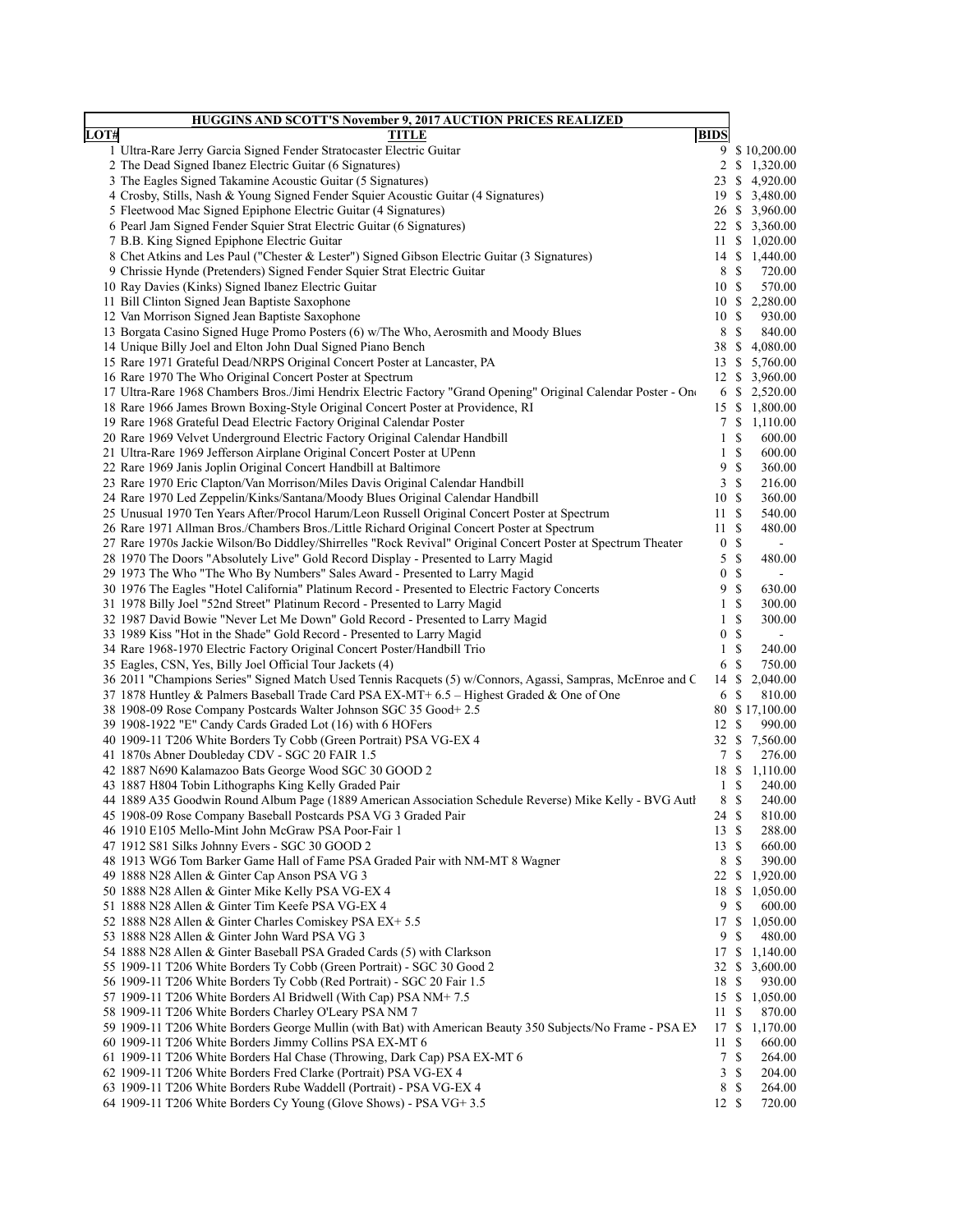| 65 1909-11 T206 White Borders Shag Shaughnessy PSA VG+ 3.5                                                    | 12S            |               | 390.00         |
|---------------------------------------------------------------------------------------------------------------|----------------|---------------|----------------|
| 66 1909-11 T206 White Borders Arlie Latham (Lenox) SGC 35 Good+2.5                                            |                |               | 28 \$ 2,160.00 |
| 67 1909-11 T206 White Borders PSA EX-MT+ 6.5 Pair                                                             | 10S            |               | 480.00         |
| 68 1909-11 T206 White Borders PSA VG-EX+ 4.5 Duo with Tougher Backs                                           | 8              | -S            | 264.00         |
| 69 1909-11 T206 White Borders El Principe De Gales PSA Graded Pair                                            | 3              | \$            | 264.00         |
| 70 1909-11 T206 White Border PSA 5.5 to 6 Graded Cards (5) with Old Mill Backs                                | 21             | \$            | 1,440.00       |
|                                                                                                               |                |               | 720.00         |
| 71 1909-11 T206 White Borders Group of (5) PSA 3-3.5 Graded Hall of Famers                                    | 9              | S             |                |
| 72 1909-11 T206 White Borders PSA 3-4 Graded Singles (6) with Old Mill Backs                                  | 10S            |               | 510.00         |
| 73 1909-11 T206 White Border PSA Graded Cards (7) with Qualifiers Including (2) Hall of Famers/Southern Leagu | 5 <sup>5</sup> | S             | 240.00         |
| 74 1909-1912 Pre-War Baseball Graded Tobacco Cards (8) with Bresnahan & McGraw                                | 11             | \$            | 1,020.00       |
| 75 1909-11 T206 White Borders PSA VG-EX+ 4.5 Graded Cards (14) with Chance                                    | 19             | S.            | 1,050.00       |
| 76 1909-11 T206 White Borders PSA 3 to PSA 3.5 Graded Collection (15) with (3) Hall of Famers/Southern League | 9              | $\mathbb{S}$  | 840.00         |
| 77 1909-11 T206 White Borders PSA 1 to 2.5 Graded Group (18) with (5) Hall of Famers/Southern Leaguers        | 11             | -S            | 810.00         |
| 78 1909-11 T206 White Borders PSA 5 to PSA 5.5 Graded Cards (19) with (3) Hall of Famers/Southern Leaguers    | 24             | \$            | 3,240.00       |
| 79 1909-11 T206 White Border Collection (21) – All PSA EX-MT 6                                                | 23             | S             | 4,200.00       |
| 80 1909-11 T206 White Border PSA VG-EX 4 Collection of (25) Cards with (5) Hall of Famers                     | 12S            |               | 2,400.00       |
|                                                                                                               |                |               |                |
| 81 1911 M116 Sporting Life Graded Lot (6)                                                                     | 3              | <sup>\$</sup> | 264.00         |
| 82 1921 E121 American Caramel Series of 80 Walter Johnson (Throwing) SGC 55 VG-EX+4.5                         | 15S            |               | 600.00         |
| 83 1922 E121 American Caramel Series of 120 Babe Ruth (Holding Ball) - PSA Authentic (Altered)                | 13S            |               | 870.00         |
| 84 1923 W515-1 #3 Babe Ruth Strip Card - BVG Authentic                                                        | 6              | - \$          | 450.00         |
| 85 1920s "W" Strip Cards Lot (7) with 6 HOFers                                                                | $\overline{2}$ | <sup>\$</sup> | 132.00         |
| 86 1919-1931 Pre-War Baseball Strip Card Collection (33) with (8) Graded Including (10) Hall of Famers        | 14             | S             | 720.00         |
| 87 1921 Exhibits Baseball Babe Ruth PSA VG 3                                                                  | 26             | S.            | 2,400.00       |
| 88 1928 Exhibits Baseball Babe Ruth BVG 1 Poor                                                                | 18             | S             | 750.00         |
| 89 1928 Exhibits Baseball Lou Gehrig PSA VG 3                                                                 | 17             | \$            | 1,920.00       |
| 90 1900s-1920s Exhibits and Postcards Graded Lot (5) with 2 HOFers                                            | 5              | S             | 168.00         |
| 91 1934 Goudey Baseball #61 Lou Gehrig PSA Good 2                                                             |                |               |                |
|                                                                                                               | 21 \$          |               | 1,140.00       |
| 92 1939 Play Ball #26 Joe DiMaggio PSA EX-MT 6                                                                | 13S            |               | 990.00         |
| 93 1911 D311 Pacific Coast Biscuit Daley SGC 20 Fair 1.5                                                      | 2S             |               | 108.00         |
| 94 1922 E120 American Caramel SGC Graded Lot of (10) with Hornsby                                             | 10             | \$            | 330.00         |
| 95 1926 W512 Strip Card Panel with Babe Ruth - PSA EX 5 & None Better                                         | 28 \$          |               | 1,110.00       |
| 96 1934 Goudey Baseball #61 Lou Gehrig SGC 10 Poor 1                                                          | 16 \$          |               | 720.00         |
| 97 1936 R314 Goudey Wide Pens DiMaggio/McCarthy - SGC 40 VG 3                                                 | 8              | - \$          | 216.00         |
| 98 1937 R314 Goudey "Wide Pen" Type 4 Joe DiMaggio - SGC 60 EX 5                                              | 10             | -S            | 510.00         |
| 99 1933-1939 Pre-War Baseball Graded Gum Cards (7) with Hall of Famers & Shortprints                          | 8              | $\mathbb{S}$  | 960.00         |
| 100 1939 Play Ball #26 Joe DiMaggio PSA VG-EX 4                                                               | 22             | S             | 840.00         |
| 101 1952 Topps Baseball #311 Mickey Mantle Rookie High Number – PSA Good 2                                    |                |               | 28 \$14,100.00 |
|                                                                                                               |                |               |                |
| 102 1952 Topps Baseball #311 Mickey Mantle Rookie High Number – SGC 20 Fair 1.5                               | 9              |               | \$7,200.00     |
| 103 1951 Bowman Baseball #253 Mickey Mantle Rookie PSA Fair 1.5 (mc)                                          |                |               | 20 \$ 1,800.00 |
| 104 1951 Bowman Baseball #305 Willie Mays Rookie PSA Good+ 2.5                                                |                |               | 16 \$ 1,560.00 |
| 105 1950 & 1951 Bowman Baseball Jackie Robinson & Whitey Ford PSA Graded Cards                                | 9S             |               | 480.00         |
| 106 1953 Topps Baseball #244 Willie Mays PSA VG-EX 4                                                          | 11S            |               | 840.00         |
| 107 1953 Topps Baseball PSA Graded Hall of Famers & Stars (3) with Paige & J. Robinson                        | 13S            |               | 570.00         |
| 108 1953-54 Briggs Meats Washington Senators Trio with Shortprint - All PSA Authentic                         | 6              | <sup>\$</sup> | 330.00         |
| 109 1954 Bowman #66 Ted Williams SGC Authentic                                                                | 17             | \$            | 570.00         |
| 110 1909-1975 Baseball PSA Graded Hall of Fame & Star Collection of (22) Cards                                |                |               | 7 \$ 1,200.00  |
|                                                                                                               |                |               |                |
| 111 1948-1968 Baseball Graded Cards (18) with Mostly Hall of Famers & Stars                                   | 4\$            |               | 600.00         |
| 112 1955 Stahl-Meyer Gil McDougald - PSA Poor 1 (mk)                                                          | $\mathbf{1}$   | S             | 240.00         |
| 113 1954 Topps Baseball #128 Henry Aaron Rookie PSA EX-MT 6                                                   | 18             | \$            | 2,400.00       |
| 114 1954 Topps Baseball #128 Henry Aaron Rookie PSA EX-MT 6                                                   | 23             | \$.           | 4,440.00       |
| 115 1954 Topps Baseball #128 Henry Aaron Rookie PSA EX 5                                                      | 28             | \$.           | 2,640.00       |
| 116 1954 Topps Baseball PSA EX 5 Graded Pair with Kaline RC & Williams                                        | 15             | S             | 660.00         |
| 117 1955 Topps Baseball #164 Roberto Clemente Rookie PSA VG-EX 4                                              | 20 \$          |               | 1,440.00       |
| 118 1955 Topps Baseball Hall of Fame Trio with Koufax RC - All PSA VG-EX 4                                    | 16 \$          |               | 810.00         |
| 119 1955 Bowman Baseball PSA Graded Hall of Famers (4) with Aaron & Mantle                                    | 14             | S             | 750.00         |
| 120 1954-1956 Topps Baseball Grab Bag (23) with Hall of Famers & Stars Including (6) PSA Graded               | 11             | S             | 750.00         |
|                                                                                                               |                |               |                |
| 121 1957 Topps Baseball PSA Graded Collection (26) with PSA EX 5 Mantle                                       | 6              | \$            | 480.00         |
| 122 1958 Topps Baseball #52 Roberto Clemente Yellow Team Variation - PSA EX-MT 6                              | 5              | \$            | 330.00         |
| 123 1955-1959 Topps & Bowman Mickey Mantle PSA Graded Quartet                                                 | 17             | \$.           | 1,170.00       |
| 124 1960 Topps Baseball #343 Sandy Koufax PSA NM-MT 8                                                         | 10             | \$            | 288.00         |
| 125 1957-1967 Topps Baseball PSA Graded Hall of Famers (16) with (6) Mays & Mantle                            | 8              | \$            | 900.00         |
| 126 1961-1965 Topps Baseball PSA Graded Hall of Famers (9) with (2) Mantle                                    | 10             | \$            | 720.00         |
| 127 High-Grade 1961 & 1965 Topps Baseball Ernie Banks & Yogi Berra Pair - Both PSA NM-MT 8                    | 7              | S             | 192.00         |
| 128 1963 Topps Baseball #537 Pete Rose Rookie PSA EX-MT 6                                                     | 12             | S             | 690.00         |
| 129 1963 Topps Baseball #537 Pete Rose Rookie PSA VG-EX 4                                                     | 17             | S             | 540.00         |
| 130 1965 Topps Baseball #477 Steve Carlton Rookie PSA NM-MT 8                                                 | 6 \$           |               | 300.00         |
|                                                                                                               |                |               |                |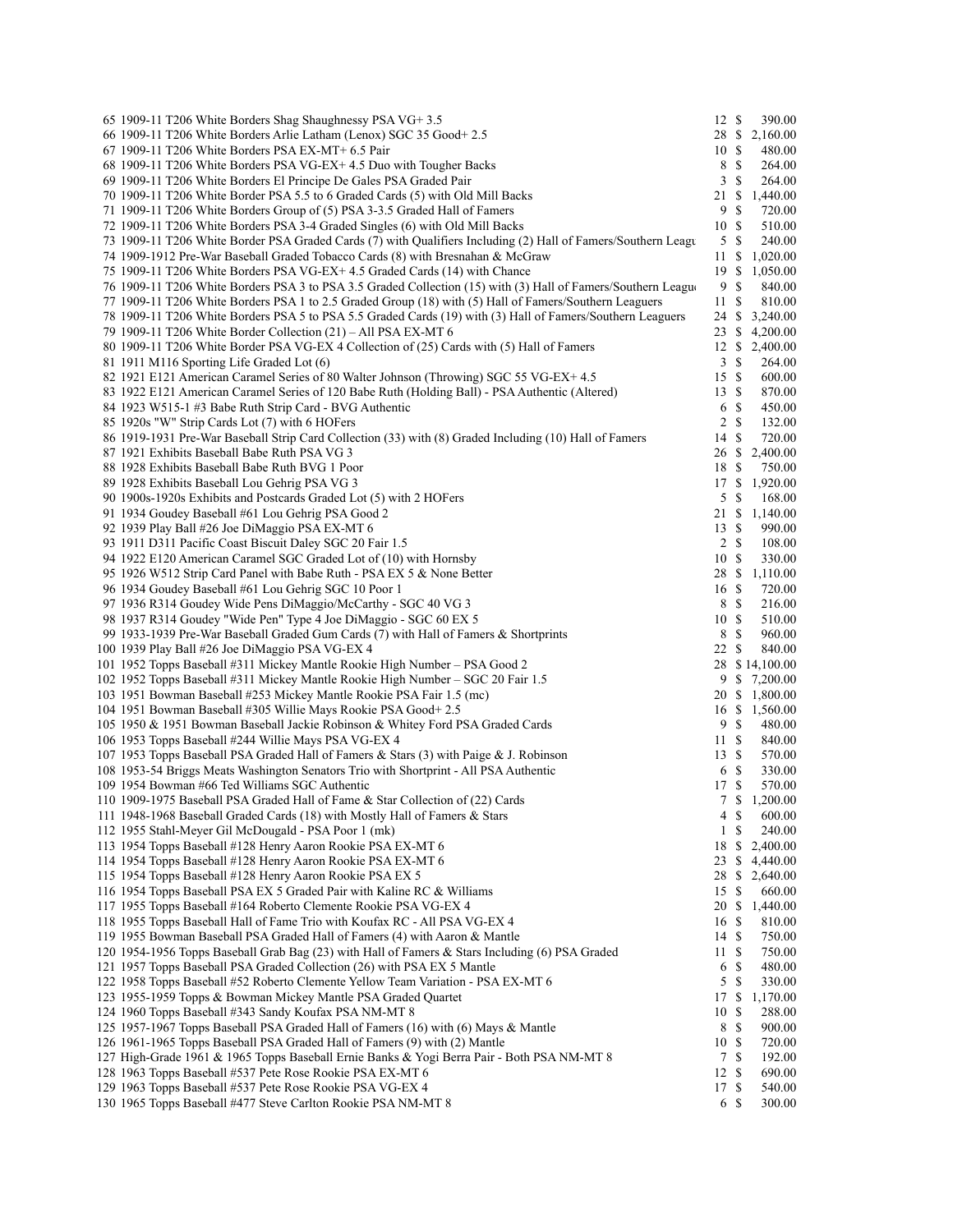| 131 1966 Topps Baseball #300 Roberto Clemente SGC 88 NM-MT 8                                                                                          | 17 \$          |               | 480.00                   |
|-------------------------------------------------------------------------------------------------------------------------------------------------------|----------------|---------------|--------------------------|
| 132 1969 Topps Baseball #260 Reggie Jackson Rookie PSA NM 7                                                                                           | 8              | ${\mathbb S}$ | 330.00                   |
| 133 1990 Topps Baseball #414 Frank Thomas Rookie (No Name on Front) Variation – PSA NM+ 7.5 [reserve not mo                                           | 4              | $\mathbb{S}$  | $\sim$                   |
| 134 1958-1978 Topps Baseball Graded Cards (53) with Hall of Famers                                                                                    | 5              | $\mathbb{S}$  | 390.00                   |
| 135 1961-1974 Topps Baseball PSA Graded Hall of Famers & Stars with (2) Mantle & Mays                                                                 | 11             | S             | 870.00                   |
| 136 1923 WG7 Walter Mails Baseball Card Game Near-Set of (52/57) with Walter Johnson                                                                  | 30             | -S            | 1,680.00                 |
| 137 1935 Goudey Baseball Four-in-One SGC Graded Near Set of (33/36) Cards                                                                             | 21             | -S            | 1,800.00                 |
| 138 1937-1939 Wheaties Baseball Panels (21) with Near/Partial Sets                                                                                    | 8              | S             | 330.00                   |
| 139 1939 Wheaties "100 Years of Baseball" Series #13 Complete Set (8 Panels)                                                                          | 5              | <sup>\$</sup> | 132.00                   |
| 140 1941 W573 St. Louis Browns Team Issue Complete Set of (30) with PSA Graded Ferrell                                                                | 13             | <sup>\$</sup> | 570.00                   |
| 141 1949-1950 Sunbeam & Remar Bread Stockton Ports and Oakland Oaks Near Set/Singles Collection of (44) Card                                          | $\mathfrak{Z}$ | $\mathbb{S}$  | 540.00                   |
| 142 1950 Bowman Baseball Complete Set (252/252) with (125) SGC Graded                                                                                 | 17             | \$            | 3,480.00                 |
| 143 1954 Esskay Hot Dogs Baltimore Orioles Near Set of (30/34) Cards                                                                                  | 16             | \$            | 6,120.00                 |
| 144 1952 Knowles Service Station Stockton Ports Near Set (10/11) in Original Album                                                                    | 11             | <sup>\$</sup> | 660.00                   |
| 145 1952-1955 Red Man Tobacco Baseball Complete/Partial Set Trio                                                                                      | 25 \$          |               | 1,110.00                 |
| 146 1954 Topps Baseball Near Set (220/250) with Aaron RC & Both Williams'                                                                             | 15S<br>7S      |               | 1,080.00                 |
| 147 1954 Bowman Baseball Near Set (195/224) Plus #66 Ted Williams<br>148 1955 Topps Baseball Complete Set of (206) Cards                              | 25             |               | 900.00<br>\$2,520.00     |
| 149 1955 Bowman Baseball Complete Set (320/320) Plus (13) Star Duplicates                                                                             | 16 \$          |               | 660.00                   |
| 150 1955 Bowman Baseball Near Set of (284/320) Cards with Most Major Stars                                                                            | 11             | <sup>\$</sup> | 690.00                   |
| 151 1955 Golden Stamps Brooklyn Dodgers Set (32/32) with (6) PSA Graded & Original Album                                                              | 7              | <sup>\$</sup> | 450.00                   |
| 152 1956 Topps Baseball Near Set (338/340) Plus Both Checklists                                                                                       |                |               | 15 \$ 1,560.00           |
| 153 1957 Topps Baseball Near Set (360/407) Cards with (40) PSA Graded                                                                                 | 12S            |               | 1,020.00                 |
| 154 1958 Topps "Yellow Letters" SGC-Graded Near Set (31/33) with Clemente, Aaron and Kaline                                                           | 11             | \$            | 990.00                   |
| 155 1959 Fleer Ted Williams Near Set (79/80) with (6) Graded                                                                                          | 17             | $\mathbb{S}$  | 600.00                   |
| 156 1956 Topps Baseball Complete Set (340/340)                                                                                                        | 9              | \$            | 2,160.00                 |
| 157 1956 Topps Baseball Complete Set (340/340) with (4) SGC Graded Stars                                                                              |                |               | $7 \t$ 2,160.00$         |
| 158 1957 Topps Baseball Complete Set of (407/407) Cards                                                                                               |                |               | 14 \$ 1,680.00           |
| 159 1958 Topps Baseball Complete Set of (494/494) Cards Plus (3) Numerical Checklist Variations                                                       |                |               | 16 \$ 1,920.00           |
| 160 1959 Topps Baseball Near Set of (571/572) Cards                                                                                                   |                |               | 20 \$ 2,520.00           |
| 161 1959 Fleer Ted Williams Near Set of (79/80) Cards                                                                                                 | 12S            |               | 420.00                   |
| 162 1960 Topps Baseball Near Set (554/572)                                                                                                            |                |               | 36 \$ 3,840.00           |
| 163 1961 Topps Baseball Complete Set of (587/587) Cards                                                                                               |                |               | 17 \$ 2,040.00           |
| 164 1961 Topps Baseball Complete Set (587/587)                                                                                                        |                |               | 17 \$ 1,920.00           |
| 165 1962 Topps Baseball Complete Set of (598/598) Cards                                                                                               |                |               | 13 \$ 1,320.00           |
| 166 1962 Topps Baseball Bucks Near Set of (82/96) Bills                                                                                               | 19S            |               | 990.00                   |
| 167 1963 Post Cereal Baseball Card Near-Set of (176/200)                                                                                              | 15S            |               | 570.00                   |
| 168 1964 Topps Baseball Complete Set of (587/587) Cards with (7) Signed Cards                                                                         | 15S            |               | 930.00                   |
| 169 1965 Topps Baseball Compete Set of (598) Cards                                                                                                    | 16             | \$            | 1,080.00                 |
| 170 1966 Topps Baseball Complete Set of (598) Cards                                                                                                   |                |               | 21 \$ 1,800.00           |
| 171 1966 Topps Baseball High Number Complete Run of (76) Cards                                                                                        | 18             | -S            | 930.00<br>24 \$ 1,560.00 |
| 172 1966 Topps Baseball Complete Set (598/598)<br>173 1968 Topps Baseball Complete Set (598/598) with (7) PSA Graded Stars                            |                |               | 21 \$ 1,440.00           |
| 174 1968 Topps Baseball Complete Set of (598/598) Cards with PSA 3 Ryan RC                                                                            |                |               | 20 \$ 1,140.00           |
| 175 1968 Topps Baseball Complete Set (598/598)                                                                                                        |                |               | 22 \$ 1,170.00           |
| 176 1969 Topps Baseball Complete Set of (664/664) Cards                                                                                               | 15S            |               | 990.00                   |
| 177 1969 Topps Baseball Complete Set (664/664)                                                                                                        | 12 \$          |               | 690.00                   |
| 178 1968 Topps Baseball Discs Test Complete Set (28/28) on Uncut Sheet                                                                                |                |               | 12 \$18,300.00           |
| 179 1970 Topps Baseball Complete Set of (720) Cards                                                                                                   | $\mathbf{1}$   | -S            | 600.00                   |
| 180 1970 Topps Baseball Complete Set of (720/720) Cards                                                                                               | 29             | \$            | 1,920.00                 |
| 181 1970 Topps Baseball Complete Set (720/720)                                                                                                        | 17             | $\mathbb{S}$  | 930.00                   |
| 182 1971 Topps Baseball Complete Set (752/752)                                                                                                        | 10             | <sup>\$</sup> | 570.00                   |
| 183 1971 & 1972 Topps Baseball Complete Set Pair                                                                                                      | 16             | \$            | 1,440.00                 |
| 184 1972 Topps Baseball Complete Set of (787) Cards                                                                                                   | 3              | <sup>\$</sup> | 660.00                   |
| 185 1973-1978 Topps Baseball Complete Set Run                                                                                                         | 16             | \$            | 1,320.00                 |
| 186 1973-1979 Topps Baseball Complete Set Run                                                                                                         | 6              | $\mathbb{S}$  | 1,080.00                 |
| 187 1972-1974 Topps Baseball Complete Set Run                                                                                                         | 10             | $\mathbb{S}$  | 900.00                   |
| 188 1973-1976 Topps Baseball Near Set Run                                                                                                             | 10             | S             | 630.00                   |
| 189 1973 Topps Baseball Complete Set (660/660)                                                                                                        | 9              | <sup>\$</sup> | 420.00                   |
| 190 1974-1980 Topps Baseball Complete Set Run                                                                                                         | 13             | $\mathbb{S}$  | 840.00                   |
| 191 1975-1979 Topps Baseball Group of (4) Complete, Near & Partial Sets                                                                               | 7              | S             | 420.00                   |
| 192 1980 WBTV Charlotte Orioles Team Set of (28) Cards with Ripken Jr.                                                                                | 14             | S             | 900.00                   |
| 193 1968 Sports Memorabilia "All-Time Baseball Team" PSA Graded Set of (15) Cards<br>194 1969 Globe Imports Playing Cards Hoard of (28) Unopened Sets | 5<br>30        | S<br>-S       | 168.00<br>1,140.00       |
| 195 1971 Topps Baseball Complete Set of (752/752) Cards                                                                                               | 14             | \$            | 510.00                   |
| 196 1974 & 1975 Topps Baseball Complete Set Pair                                                                                                      | 18 \$          |               | 660.00                   |
|                                                                                                                                                       |                |               |                          |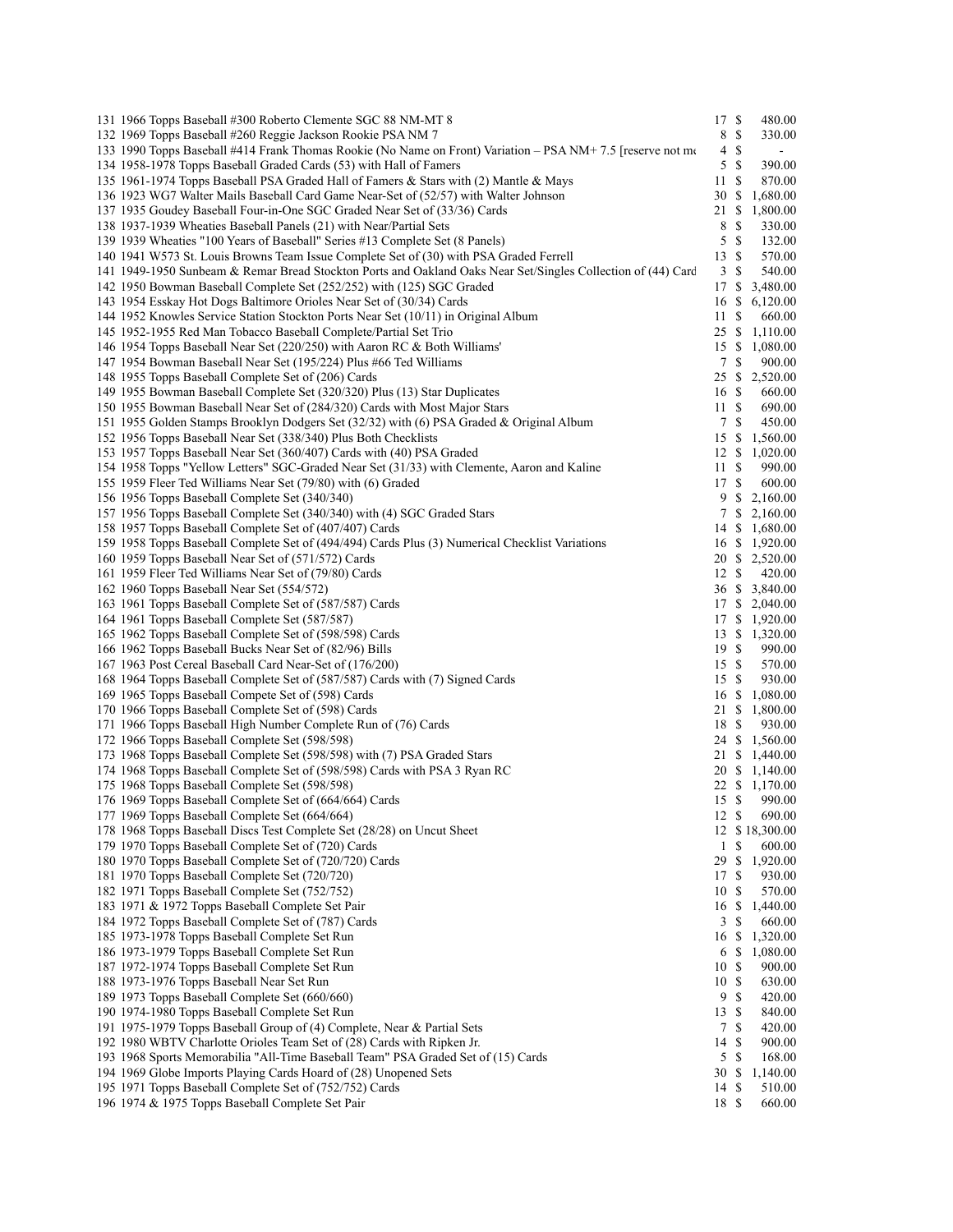| 197 1976-1980 Topps Baseball Group of (4) Complete Sets                                                             | $4 \text{ }$ \$ |              | 330.00                       |
|---------------------------------------------------------------------------------------------------------------------|-----------------|--------------|------------------------------|
| 198 1977-1980 Topps Baseball Collection of (9) Complete/Near Sets                                                   | 10S             |              | 480.00                       |
| 199 1976-1980 Topps Baseball Complete Set Run                                                                       | 8               | \$           | 360.00                       |
| 200 1978-1986 Baltimore Orioles Minor League Team Sets (23) with PSA 9 1981 TCMA Ripken                             | 2               | S            | 252.00                       |
| 201 (5) 1982 Topps Traded Baseball Factory Sets                                                                     | 11              | S            | 600.00                       |
| 202 Rare 1913 T200 Fatima New York Giants Team Premium [reserve not met]                                            | $\bf{0}$        | \$           | $\blacksquare$               |
| 203 1887 N690 Kalamazoo Bats Philadelphia Singles (14) – All Skinned & Professionally Restored                      | 34              | \$           | 2,880.00                     |
| 204 1888 Walzl's Cabinet of Baltimore Orioles Player Thomas (Oyster) Burns                                          | 8               | S            | 720.00                       |
| 205 1909-11 T206 White Border Starter Set (251) Different with (23) Hall of Famers Including Cobb & (5) Southern    | 40              | S            | 6,360.00                     |
| 206 1910-12 P2 Sweet Caporal Pins (74) with (12) Hall of Famers Including Cobb & Mathewson                          | 17              | \$.          | 1,440.00                     |
| 207 1887-1895 Baseball N-Card Lot of (5) with (3) Old Judge & (2) Mayo                                              | 30              | \$           | 1,440.00                     |
| 208 1887-1922 Pre-War Baseball Grab Bag (78) with Hall of Famers & Types                                            | 16 \$           |              | 960.00                       |
| 209 1909-1911 Baseball Caramel Grab Bag of (12) Cards                                                               | 14S             |              | 390.00                       |
| 210 1909-1912 Baseball Tobacco Grab Bag of (52) Cards                                                               | 15S             |              | 840.00                       |
| 211 1906-1928 Baseball Hall of Fame Type Card Trio                                                                  | 4               | \$           | 330.00                       |
|                                                                                                                     |                 |              |                              |
| 212 1909-12 E254 Colgan's Chips "Stars of the Diamond" Cards (8) and Tins (8)                                       | 2               | \$           | 252.00                       |
| 213 1910 T205 Gold Borders Collection (59) with (9) Hall of Famers Including SGC 10 Cobb                            | 15              | \$           | 1,050.00                     |
| 214 1911 T205 Gold Borders Collection (28) with (7) Hall of Famers & Tough Backs/Shortprints Including (5) SGC      | 19              | S            | 780.00                       |
| 215 1916 BF2 Ferguson Bakery Pennant Ty Cobb                                                                        | 10S             |              | 570.00                       |
| 216 1916 BF2 Ferguson Bakery Pennants (4) with Grover Alexander                                                     | 8               | S            | 264.00                       |
| 217 1909-1976 Baseball Singles Collection (979) - Loaded with Many Hall of Famers & Stars Including (17) Gradec     | 23              | \$.          | 1,440.00                     |
| 218 1920-1932 Zeenut Pacific Coast League Singles (128) with O'Doul, Oana & Yellowhorse                             | 16              | \$           | 990.00                       |
| 219 1933 Goudey Baseball Group (66) with (17) Hall of Famers Including SGC 10 #53 Babe Ruth                         | 33              | S            | 2,280.00                     |
| 220 1934-1935 National Chicle Diamond Stars Singles (43) with (20) Hall of Famers                                   | 18              | \$           | 900.00                       |
| 221 1912 T207 Brown Background Collection (20) with (2) Hall of Famers & Tough Backs/Shortprints Including (3)      | 14 \$           |              | 600.00                       |
| 222 1914 B18 Baseball Blankets Ty Cobb and Walter Johnson                                                           | 11              | \$           | 480.00                       |
| 223 1921 E121 American Caramel Series of 80 Starter Set of (42) Different with (12) Hall of Famers                  | 32 \$           |              | 1,170.00                     |
| 224 1925 W504 Universal Toy & Novelty Four-Card Strips (3) with (3) Hall of Famers Including Vance RC               | 1               | \$           | 240.00                       |
| 225 1931 W517 Baseball Card Lot of (9) with Hornsby                                                                 | 5               | S            | 192.00                       |
| 226 1934 R310 Butterfinger Premiums Lot of (22)                                                                     | 1               | \$           | 180.00                       |
| 227 1941 Play Ball Paper Uncut Paper Sheet (#1-12) with 3 HOFers                                                    | $\mathbf{1}$    | S            | 360.00                       |
| 228 1910s-1950s Grab-Bag (10 Items) Including 7 HOFers                                                              | 12              | S            | 360.00                       |
| 229 1952 Topps Baseball Low Number Starter Set of (162/310) Cards with Mays                                         | 17              | \$           | 1,440.00                     |
| 230 1950-1952 Bowman Baseball Collection (201) with Stars                                                           | 19              | S            | 900.00                       |
|                                                                                                                     |                 |              |                              |
| 231 1953 Topps Baseball Partial Set (174/274) with Most Major Stars                                                 | 20              |              | 12 \$ 1,200.00               |
| 232 1952-1954 Topps Baseball Singles Group (231) with Banks RC<br>233 1953-1955 Topps Baseball Near/Starter Set Run |                 |              | \$2,280.00<br>30 \$ 2,640.00 |
| 234 1949-1954 Bowman Baseball Singles Collection of (296) Cards with Hall of Famers & Stars                         | 19S             |              | 810.00                       |
|                                                                                                                     | 9               | \$           |                              |
| 235 1953-54 Briggs Meats Washington Senators Group of (9) Different with Runnels SP                                 |                 |              | 600.00                       |
| 236 1953-54 Briggs Meats Washington Senators Cards (8) with (2) Shortprints                                         | 8               | \$           | 570.00                       |
| 237 1953-54 Briggs Meats Washington Senators Singles (7) - Nice!                                                    | 5               | $\mathbb{S}$ | 600.00                       |
| 238 1954 Stahl-Meyer Brooklyn Dodgers Pair with Carl Erskine & Gil Hodges                                           | 4               | \$           | 390.00                       |
| 239 1954 Esskay Hot Dogs Baltimore Orioles Group of (6) Different                                                   | $\mathbf{1}$    | \$           | 300.00                       |
| 240 1955 Esskay Hot Dogs Baltimore Orioles Eddie Waitkus                                                            | 3               | \$           | 264.00                       |
| 241 1954 Baseball Oddball Singles Grab Bag (15) with Esskay, Dan-Dee & Red Heart with (3) Hall of Famers            | 5               | \$           | 168.00                       |
| 242 1949-1955 Bowman Baseball Shoebox Collection (389) with Campanella RC & Mays                                    | 23S             |              | 1,440.00                     |
| 243 1950-1955 Bowman Baseball Grab Bag (118) with (8) Graded                                                        | 10 \$           |              | 570.00                       |
| 244 1953-1955 Bowman Baseball Collection (929) with Several Hall of Famers & Stars                                  | 17              | \$           | 1,020.00                     |
| 245 1954 & 1955 Bowman Baseball Partial Set Pair with Campanella & Mays                                             | 10              | \$           | 540.00                       |
| 246 1950 Callahan Hall of Fame Partial Set (61/82) in Original Box                                                  | 18              | S            | 840.00                       |
| 247 1950-1954 Callahan Baseball Hall of Fame Singles (66) with Tougher Cards                                        | 5               | \$           | 192.00                       |
| 248 1952-55 Dormand Postcards Mickey Mantle 9x12 Version                                                            | 3               | S            | 360.00                       |
| 249 1952-1956 Topps Baseball Card Grab Bag (160) with Clemente & J. Robinson                                        | $\overline{c}$  | \$           | 510.00                       |
| 250 1953-1956 Topps Baseball Partial/Starter Set Run                                                                | 17              | \$           | 900.00                       |
| 251 1952-1956 Topps Baseball Singles Collection (965) Plus 1983 Topps 1952 Reprint Set                              | 25              | \$.          | 1,200.00                     |
| 252 1953-1956 Topps & Bowman Baseball Collection (453) with SGC 40 Banks RC                                         | 21              | \$.          | 1,170.00                     |
| 253 1957 Topps Baseball Singles Collection (846) – Loaded with Hall of Famers & Stars                               | 20              | \$           | 1,680.00                     |
| 254 1958 & 1959 Topps Baseball Card Collection (1,085) with Aaron, Mantle & Mays                                    | 20              |              | \$1,680.00                   |
| 255 1948-1959 Baseball Shoebox Collection of (478) Cards with Numerous Hall of Famers                               | 16              | \$.          | 1,020.00                     |
| 256 1935-1959 Baseball Shoebox Group (85) with Numerous Hall of Famers & Stars                                      | 22              | \$           | 2,160.00                     |
| 257 1953-1959 Topps Baseball Card Collection (372) - Loaded with Hall of Famers & Stars Including PSA Graded l      | 23              | \$.          | 1,200.00                     |
| 258 1958 Bell Brand Dodgers Partial Set of (6/10) Cards with Campanella, Hodges & Reese                             | 17              | \$           | 510.00                       |
| 259 1959 Topps Baseball Series 5 Uncut Half Sheet                                                                   | 15              |              | 750.00                       |
|                                                                                                                     |                 | \$.          |                              |
| 260 1950-1960 Baseball Shoebox Collection (348) - Loaded with Hall of Famers & Stars                                | 27              | \$           | 1,680.00                     |
| 261 1958-1960 Topps Baseball Shoebox Collection (691) with Aaron, Mantle, Mays & Yastrzemski RC                     | 20              | S            | 1,170.00                     |
| 262 1960 Topps Baseball Partial Set (432/572) with Hall of Famers & Stars                                           | 16 \$           |              | 660.00                       |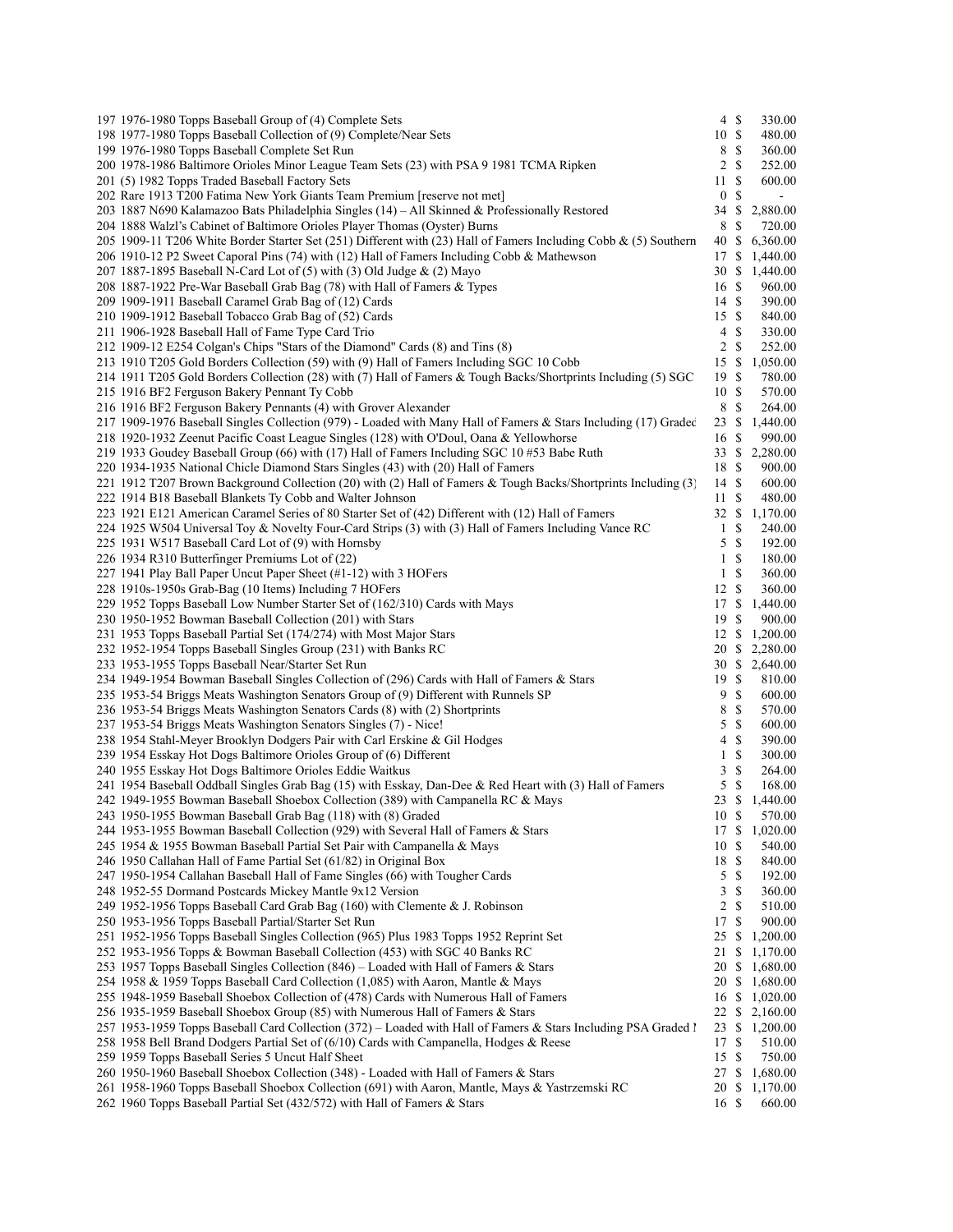| 263 1960 Topps Baseball Partial Set (303/572) with (6) Graded Including Mantle Plus (7) Dupes                  | 10S          |               | 480.00         |
|----------------------------------------------------------------------------------------------------------------|--------------|---------------|----------------|
| 264 1959-1961 Baseball Oddball Collection (327) with Complete/Near Sets                                        |              |               | 23 \$ 1,560.00 |
| 265 1961 Topps Baseball Card Collection (491) with Major Hall of Famers & Stars                                | 28           | -S            | 1,440.00       |
| 266 1961 Topps Baseball Partial Set (452/587) with Several Hall of Famers & Stars                              |              |               | 26 \$ 1,560.00 |
| 267 1949-1962 Baseball Singles Collection of (2,930) Cards                                                     |              |               | 30 \$ 2,280.00 |
|                                                                                                                |              |               |                |
| 268 1960-1962 Topps Baseball Shoebox Collection (1,290) with Many Hall of Famers & Stars                       |              |               | 31 \$ 2,520.00 |
| 269 1962 Post Cereal Baseball Partial Set plus Variations and Canadian Post Items (171 Cards)                  | 14S          |               | 450.00         |
| 270 1962 Pittsburgh Exhibits Willie Mays - Six of Clubs                                                        | 4            | -S            | 216.00         |
| 271 1950-1963 Baseball Hall of Famers (6) with (3) Mantle                                                      | 9            | $\mathbb{S}$  | 390.00         |
| 272 1961-1963 Post Cereal Baseball Partial/Starter Set Run Plus (140) Dupes/Jell-O Cards                       | 6            | \$            | 450.00         |
| 273 1964 Topps Giants #25 Mickey Mantle (15)                                                                   | 5            | <sup>\$</sup> | 450.00         |
| 274 1962 & 1965 Topps Baseball Card Collection (591) with Koufax & Mays                                        | 19           | -S            | 990.00         |
| 275 Mostly 1947-1966 Baseball Exhibits Collection (169) – Loaded with Hall of Famers & Stars                   | 23 \$        |               | 1,440.00       |
| 276 1939-1966 Baseball Exhibits (53) with Many Hall of Famers Including Mantle                                 | 4            | \$            | 216.00         |
| 277 1957-1965 Topps Baseball Starter Sets (5) with Mays                                                        |              |               |                |
|                                                                                                                | 19           | \$            | 1,440.00       |
| 278 1957-1965 Topps & Fleer Baseball Shoebox Collection (1,028) with Hall of Famers & Stars                    |              |               | 27 \$ 1,440.00 |
| 279 1952-1966 Topps & Fleer Baseball Shoebox Collection (887) with Many Hall of Famers & Stars Including (5) N |              |               | 28 \$ 1,680.00 |
| 280 1968 Topps Action Sticker Strips (4) with Clemente                                                         | 8            | \$            | 360.00         |
| 281 1950s-1980s Roberto Clemente Collection (43) with 1955-1973 Topps Run                                      |              |               | 17 \$ 1,140.00 |
| 282 Mostly 1950-1977 Topps & Bowman Baseball Shoebox Collection of (4,363) Cards with Hall of Famers Includi   |              |               | 19 \$ 2,160.00 |
| 283 1952-1975 Topps & Bowman Baseball Hall of Famers and Stars (29) with (3) Mantle                            |              |               | 15 \$ 1,020.00 |
| 284 1960-1969 Baseball Shoebox Collection (1,793) Cards – Loaded with Hall of Famers & Stars                   |              |               | 27 \$ 1,320.00 |
|                                                                                                                |              |               |                |
| 285 1961-1971 Topps & Post Cereal Baseball Collection (1,789) with (5) BVG Graded–Loaded with Hall of Famers   |              |               | 18 \$ 2,160.00 |
| 286 1956-1978 Topps Baseball Hall of Famers & Stars (57) with Aaron, Clemente, Koufax, Mantle & Mays           |              |               | 27 \$ 1,170.00 |
| 287 1935-1988 Washington Senators Oddball Collection of (129) Cards                                            | 3S           |               | 264.00         |
| 288 1954-1979 Topps & Bowman Baseball Orioles Collection (611) with Team Sets & Hall of Famers/Stars           | 10 \$        |               | 480.00         |
| 289 1948-1979 Mostly New York Area Baseball Grab Bag (289) with Hall of Famers                                 | 10S          |               | 480.00         |
| 290 1950s-1965 Willie Mays MacGregor Advisory Staff Trio                                                       | $\mathbf{1}$ | -S            | 180.00         |
| 291 1952-1983 Willie Mays Oddball Singles Group of (10) Cards                                                  | $\bf{0}$     | \$            | $\blacksquare$ |
| 292 1971 Topps Baseball Singles Hoard $(20,000+)$ – Loaded with Hall of Famers & Stars                         | 27           | \$            | 3,000.00       |
| 293 1971 Topps Baseball Hoard of (3,800+) Semi & High Numbers with Many Stars                                  | 24           | \$            | 2,400.00       |
| 294 1972 Topps Baseball Card Hoard of (5,000+) with Numerous Hall of Famers & Stars                            | 8            | $\mathbb{S}$  | 510.00         |
| 295 1973 Topps Baseball Card Hoard of (7,000+) with Many Hall of Famers & Stars                                | 16 \$        |               | 660.00         |
|                                                                                                                |              |               |                |
| 296 1963-1979 Topps Baseball Singles Collection $(5,250+)$ with Hall of Famers & Stars                         |              |               | 37 \$ 2,880.00 |
| 297 1906-1985 Baseball Oddball Grab Bag (133) with Near Sets & DiMaggio                                        | 6            | \$            | 240.00         |
| 298 1952-1989 Baseball Oddball Treasure Chest (323) with (6) Graded & Sets                                     | 9            | S             | 540.00         |
| 299 1952-1985 Baseball Card Treasure Chest (5,400+) with Oddball Including 1975 Hostess Twinkies Set           | 11S          |               | 480.00         |
| 300 1959-1979 Baseball Oddball Treasure Chest (1,504) with Sets & Hall of Famers                               | 22S          |               | 870.00         |
| 301 1960-1980 Mostly Topps Baseball Singles Collection (360) – Loaded with Hall of Famers & Stars              | 22 \$        |               | 4,920.00       |
| 302 1970-1977 Mostly Topps Baseball Singles Collection (4,800+) with Only Hall of Famers & Stars               | 6            | \$            | 600.00         |
| 303 1970-1979 Mostly Topps Baseball Collection (4,647) with Complete, Near & Starter Sets                      | 23 \$        |               | 1,080.00       |
| 304 1978 & 1979 Topps Baseball Hall of Fame & Star Hoard of (8,500+) Cards                                     | 11           | \$            | 450.00         |
| 305 Extensive Derek Jeter Singles & Insert Collection (539) with (107) Rookies Including (19) 1993 SP          | 8            | \$            | 3,360.00       |
| 306 1979 Topps Baseball Unopened Cello Box --BBCE Wrapped                                                      | 10 \$        |               | 930.00         |
|                                                                                                                |              |               |                |
| 307 1992 Bowman Baseball Sealed Case (16 Boxes)                                                                |              |               | 13 \$ 3,240.00 |
| 308 1994 Upper Deck SP Baseball Sealed Case (12 Boxes)                                                         |              |               | 16 \$ 3,480.00 |
| 309 1994 Upper Deck SP Baseball Sealed 12-Box Case                                                             | 13 S         |               | 3,240.00       |
| 310 1949 Bowman Baseball Five-Cent Wax Wrapper                                                                 | $\mathbf{1}$ | \$            | 120.00         |
| 311 1985 Topps Baseball Unopened Rack Box Pair - Both Baseball Card Exchange Sealed                            | 15 \$        |               | 330.00         |
| 312 1982-1992 O-Pee-Chee Baseball Collection of (8) Unopened Wax Boxes                                         | 9            | \$            | 390.00         |
| 313 1985-1992 Baseball Rack & Cello Unopened Collection of (36) Cases, Boxes & Packs                           | 11           | \$            | 540.00         |
| 314 1989 Upper Deck Baseball High Numbers Sealed Wax Case (20 Boxes)                                           | 22           | \$            | 1,560.00       |
| 315 2001 Bowman Heritage Baseball (Hobby) Sealed Case (16 boxes)                                               | 11           | <sup>\$</sup> | 720.00         |
| 316 2002 Leaf Rookies & Stars Baseball (Hobby) Sealed Half Case (10 Boxes)                                     | 8            | S             | 288.00         |
|                                                                                                                |              | \$            |                |
| 317 2002 Upper Deck Ovation Baseball 20-Box Unsealed Retail Case Plus (5) Hobby Boxes                          | 8            |               | 330.00         |
| 318 2013 Bowman Baseball Draft Picks & Prospects Sealed Hobby Box - Possible Bryant, Correa, Judge & Machad    | 5            | \$            | 420.00         |
| 319 Modern Baseball Certified Autograph, Game-Used & Numbered Collection of (403) Cards                        | 20           | \$            | 1,170.00       |
| 320 Modern Baseball Certified Autograph & Game-Used Insert Collection (108) with (15) Hall of Famers           | 15           | \$            | 600.00         |
| 321 Modern Baseball Dual-Signed Certified Autograph Cards (16) with Griffey Jr. & Ripken Jr.                   | 18 \$        |               | 900.00         |
| 322 2004 & 2005 Donruss Timeless Treasures Certified Auto & Auto/Relic Cards (15) with (7) Hall of Famers      | 13S          |               | 420.00         |
| 323 Modern Baltimore Orioles Certified Autograph & Game-Used Stars (11) with #1/1 Ripken                       | 8            | \$            | 300.00         |
| 324 2004-2007 Baseball Sweet Spot Certified Autograph Cards with Ichiro & Pujols                               | 15S          |               | 630.00         |
| 325 2001-2008 SP Legendary Cuts Baseball Hall of Fame Cut Autograph Cards (7) with DiMaggio                    | 11           | \$            | 660.00         |
| 326 2003-2007 SP Legendary Cuts Baseball Cut Autograph Cards (7) with (5) Hall of Famers                       | 9            | \$            | 540.00         |
| 327 New York Yankees Legends Certified Auto/Game-Used Insert Cards (6) with Gehrig, Ruth & Jeter Auto          | 18           | -S            | 900.00         |
|                                                                                                                |              |               |                |
| 328 (5) 2007 & 2008 Topps Triple Threads & Sterling Mickey Mantle Triple Relic Cards                           | 10 \$        |               | 480.00         |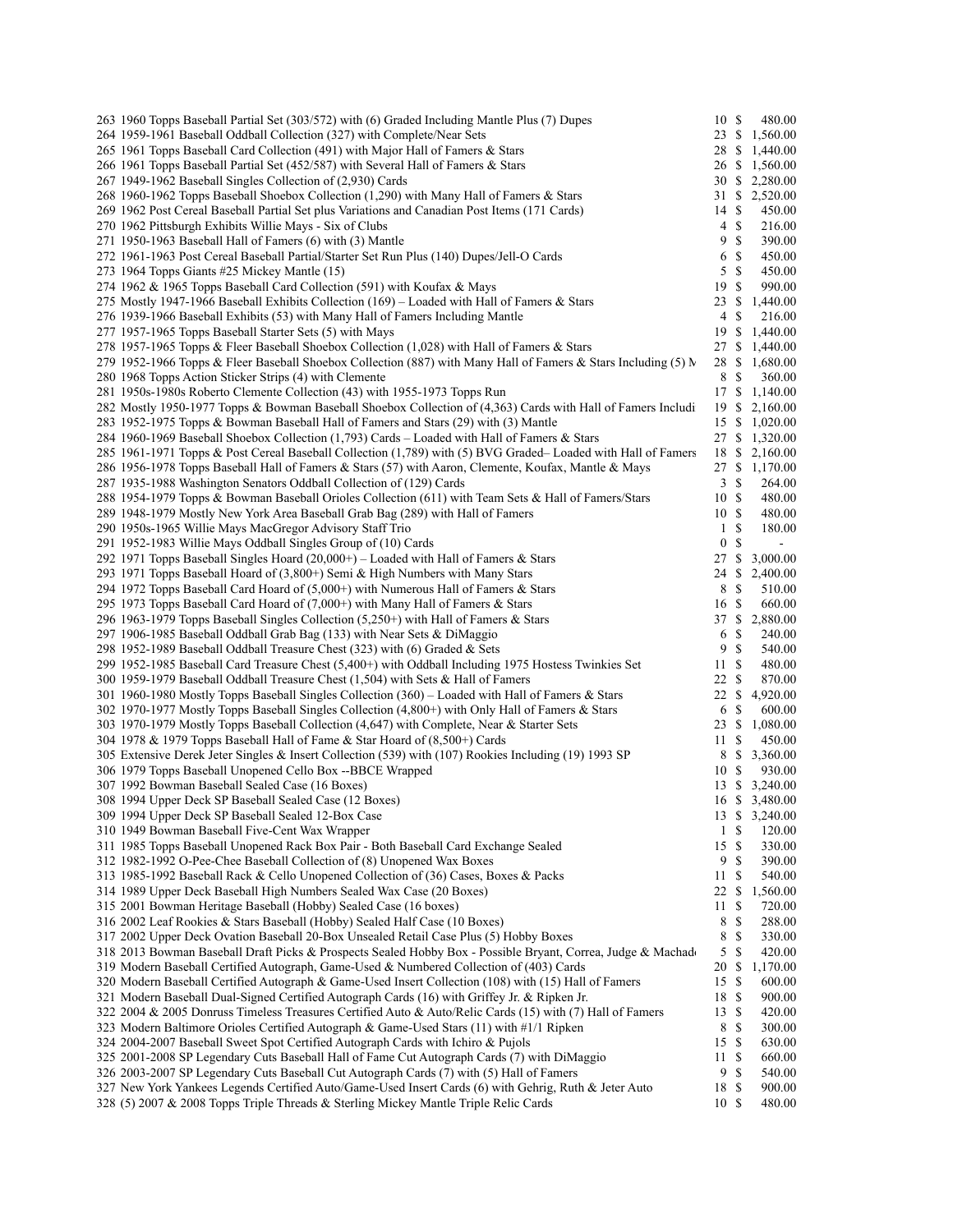| 329 2007 & 2008 Topps Sterling Baseball New York Yankee Legends Relic Cards (4) with DiMaggio, Gehrig & Mar    | 9S               |               | 420.00         |
|----------------------------------------------------------------------------------------------------------------|------------------|---------------|----------------|
| 330 Modern Baseball Hall of Fame/Star Certified Triple Autograph Quartet with Griffey Jr. & Pujols             | 13S              |               | 480.00         |
| 331 New York Yankee Legends Game-Used Insert Card Trio with DiMaggio, Gehrig & Ruth                            | 12S              |               | 390.00         |
|                                                                                                                |                  | <sup>\$</sup> |                |
| 332 Modern Baseball Hall of Fame Certified Autograph #1/1 Card Trio                                            | 6                |               | 204.00         |
| 333 Bryce Harper & Mike Trout Certified Autograph Cards                                                        | 11               | $\mathbb{S}$  | 540.00         |
| 334 Derek Jeter Modern Insert Pair with Certified Autograph $\&$ #1/1                                          | 4                | $\mathbb{S}$  | 288.00         |
| 335 Jim Thorpe Modern Insert Pair with Game-Used Jersey & #1/1 Printing Plate                                  | 3                | $\mathbb{S}$  | 144.00         |
|                                                                                                                | 8                | \$            |                |
| 336 1999 Upper Deck Black Diamond A Piece of History 500 Club Reggie Jackson Game-Used Bat Card - PSA Gen      |                  |               | 216.00         |
| 337 2001 SP Authentic Baseball Babe Ruth Game-Used Pants Card #/28                                             | 8                | \$            | 360.00         |
| 338 2004 Playoff Prime Cuts Baseball Stan Musial/Ted Williams Material Combos Game-Used #1/1 Card              | 2                | $\mathbb{S}$  | 192.00         |
| 339 2005 Upper Deck Hall of Fame Baseball Carl Yastrzemski Certified Auto/Jersey #1/1                          | 1                | \$            | 120.00         |
|                                                                                                                |                  | \$            |                |
| 340 2006 Topps Triple Threads Baseball Don Mattingly #1/1 White Whale Autographed Relic Printing Plate         | 4                |               | 156.00         |
| 341 2006 Exquisite Collection Baseball Cal Ripken Jr. Game-Used Jersey Card #1/1                               | 2                | \$            | 132.00         |
| 342 2007 Sweet Spot Classic Baseball Wade Boggs Certified Autograph #1/1                                       | 0                | \$            | $\blacksquare$ |
| 343 2007 Topps Sterling Baseball Tony Gwynn Certified Autograph/Game-Used Patch #1/1                           | 9                | \$            | 240.00         |
|                                                                                                                |                  | $\mathbb{S}$  |                |
| 344 2007 Upper Deck Premier Baseball Ken Griffey Jr. Certified Autograph #24/25 (Matches Jersey Number)        | 3                |               | 156.00         |
| 345 2007 Topps Sterling Baseball #3 Mickey Mantle (Cherry Wood) #1/1 Insert Card                               | 3                | \$            | 180.00         |
| 346 2007 Topps Sterling Baseball Albert Pujols Triple Game-Used #1/1 Patch Card                                | 1                | $\mathbb{S}$  | 120.00         |
| 347 2015 Topps Museum Collection Giancarlo Stanton #1/1 Game-Used Logo Man Patch                               | 3                | \$            | 390.00         |
|                                                                                                                |                  |               |                |
| 348 2017 Panini Immaculate Collection Lou Gehrig Quad Game-Used Jersey Card #1/1                               | 8                | \$            | 420.00         |
| 349 1880s-1920s Cigarette & Tobacco Box/Pack Lot of (21)--A Spectacular Collection [reserve not met]           | 5                | $\mathbb S$   | $\blacksquare$ |
| 350 Scarce 1884 "Base Ball" Complete Card Game in Original Box                                                 | 13               | $\mathbb{S}$  | 990.00         |
| 351 Circa 1880s Baseball Equipment Pair with Bat & Belt Ensemble                                               | 1                | \$            | 240.00         |
|                                                                                                                |                  |               |                |
| 352 1905 AL Champions Philadelphia A's Framed Team Cloth Photograph                                            | 4                | \$            | 390.00         |
| 353 Scarce Early 1900s Capt. Anson's "Pocket Score Board Base Ball Game"                                       | 16               | \$            | 930.00         |
| 354 Circa 1908 "The National Indoor Baseball" Game                                                             | 2                | S             | 390.00         |
| 355 1911 National Sports Song Sheet Music with Ty Cobb Photo Cover                                             | $\bf{0}$         | \$            | $\blacksquare$ |
|                                                                                                                |                  |               |                |
| 356 1914-1916 Boston Braves Oversized Pennant Johnny Evers Image                                               | 12               | $\mathbb{S}$  | 1,320.00       |
| 357 1917 Woodland Bards Sox vs. Giants Rare World Series Souvenir Patch                                        | 3                | \$            | 276.00         |
| 358 1919-1924 Spalding Heydler Baseball in Factory Box with International League Overstamp                     | 12               | \$            | 1,440.00       |
| 359 Vintage Baseball Book Lot of (8) with Mathewson, Ruth, Book of Baseball                                    | 9                | \$            | 330.00         |
|                                                                                                                |                  |               |                |
| 360 Collection of (8) 1900s-1930s Early Baseball Watch Fobs & Key Chains                                       | 8                | \$            | 360.00         |
| 361 1930s Bill Terry "Twenty Grand" Advertisement                                                              | 9                | \$            | 570.00         |
| 362 1920s-1950s Draper & Maynard Baseball Gloves (32) w/7 HOFers                                               | 3                | $\mathbb{S}$  | 570.00         |
| 363 1934-1939 Official OAL Harridge Ball with 1940-1942 Reach Box                                              | 8                | \$            | 240.00         |
|                                                                                                                |                  |               |                |
| 364 Mel Ott Collection of (3) Items from Ott Estate                                                            | 9                | \$            | 450.00         |
| 365 1939 Baseball Centennial Dual-Sided Poster with Calendar                                                   | $\boldsymbol{0}$ | \$            | $\blacksquare$ |
| 366 1930s-1970s Player-Endorsed Store Model Baseball Gloves (51) w/Ruth, Mantle, Clemente, Campy and Musial    | $\boldsymbol{0}$ | \$            | $\blacksquare$ |
| 367 1924-1960 Senators Box Score Hoards & 1924 World Series Program                                            | 3                | $\mathbb{S}$  | 96.00          |
|                                                                                                                |                  |               |                |
| 368 1904-1973 Baseball Card Game Collection with Complete Decks & Singles                                      | 10               | S             | 630.00         |
| 369 Rare and Historic 1947 Jackie Robinson Brooklyn Dodgers Pennant                                            | 20               | \$            | 3,000.00       |
| 370 1940-1946 Brooklyn Dodgers Photo Pack Lot of (4) with Original Envelopes                                   | 8                | S             | 450.00         |
| 371 Circa 1947 Sportograph MLB Team Logo Decals Complete Set of (16)                                           | 4                | $\mathbb{S}$  | 216.00         |
|                                                                                                                |                  |               |                |
| 372 1948 Babe Ruth Wristwatch with Original Container and Ad                                                   | 17               | <sup>\$</sup> | 570.00         |
| 373 May 1948 Baseball Digest Art Houtteman Progressive Cover Proofs Lot of (6)                                 | $\boldsymbol{0}$ | $\mathbb{S}$  | $\blacksquare$ |
| 374 1949 Phillies "Blue Jay" Script Team Pennant                                                               | 3                | \$            | 360.00         |
| 375 1949 "The Kid From Cleveland" Movie Poster                                                                 | 13               | \$            | 570.00         |
|                                                                                                                |                  |               |                |
| 376 Late 1940s-Early 1950s Jackie Robinson Baseball Game with Repaired Box                                     | 6                | S             | 180.00         |
| 377 Official MLB Baseball Lot of (13) with (4) Harridge, (3) MacPhail, (3) Giles & (3) Cronin                  | 11               | \$            | 1,320.00       |
| 378 OAL and ONL Unopened Baseballs (5 Dozen) Including Lee MacPhail                                            | 15               | \$            | 960.00         |
| 379 1940s-1950s Brooklyn Dodgers Bum Mascot Decorative Item Lot of (5)                                         | 11               | $\mathbb{S}$  | 720.00         |
|                                                                                                                |                  |               |                |
| 380 1940s-1950s Chicago Cubs Equipment Travel Trunk Lot of (2)                                                 | 6                | S             | 264.00         |
| 381 Calvin R. Griffith Washington Baseball Club Original Briefcase                                             | $\mathbf{1}$     | S             | 240.00         |
| 382 1949 & 1956 Brooklyn Dodgers Photo Pack Complete Sets with Envelopes                                       | 14               | S             | 630.00         |
| 383 1949-2000s Brooklyn/Los Angeles Dodgers Treasure Chest (115) with Cards, Publications & World Series Ticke | 3                | S             | 204.00         |
|                                                                                                                |                  |               |                |
| 384 1954 National League All-Star Team Pennant                                                                 | 3                | S             | 276.00         |
| 385 1950s-1970s Baseball Pennant Lot of (18) with 1957 World Series                                            | 1                | \$            | 180.00         |
| 386 1940s-1960s Pennant Lot of (9) with 1961 Yankees                                                           | $\boldsymbol{0}$ | \$            |                |
| 387 Spahn & Sain "Pray For Rain" Rain Gauge Recorder                                                           | 9                | $\mathbb{S}$  | 300.00         |
|                                                                                                                |                  |               |                |
| 388 1962 Mickey Mantle/Roger Maris "Stellar" AM Radio                                                          | 15               | \$            | 2,640.00       |
| 389 Shibe Park Triple Stadium Seats w/Custom-Built Display Base                                                | 12               | \$            | 1,560.00       |
| 390 Don Larsen 1956 Perfect Game Ultimate Lot with 1956 WS Game 5 Stub                                         | 4                | \$            | 390.00         |
| 391 Connie Mack Stadium Grounds Crew Jump Suit                                                                 | 5                | \$            | 360.00         |
|                                                                                                                |                  |               |                |
| 392 1961-1962 Major League All-Star Stationery Boxed Near Set (31/32) with Mantle, Mays & Koufax               | 9                | $\mathbb{S}$  | 360.00         |
| 393 Reggie Jackson 1962-1964 Cheltenham High School Yearbooks Trio                                             | $\mathbf{1}$     | \$            | 360.00         |
| 394 San Francisco Giants Japan Tour Trio with Banner Calendar, Kimono & Program                                |                  |               | 19 \$ 2,040.00 |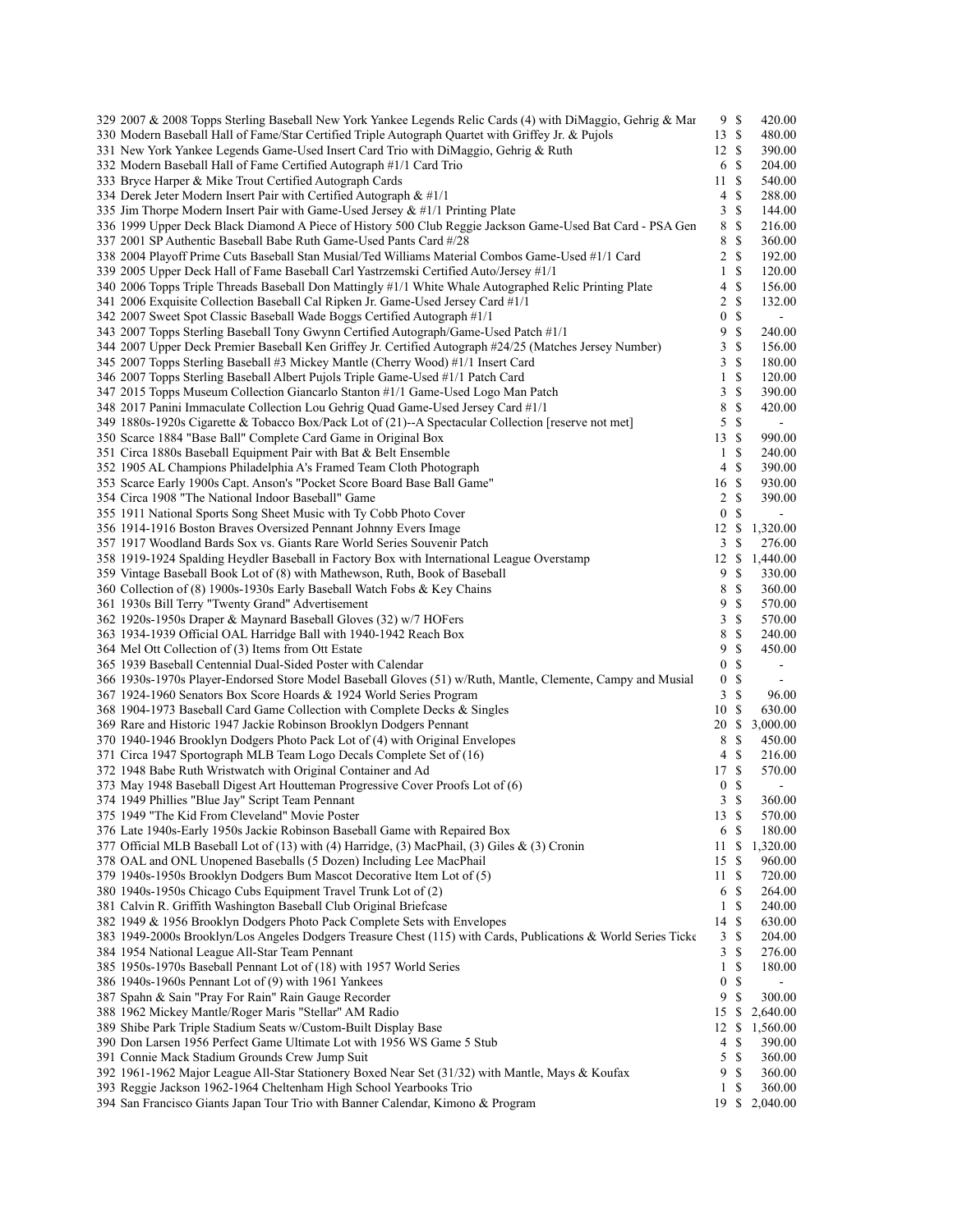| 395 New York Yankees Metal Logo Prototype                                                                                                                                          | $1 \text{ } s$   |               | 120.00                   |  |
|------------------------------------------------------------------------------------------------------------------------------------------------------------------------------------|------------------|---------------|--------------------------|--|
| 396 Washington Senators/DC Baseball Collection of (66) Items                                                                                                                       | 7                | \$            | 420.00                   |  |
| 397 1950s-2000s Baseball Publication, Memorabilia & Ephemera Lot of (27)                                                                                                           | 3                | \$            | 144.00                   |  |
| 398 1970 Roberto Clemente Pirates Puerto Rican Scouting Contract from His Personal Collection - Vera Clemente L                                                                    | $\mathbf{1}$     | -S            | 180.00                   |  |
| 399 Roberto Clemente Ephemera Collection of $(25)$ with Documents, Copies of Contracts & Receipts                                                                                  | 6                | S             | 330.00                   |  |
| 400 Roberto Clemente HOF Induction Ephemera & Induction Lot of (11) with Vera Clemente LOP                                                                                         | 5                | $\mathbb{S}$  | 420.00                   |  |
| 401 Circa 1987 Sparky Anderson Fantastic Sams Stand Up Display                                                                                                                     | $\bf{0}$         | \$            | $\blacksquare$           |  |
| 402 Lou Gehrig Framed 42x27 Photo Display                                                                                                                                          | 10               | -S            | 480.00                   |  |
| 403 Ty Cobb Original Oil Painting by Ron Stark                                                                                                                                     | 8                | \$.           | 3,840.00                 |  |
| 404 Honus Wagner Original Oil Painting by Ron Stark                                                                                                                                | 1                | \$            | 3,000.00                 |  |
| 405 THIS LOT HAS BEEN WITHDRAWN                                                                                                                                                    | $\mathbf{0}$     | \$            |                          |  |
| 406 THIS LOT HAS BEEN WITHDRAWN                                                                                                                                                    | $\bf{0}$         | \$            |                          |  |
| 407 1910s Draper & Maynard Factory Photos (3) Including 2 Cabinet Size Examples                                                                                                    | 2                | \$            | 252.00                   |  |
| 408 Original Washington Senators Photographs Used For 1924 World Series Program                                                                                                    | $\boldsymbol{0}$ | S             | $\overline{a}$           |  |
| 409 1925 Washington Senators Championship Flag Raising Ceremony Original Photo - Only Senators Championship                                                                        | $\bf{0}$         | \$            | $\overline{\phantom{a}}$ |  |
| 410 Babe Ruth Original Cleveland News Photo Used For 1934 Final Appearance Program                                                                                                 | $\boldsymbol{0}$ | \$            |                          |  |
| 411 Late 1930s Gehrig/DiMaggio Type I Contact Proof Original Photos by Bill Greene (2)<br>412 1952 Mickey Mantle Type I Contact Proof Original Photo by Jacobellis (BGS Authentic) | 1<br>25          | \$<br>\$      | 300.00<br>2,040.00       |  |
| 413 1950s Roberto Clemente Type I Contact Proof Original Photo by Jacobellis                                                                                                       | 38               | \$            | 3,960.00                 |  |
| 414 1950s Willie Mays Type I Contact Proof Original Photo by Jacobellis (BGS Authentic)                                                                                            | $\bf{0}$         | \$            |                          |  |
| 415 Willie Mays/Duke Snider Type I Contact Proof Original Photo by Jacobellis (BGS Authentic) - Used for 1958 To                                                                   | 5                | \$            | 630.00                   |  |
| 416 Al Kaline Type I Contact Proof Original Photo by Jacobellis (BGS Authentic) - Used for 1954 Topps Rookie Car                                                                   | 29               | \$            | 2,040.00                 |  |
| 417 1951 Johnny Mize Type I Contact Proof Original Photo by Jacobellis (BGS Authentic) - Used for Multiple Cards                                                                   | 3                | \$            | 144.00                   |  |
| 418 1951 Phil Rizzuto Type I Original Photo by Jacobellis (BGS Authentic) - Used for 1952 Bread Label & 1954 Bo                                                                    | 15               | -S            | 420.00                   |  |
| 419 1953 Hank Aaron Type III Contact Proof-Like Photo by Jacobellis - Used for 1954 Topps Rookie Card                                                                              | 9                | S             | 276.00                   |  |
| 420 Roy Campanella Type I Contact Proof Original Photo by Jacobellis (BGS Authentic) - Used for 1953 Red Man C                                                                     | 8                | \$            | 360.00                   |  |
| 421 Duke Snider Type I Contact Proof Original Photo by Jacobellis (BGS Authentic) - Used for 1954 Topps Card                                                                       | 11               | \$            | 450.00                   |  |
| 422 Gil Hodges Type I Contact Proof Original Photo by Jacobellis (BGS Authentic) - Used for 1954 Topps Card                                                                        | 8                | S             | 240.00                   |  |
| 423 Yogi Berra Type I Original Photo by Jacobellis (BGS Authentic) - Used for 1955/1956 Topps Cards                                                                                | 8                | \$            | 360.00                   |  |
| 424 Whitey Ford Type I Contact Proof Original Photo by Jacobellis (BGS Authentic) - Used for 1956 Topps Card                                                                       | 11               | \$            | 450.00                   |  |
| 425 1960s Mantle/Maris/Cash/Kaline Type I Contact Proof Original Photo by Louis Requena - Used for 1964 Topps                                                                      | 19               | \$            | 600.00                   |  |
| 426 1957-1960 Washington Senators Original Photo Lot of (5) with Williams & Nixon                                                                                                  | $\bf{0}$         | S             | $\blacksquare$           |  |
| 427 1961 Topps Baseball #406 Mantle Blasts with 8x10 Photo                                                                                                                         | 1                | S             | 60.00                    |  |
| 428 Circa 1960s Mickey Mantle Color Transparencies Pair                                                                                                                            | 10               | \$            | 288.00                   |  |
| 429 Superb 1915 Red Sox Owner Joseph Lannin Photo Pin and Ribbon Flag - Championship Season!                                                                                       | 5                | S             | 420.00                   |  |
| 430 Circa 1910s Boost The Senators Pin - Very Rare                                                                                                                                 | $\bf{0}$         | \$            | $\blacksquare$           |  |
| 431 Circa 1920s Washington Senators Pin with Baseball Ribbon                                                                                                                       | 2                | S             | 252.00                   |  |
| 432 1900s-1970s Baseball Pin Collection of (85) with Ruth, Dean & Mud Hens                                                                                                         | 7                | S             | 600.00                   |  |
| 433 Exceptional 1955 Brooklyn Dodgers World Champions Press Pin                                                                                                                    | 10               | -S            | 450.00                   |  |
| 434 1950s PM10 Baseball Player Pins Trio with DiMaggio, Paige & Robinson                                                                                                           | 1                | \$            | 240.00                   |  |
| 435 1955 MLB All-Star Game Lot of (3) with Press Pin, Program & Ticket Stub                                                                                                        | 3                | S             | 216.00                   |  |
| 436 1956 PM15 Yellow Basepath Pins PSA EX-MT 6 Trio                                                                                                                                | 4                | \$            | 96.00                    |  |
| 437 1950s-1990s Washington Senators Pin & Jewelry Lot of (22) with (3) All-Star Game Press Pins                                                                                    | 6                | S             | 420.00                   |  |
| 438 1958-1962 Dick Groat Hartland Statue SP - Nice Condition!                                                                                                                      | 17 S<br>11       | $\mathbb{S}$  | 1,320.00                 |  |
| 439 Willie Mays 1958-1962 Hartland Statue with Original Tag<br>440 Don Drysdale Hartland Statue and Signed Card                                                                    | 4 \$             |               | 420.00<br>108.00         |  |
| 441 1958-1962 Hartland Statue "Little Leaguer" in Original Blister                                                                                                                 | 9S               |               | 450.00                   |  |
| 442 1958-1962 Hartland Statue White Sox Pair with Aparicio, Fox (with Original Tag)                                                                                                | 4 \$             |               | 450.00                   |  |
| 443 1958-1962 Hartland Statue Lot of (3) Tougher with Colavito, Drysdale & Killebrew                                                                                               | 10S              |               | 810.00                   |  |
| 444 1958-1962 Hartland Statue Milwaukee Braves Trio with Aaron, Mathews & Spahn                                                                                                    | 4                | $\mathbb{S}$  | 390.00                   |  |
| 445 1958-1962 Hartland Statue New York Yankees Lot of (4) with Berra (Mask Included) & Mantle                                                                                      | 4                | \$            | 390.00                   |  |
| 446 1958-1962 Hartland Statue Quartet with Mays, T. Williams                                                                                                                       | 3                | \$            | 360.00                   |  |
| 447 1958-1962 Hartland Statue Hall of Fame Legends Lot of (5) with Mays, Williams                                                                                                  | 3                | \$            | 390.00                   |  |
| 448 1910s-1950s Draper & Maynard Store Model Bats (11) Including Scarce Decal Example                                                                                              | $\mathbf{0}$     | \$            |                          |  |
| 449 1890s, 1930s Baseball Bats Pair                                                                                                                                                | 1                | \$            | 120.00                   |  |
| 450 1962 World Series Yankees and Giants Black Bats Pair                                                                                                                           | 7                | S             | 360.00                   |  |
| 451 1969 New York Mets World Champions Black Bat                                                                                                                                   | 3                | \$            | 288.00                   |  |
| 452 1991 Cooperstown Bat Co. "First Five" LE Commemorative Bat Set (5) In Unopened Box w/Display Rack                                                                              | 8                | \$            | 480.00                   |  |
| 453 1895 Baltimore Orioles Season-Opening Union Park Program - LOP from Keeler Family                                                                                              | 8                | S             | 990.00                   |  |
| 454 Circa 1908 Chicago Cubs Double-Sided Scorecard Picturing Player/Manager Frank Chance                                                                                           | $\overline{2}$   | \$            | 192.00                   |  |
| 455 THIS LOT HAS BEEN WITHDRAWN                                                                                                                                                    | $\boldsymbol{0}$ | \$            | $\overline{\phantom{a}}$ |  |
| 456 June 14, 1913 N.Y. Yankees vs. Detroit Tigers Game Program (Scored) with Cobb and Crawford                                                                                     | 2                | S             | 330.00                   |  |
| 457 Nov. 1919 Baseball Magazine with World Series Recap                                                                                                                            | $\mathbf{1}$     | <sup>\$</sup> | 180.00                   |  |
| 458 1924 & 1933 Senators World Series Programs                                                                                                                                     | 7                | \$            | 540.00                   |  |
| 459 June 12, 1939 Doubleday Field Hall of Fame Game Program                                                                                                                        | 7                | \$            | 264.00                   |  |
| 460 1920s-1940s World Series Programs (4) and Championship Team Newspaper Inserts (2)                                                                                              | 6 \$             |               | 330.00                   |  |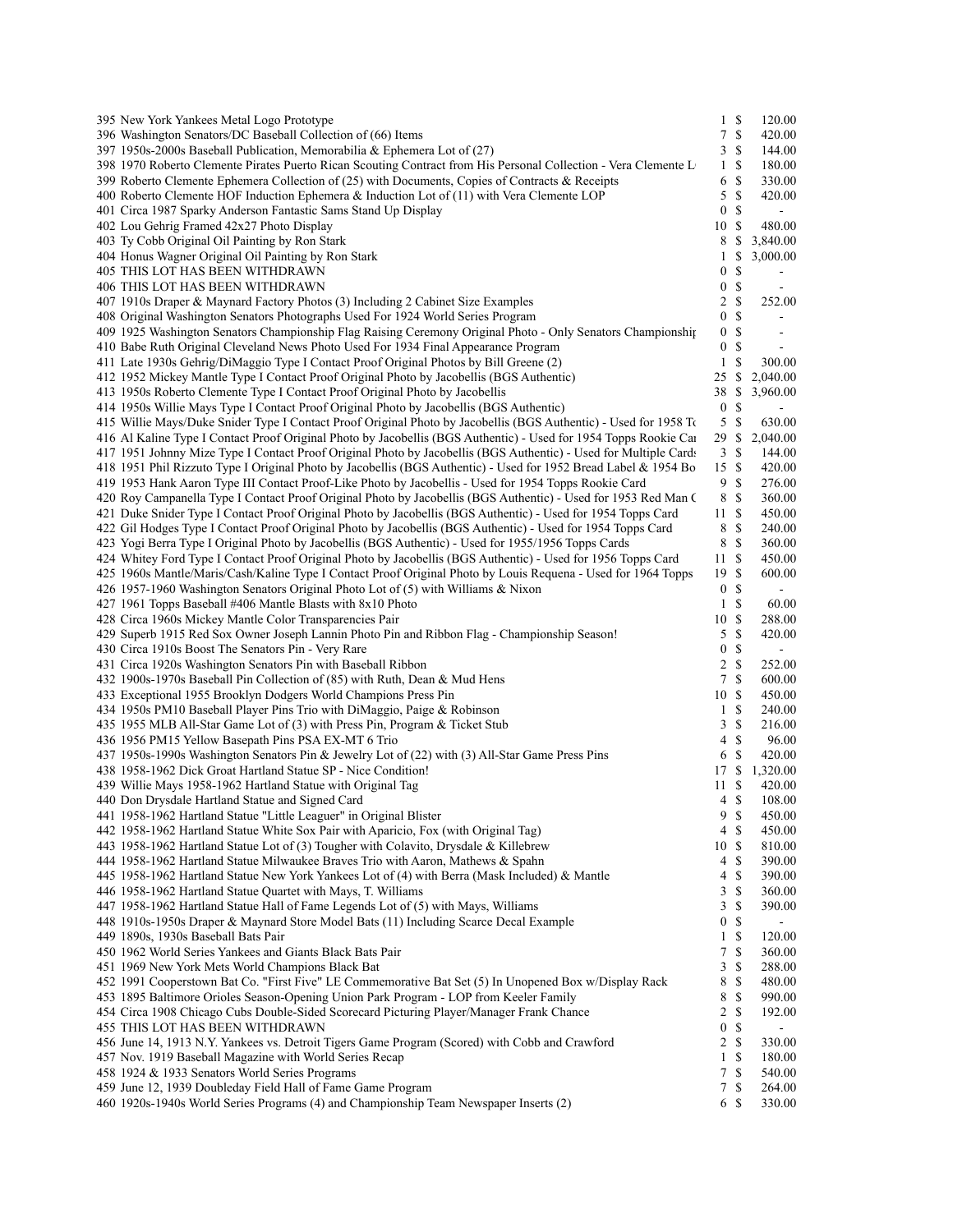| 461 Chicago Baseball Publication Lot of (5) with Who's Who in Chicago                                         | 3                | \$            | 204.00                   |
|---------------------------------------------------------------------------------------------------------------|------------------|---------------|--------------------------|
| 462 1937-1950 Chicago Baseball Publication Lot of (10) with 1947 & 1950 All-Star Game Programs                | 4                | \$            | 276.00                   |
| 463 1945 Cranston Firesafes Game Programs (5) Featuring Yogi Berra ("Cusano") in Lineup                       | 3                | \$            | 228.00                   |
| 464 1940-1947 Baseball Magazine Run of (8) World Series Recap Issues                                          | 0                | \$            | $\sim$                   |
| 465 Washington Senators Commemorative Lot of (4) with Johnson, Griffith Tributes                              | 0                | \$            | $\blacksquare$           |
| 466 1949 Jackie Robinson Barnstorming Game Program                                                            | 3                | \$            | 264.00                   |
| 467 1910s-1960s Magazines with Illustrated Baseball-Themed Covers (48)                                        | 1                | $\mathbb{S}$  | 240.00                   |
| 468 1920s-1960s "Time," "Life" and "Newsweek" Magazines (24)                                                  | 4                | <sup>\$</sup> | 390.00                   |
| 469 1930s-1970s Magazines (55) Including Numerous HOFer Covers                                                | 1                | $\mathbb{S}$  | 240.00                   |
| 470 1934-1967 MLB Midseason Program Lot of (18) with Many From World Series Winning Year of Home Team         | 4                | <sup>\$</sup> | 156.00                   |
| 471 1939-1969 Baseball Program Lot of (13) with (3) World Series                                              | 5                | <sup>\$</sup> | 330.00                   |
| 472 1940-1966 MLB All-Star Program Lot of (6)                                                                 | 10               | <sup>\$</sup> | 450.00                   |
| 473 1940s-Modern Mickey Mantle, Ted Williams & Joe DiMaggio Publication Lot of (110)                          | 9                | $\mathbb{S}$  | 450.00                   |
| 474 1940s-1960s California League Lot of (70) with Programs, Schedules & Tickets                              | 19               | <sup>\$</sup> | 990.00                   |
| 475 1949-1969 MLB Scorecard Lot of (26)                                                                       | 5                | S             | 168.00                   |
| 476 1949-1972 World Series Program Lot of (14)                                                                | 6                | \$            | 450.00                   |
| 477 1945-1997 Baseball Publication Lot of (21)                                                                | 6                | \$            | 120.00                   |
|                                                                                                               |                  | -S            |                          |
| 478 World Series Program & Ticket Lot of (21)                                                                 | 20               |               | 750.00                   |
| 479 1950s-2015 New York Yankee Yearbook & Media Guide Near Run Pair                                           | 14               | <sup>\$</sup> | 480.00                   |
| 480 1964-2009 New York Mets Yearbook & Media Guide Run/Near Run Pair                                          | 7                | S             | 264.00                   |
| 481 August 16, 1954 Sports Illustrated First Issue - CGC 9.8 (None Higher)                                    | 11               | \$            | 2,520.00                 |
| 482 June 18, 1956 Mickey Mantle Sports Illustrated - CGC 9.0 (Pop 1, Six Higher)                              | 15               | S             | 990.00                   |
| 483 March 4, 1957 Mickey Mantle Sports Illustrated - CGC 7.5 (Pop 1 None Higher)                              | 6                | \$            | 540.00                   |
| 484 March 3, 1958 New York Yankees Sports Illustrated - CGC 7.0 (Pop 1 None Higher)                           | 3                | \$            | 228.00                   |
| 485 October 2, 1961 Roger Maris Sports Illustrated - CGC 8.0 (Pop 1, None Higher)                             | 7                | \$            | 1,110.00                 |
| 486 July 2, 1962 Mickey Mantle Sports Illustrated - CGC 8.5 (Pop 1 with 1 Higher)                             | 12               | \$            | 960.00                   |
| 487 June 21, 1965 Mickey Mantle Sports Illustrated - CGC 7.0 (Pop 2, 1 Higher)                                | $\mathbf{1}$     | S             | 120.00                   |
| 488 June 6, 1966 Joe Morgan Sports Illustrated - CGC 8.5 (Pop 1, None Higher)                                 | 3                | \$            | 228.00                   |
| 489 May 7, 1990 Sports Illustrated Ken Griffey Jr "The Natural" - CGC 9.4 Pop 1 (None Higher)                 | 7                | \$            | 330.00                   |
| 490 April 18, 1994 Mickey Mantle Sports Illustrated - CGC 9.4 (Pop 1 None Higher)                             | 2                | \$            | 204.00                   |
| 491 August 16, 1954 Sports Illustrated First Issue in Presentation Case                                       | 9                | \$            | 264.00                   |
| 492 1995-2011 World Series Ticket & Program Lot of (25)                                                       | 17               | <sup>\$</sup> | 630.00                   |
| 493 1930 World Series Game 3 Full Phantom Ticket                                                              | 3                | \$            | 204.00                   |
| 494 1938 & 1939 World Series Game 3 Ticket Stubs - Both PSA VG 3                                              | 7                | \$            | 276.00                   |
| 495 1937-1955 MLB Ticket Stub Lot of (7) with (4) World Series and One Mantle HR                              | 8                | \$            | 360.00                   |
| 496 1943 World Series Game 2 Full Ticket - PSA VG-EX 4 (None Graded Higher)                                   | 28               | \$            | 1,920.00                 |
| 497 1944 World Series Game 3 Full Ticket - PSA FR 1.5                                                         | 19               | S             | 840.00                   |
|                                                                                                               | 15               | S             | 870.00                   |
| 498 1945 World Series Game 4 Full Ticket - PSA VG-EX 4                                                        |                  |               |                          |
| 499 1946 World Series Game 4 Full Ticket - PSA Authentic (Canceled)                                           | 9                | <sup>\$</sup> | 240.00                   |
| 500 1949 World Series Game 1 Full Ticket - PSA VG-EX 4                                                        | 21 \$            |               | 1,050.00                 |
| 501 1958 World Series Game 6 Full Ticket - PSA NM-MT 8                                                        | 10               | $\mathbb{S}$  | 240.00                   |
| 502 1962 World Series Game 3 at Yankee Stadium Full Ticket                                                    | 4                | <sup>\$</sup> | 252.00                   |
| 503 1964 World Series Game 1 Full Ticket - PSA NM-MT 8                                                        | 10S              |               | 276.00                   |
| 504 1965 World Series Game 1 Full Ticket - PSA NM-MT 8                                                        | 7                | S             | 204.00                   |
| 505 1967 World Series Game 1 Stub & Game 4 Full PSA Graded Pair                                               | 12               | S             | 540.00                   |
| 506 1978, 1986 Boston Red Sox ALCS/WS Tickets (14) w/Phantoms                                                 | $\mathbf{0}$     | S             | $\overline{\phantom{a}}$ |
| 507 2001 Derek Jeter Game-Worn New York Yankees Home Jersey - Miedema & Sports Investors LOAs                 | 4                | -S            | 3,480.00                 |
| 508 2003 Derek Jeter Game-Worn New York Yankees Home Jersey - Miedema & Sports Investors LOAs                 | 7                | \$            | 3,000.00                 |
| 509 1944-1949 St. Louis Cardinals Gray Flannel Game Used Jersey                                               | $\mathbf{1}$     | S             | 600.00                   |
| 510 1977 Ken Singleton Game-Used Orioles Home Jersey                                                          | 15               | \$            | 660.00                   |
| 511 1981 Ron Oester Game-Used Cincinnati Reds Road Knit Jersey                                                | 3                | \$            | 288.00                   |
| 512 1983 Dave Winfield Game-Used Professional Model Bat - Full PSA/DNA                                        | 5                | S             | 228.00                   |
| 513 Game Used/Autographed Baseball Bat Lot of (9)                                                             | $\mathbf{1}$     | S             | 240.00                   |
| 514 Game-Used & Commemorative Bat Lot of (12)                                                                 | 13               | S             | 420.00                   |
| 515 1930s Game-Used Last Out Baseball Pair                                                                    | 5                | \$            | 390.00                   |
| 516 Circa 1950s Billy Pierce Signed Chicago White Sox Game-Used Cap - Phil Wood LOA                           | 12               | <sup>\$</sup> | 480.00                   |
| 517 Circa Early 1960s Vic Wertz Game-Worn Red Sox Cap - Phil Wood LOA                                         | $\boldsymbol{0}$ | \$            |                          |
| 518 Circa 1967 Lew Krausse Game-Used Kansas City Athletics Cap - Phil Wood LOA                                | 4                | S             | 276.00                   |
| 519 Late 1960s-Early 1970s Frank Skaff Game-Used Tigers Cap - Phil Wood LOA                                   | $\mathbf{1}$     | \$            | 120.00                   |
| 520 Baltimore Orioles Collection of (15) Items including Brooks Robinson Game-Used Batting Glove              | 2                | \$            | 330.00                   |
| 521 Denny Doyle 1971 Philadelphia Phillies Game Worn Home Flannel Uniform                                     | 13               | \$            | 1,320.00                 |
| 522 Woodie Fryman 1972 Philadelphia Phillies Game Worn Road Jersey                                            | 21               | \$            | 1,800.00                 |
| 523 1970s-1980s Philadelphia Phillies Game Worn Dugout Jackets (4) Including Kaat and Rolen                   | 5                |               | 600.00                   |
|                                                                                                               |                  | \$            |                          |
| 524 1986 Arturo Gonzalez Game-Used Philadelphia Phillies Spring Training St. Patrick's Day Uniform            | 11               | S             | 540.00                   |
| 525 1989-2013 Philadelphia Phillies Game Worn Jersey and Pants (7)                                            | 8                | \$            | 570.00                   |
| 526 2014-2015 Philadelphia Phillies Game Worn Jerseys (5) Including Jonathan Papelbon- Each with MLB Holograi |                  | 4S            | 390.00                   |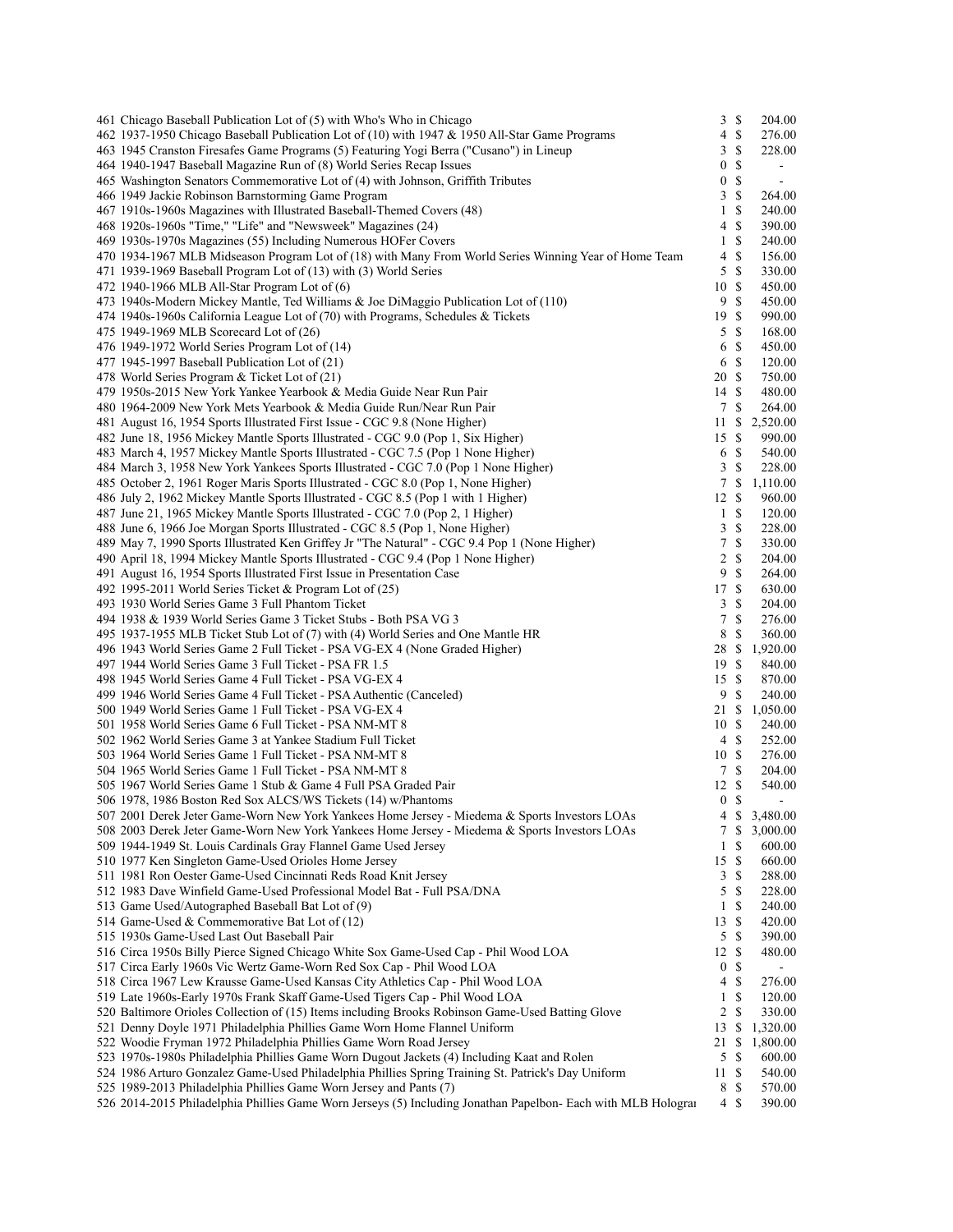| 527 2000s Philadelphia Phillies Game Worn Uniforms and Jerseys (6)                                              | 11             |               | \$1,020.00       |
|-----------------------------------------------------------------------------------------------------------------|----------------|---------------|------------------|
| 528 Brett Myers April 5, 2009 Philadelphia Phillies Opening Day Game Worn Gold-Trim Home Jersey                 | 19S            |               | 1,080.00         |
| 529 Scott Rolen Double-Signed Game Worn Cleats plus Signed Replica Cap                                          | $\mathbf{1}$   | S             | 120.00           |
| 530 Scarce 1950s Philadelphia Phillies Child's Baseball Jacket and Cap                                          | 1              | S             | 240.00           |
| 531 1920s-1940s Philadelphia Phillies Mitchell & Ness Replica Jerseys (10)                                      | 8              | \$            | 420.00           |
| 532 1960s-2000s Philadelphia Phillies Mitchell & Ness Replica Jerseys (10)                                      | 2              | <sup>\$</sup> | 192.00           |
| 533 1930s-1950s Philadelphia Phillies BF3/Other Mini-Pennant Lot of (13) with Chuck Klein                       | 6              | \$            | 300.00           |
|                                                                                                                 |                |               |                  |
| 534 1940s Philadelphia Phillies Pennants (9) Including 3 "Blue Jays" Examples                                   | 9              | <sup>\$</sup> | 960.00           |
| 535 1940s-1950s Philadelphia Phillies Mini and Medium-Sized Pennants (14)                                       | 11             | \$            | 510.00           |
| 536 Early 1950s "Whiz Kids" and "Fightin' Phillies" Pennants (12)                                               | 5              | \$            | 780.00           |
| 537 1950s Philadelphia Phillies Pennants (12)                                                                   | 6              | <sup>\$</sup> | 840.00           |
| 538 1910s-1960s Philadelphia Phillies Pocket Schedules (38 Different)                                           | 15             | \$            | 840.00           |
| 539 1889, 1892 Philadelphia Quakers/Phillies vs. Boston Beaneaters Scorecards Pair - Both Scored                | 3              | <sup>\$</sup> | 540.00           |
| 540 1896 Philadelphia Ball Park Season Ticket for Phillies Game #69                                             | 1              | S             | 120.00           |
| 541 1900s-1910s Philadelphia Phillies Scorecards Trio                                                           | 15             | \$            | 870.00           |
| 542 1920s-1930s Philadelphia Phillies Home Scorecards (10)                                                      | 5              | \$            | 690.00           |
|                                                                                                                 |                |               |                  |
| 543 1920s-1940s Philadelphia Phillies Regular Season Game Tickets (26) plus Ticket Books (3)                    | 3              | \$            | 360.00           |
| 544 1940-1969 Philadelphia Phillies Scorecards Complete Run (30)                                                | 4              | S             | 276.00           |
| 545 1930s-1950s Philadelphia Phillies Scorecards, Yearbooks, Rosters, Passes and Related (35 Items)             | 22             | \$            | 1,110.00         |
| 546 1950-2015 Philadelphia Phillies Important Event Full Ticket & Ticket Stub Lot of (73) with World Series     | 12             | S             | 900.00           |
| 547 1970-1971 Connie Mack Final Game & Veterans Stadium First Game Lot of (5)                                   | 5              | $\mathbb{S}$  | 180.00           |
| 548 1920s-1950s Philadelphia Phillies Type I and Type III Photos (14)                                           | $\mathbf{1}$   | <sup>\$</sup> | 120.00           |
| 549 1930s-1960s Philadelphia Phillies Team Photos (9)                                                           | 1              | \$            | 120.00           |
|                                                                                                                 | 1              | <sup>\$</sup> |                  |
| 550 Philadelphia Phillies Real Photo Postcards (34) and Similar Blank-Back Photos (58)                          |                |               | 120.00           |
| 551 1956 Phillies Pin Trio with Yellow Basepaths Ashburn & Roberts                                              | 2              | \$            | 132.00           |
| 552 1950s-1990s Philadelphia Phillies Player Photo Pinback Lot of (21)                                          | 20             | \$            | 1,200.00         |
| 553 1950-2009 Philadelphia Phillies World Series, All-Star & HOF Press and Commemorative Pin Lot of (23)        | 7              | \$            | 660.00           |
| 554 1940s-1950s Phillies Team Correspondence Letters (14) w/1946 Blue Jays Herb Pennock Example                 | 8              | \$            | 420.00           |
| 555 Si Johnson 1940 Philadelphia Phillies Player's Contract - Signed by Johnson and G.P. Nugent                 | 3              | $\mathbb{S}$  | 144.00           |
| 556 1949 Philadelphia Phillies Team Signed Ball (25 Signatures) with Ashburn and Roberts                        | 6              | <sup>\$</sup> | 360.00           |
| 557 1940s-1990s Philadelphia Phillies Signed Publications (11) with 62 Signatures Including 13 HOFers           | 6              | \$            | 540.00           |
|                                                                                                                 |                |               |                  |
| 558 Ashburn, Roberts and Carlton Philadelphia Phillies Signed Replica Jerseys and Caps (5 Items)                | 5              | <sup>\$</sup> | 540.00           |
| 559 Philadelphia Phillies Signed Grab-Bag Lot (43 Items) Including 9 HOFers                                     | 10             | \$            | 750.00           |
| 560 Philadelphia Phillies Signed Photos (96) with 8 HOFers                                                      | $\overline{2}$ | <sup>\$</sup> | 510.00           |
| 561 Philadelphia Phillies Replica Baseball Caps (30 Different)                                                  | 10             | S             | 192.00           |
| 562 Ty Cobb Single-Signed 1920-1924 OAL Johnson Baseball - Full JSA [reserve met]                               | 7              |               | \$13,800.00      |
| 563 Walter Johnson Single-Signed 1919-1924 ONL Heydler Baseball - Full JSA [reserve not met]                    | 9              | S             |                  |
| 564 Babe Ruth Single-Signed OAL Harridge Baseball - PSA/DNA NM 7                                                | 17             | \$            | 8,040.00         |
| 565 Jackie Robinson Single-Signed 1947-1958 OAL Harridge Baseball - Full JSA [reserve not met]                  | 7              | S             |                  |
|                                                                                                                 |                |               |                  |
| 566 One-of-a-Kind Babe Ruth Single Signed 1910s Reach "Bounder" Baseball w/Full JSA                             | 4              | S             | 3,960.00         |
| 567 Ty Cobb Single-Signed Baseball with Original Worth Box - Full JSA                                           | 18 S           |               | 4,320.00         |
| 568 Pie Traynor Single-Signed 1960-1961 Southern Association Baseball - Full JSA                                |                |               | 10 \$ 4,800.00   |
| 569 1935 Babe Ruth Single-Signed Spalding "Star" Baseball - Full JSA                                            | 17             |               | \$2,400.00       |
| 570 Zach Wheat Single-Signed 1960-1961 Southern Association Baseball - Full JSA                                 |                |               | 7 \$ 3,720.00    |
| 571 George Sisler Single-Signed 1952-1957 ONL Giles Baseball - Full JSA                                         |                |               | 27 \$ 8,040.00   |
| 572 Stunning Casey Stengel Single-Signed 1970-1973 ONL Feeney Baseball - Full JSA                               |                |               | 9 \$ 2,280.00    |
| 573 Clark Griffith Signed Baseball - Full JSA                                                                   |                |               | 16 \$ 1,800.00   |
|                                                                                                                 |                |               |                  |
| 574 Earl Averill Single-Signed Baseball - Full JSA                                                              | 4              | \$            | 840.00           |
| 575 Lloyd Waner Single-Signed 1978 ONL Feeney Baseball - Full JSA                                               | 13             | \$            | 1,320.00         |
| 576 Stan Coveleski Single-Signed ONL Feeney Baseball - Full JSA                                                 | 3              | \$            | 690.00           |
| 577 Fred Lindstrom Single-Signed 1976-1981 ONL Feeney Baseball - Full JSA                                       | 3              | \$            | 600.00           |
| 578 Ted Lyons Single-Signed 1979 ONL Feeney Baseball - Full JSA                                                 | 5              | S             | 600.00           |
| 579 Burleigh A. Grimes Single-Signed 1970-1973 ONL Feeney Baseball                                              | 6              | S             | 630.00           |
| 580 George L. Kelly Single-Signed 1970-1973 ONL Feeney Ball - Full JSA                                          | 18             | \$            | 1,320.00         |
| 581 Travis Jackson Single-Signed ONL Feeney Baseball - Full JSA                                                 | 6              | S             | 420.00           |
|                                                                                                                 |                |               |                  |
| 582 Joe Cronin Single-Signed 1978 OAL MacPhail Baseball - Full JSA                                              | 15             | \$            | 900.00           |
| 583 Charles O. Finley Single-Signed Orange Baseball - Full JSA                                                  | 14             | <sup>\$</sup> | 900.00           |
| 584 Bill Veeck Single-Signed 1984 OAL MacPhail Baseball - Full JSA                                              | 10             | S             | 660.00           |
| 585 Hank Greenberg Single-Signed OAL MacPhail - Full JSA                                                        | 27             | \$            | 2,520.00         |
| 586 Red Ruffing Single-Signed ONL Feeney - Full JSA                                                             | 8              | S             | 630.00           |
| 587 Scarce 1953 Pepper Martin Single-Signed Ball                                                                | 9              | \$            | 600.00           |
| 588 Mickey Mantle Single-Signed OAL Brown Baseball with "HOF 1974" - Full JSA                                   | 12             | \$            | 1,440.00         |
| 589 Mickey Mantle Single-Signed Baseball with "No.7" Inscription - Full JSA                                     | 6              | S             | 660.00           |
|                                                                                                                 |                | \$            |                  |
| 590 Mickey Mantle Single-Signed Hand-Painted OAL Brown - Full JSA                                               | $\mathbf{1}$   |               | 480.00           |
|                                                                                                                 |                |               |                  |
| 591 Ted Williams Vintage Single Signed Ball<br>592 Joe DiMaggio Single-Signed LE (#136/361) Baseball - Full JSA | 12             | S<br>6 \$     | 360.00<br>300.00 |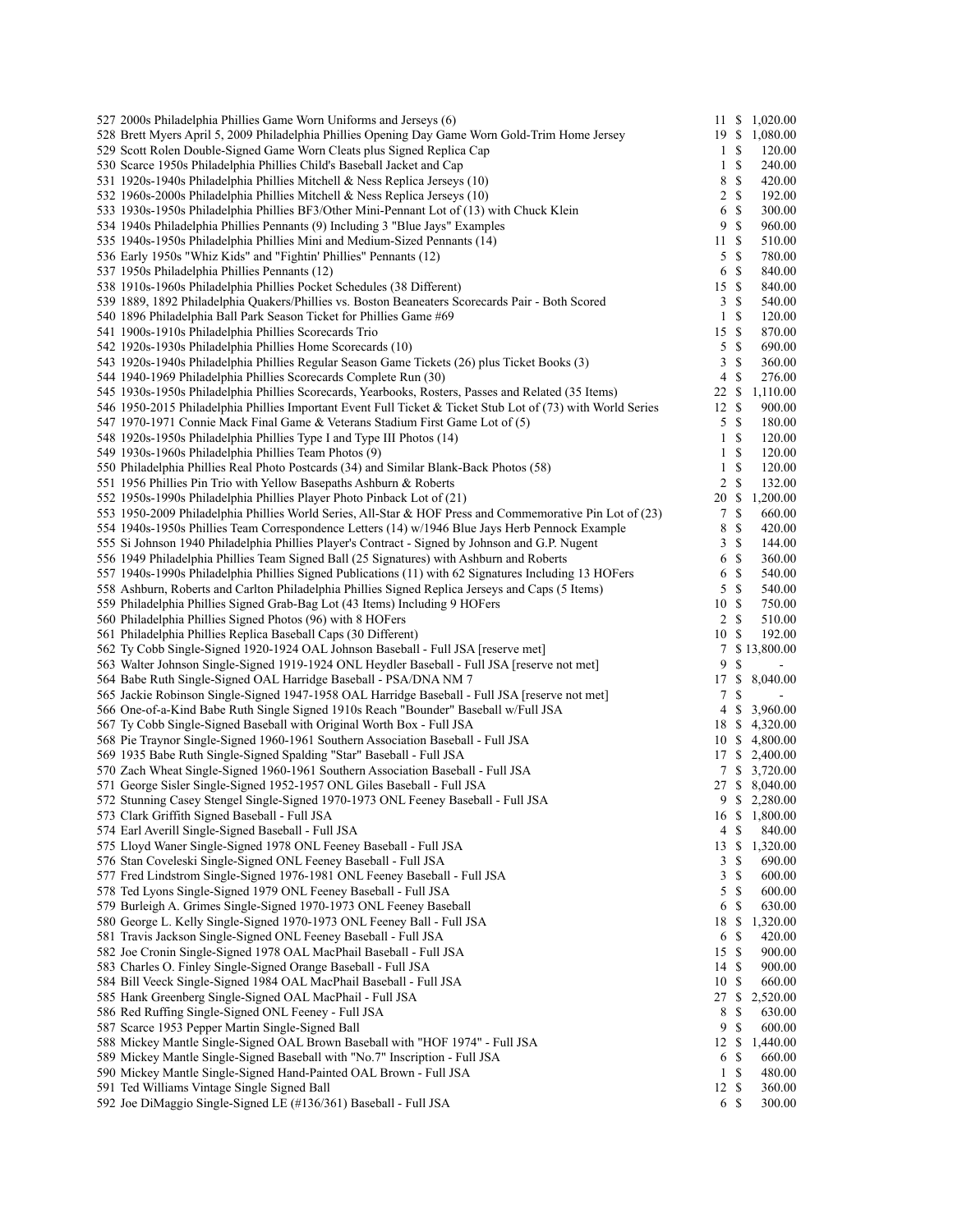| 593 Joe DiMaggio Signed Hand-Painted Miniature Baseball - Full JSA                                          | 0 <sup>5</sup>   |               |                          |
|-------------------------------------------------------------------------------------------------------------|------------------|---------------|--------------------------|
| 594 Roy Campanella Single-Signed ONL White Baseball - Full JSA                                              | 15               | \$            | 1,560.00                 |
| 595 Joe Cronin Single-Signed OAL MacPhail - Full JSA                                                        | 19               | -S            | 1,170.00                 |
| 596 Travis Jackson Single-Signed ONL Feeney - Full JSA                                                      | 10               | $\mathbb{S}$  | 360.00                   |
| 597 Albert Joseph Barlick Single Signed Baseball                                                            | 2                | S             | 84.00                    |
| 598 Yogi & Dale Berra Dual Signed "Full Name" Baseball                                                      | 3                | $\mathbb{S}$  | 132.00                   |
| 599 Donald Scott Drysdale Single Signed Baseball                                                            | 8                | $\mathbb{S}$  | 330.00                   |
| 600 Richard Benjamin Ferrell Single Signed Baseball                                                         | 2                | $\mathbb S$   | 84.00                    |
| 601 Robert William Feller Single Signed Baseball                                                            | 3                | $\mathbb{S}$  | 96.00                    |
| 602 Roland Glen Fingers Single Signed Baseball                                                              | 3                | <sup>\$</sup> | 84.00                    |
| 603 Thomas Michael Glavine Single Signed Baseball                                                           | 3                | $\mathbb{S}$  | 84.00                    |
| 604 William Jennings Herman Single Signed Baseball                                                          | 4                | $\mathbb{S}$  | 132.00                   |
| 605 James Augustus Hunter Single Signed Baseball                                                            | 4                | $\mathbb{S}$  | 252.00                   |
| 606 Robert Granville Lemon Single Signed Baseball                                                           | 4                | $\mathbb{S}$  | 120.00                   |
| 607 Michael Stephen Lolich Single Signed Baseball                                                           | 1                | <sup>\$</sup> | 60.00                    |
| 608 William Stanley Mazeroski Single Signed Baseball                                                        | $\mathbf{1}$     | $\mathbb S$   | 60.00                    |
| 609 Luis Ernesto Aparicio Montiel Single Signed Baseball                                                    | 3                | $\mathbb{S}$  | 84.00                    |
|                                                                                                             | 5                | $\mathbb S$   |                          |
| 610 Joe Leonard Morgan Single Signed Baseball                                                               |                  |               | 276.00                   |
| 611 James Alvin Palmer Single Signed Baseball                                                               | 1                | <sup>\$</sup> | 60.00                    |
| 612 Atanasio Perez Rigal Single Signed Baseball                                                             | $\mathbf{1}$     | $\mathbb{S}$  | 60.00                    |
| 613 Robin Evan Roberts Single Signed Baseball                                                               | 5                | $\mathbb S$   | 144.00                   |
| 614 Gale Eugene Sayers Single Signed Baseball                                                               | 3                | $\mathbb{S}$  | 84.00                    |
| 615 Roy Edward Sievers Single Signed Baseball                                                               | $\boldsymbol{0}$ | $\mathbb{S}$  | $\overline{\phantom{a}}$ |
| 616 Enos Bradshier Slaughter Single Signed Baseball                                                         | 3                | $\mathbb{S}$  | 108.00                   |
| 617 Wilver Dornell Stargell Single Signed Baseball                                                          | 9                | <sup>\$</sup> | 300.00                   |
| 618 Donald Howard Sutton Single Signed Baseball                                                             | $\mathbf{1}$     | $\mathbb{S}$  | 60.00                    |
| 619 John Samuel Vander Meer Single Signed Baseball                                                          | 5                | <sup>\$</sup> | 108.00                   |
| 620 Earl Sidney Weaver Single Signed Baseball                                                               | 4                | $\mathbb{S}$  | 132.00                   |
| 621 1929-1931 New York Yankees OAL Barnard with (15) Autographs including Gehrig, Lazzeri, Pennock & Ruth - | 23               | <sup>\$</sup> | 5,400.00                 |
| 622 1929 New York Giants ONL Heydler with (15) Signatures - Full JSA                                        | $7\phantom{.0}$  | $\mathbb{S}$  | 570.00                   |
| 623 1937 New York Yankees OAL Harridge with (24) Signatures including Gehrig & Lazzeri - Full JSA           | 21               | \$            | 2,520.00                 |
| 624 1937 New York Giants ONL Frick with (23) Signatures with Hubbell, Ott & Terry                           | 8                | $\mathbb{S}$  | 720.00                   |
| 625 1938 New York Yankees OAL Harridge with (24) Signatures including DiMaggio, Gehrig - Full JSA           | 15               | \$            | 2,040.00                 |
| 626 Bill McGowan Signed 1934-1939 OAL Harridge Baseball - Full JSA                                          | $\mathbf{1}$     | \$            | 240.00                   |
| 627 1942 NL All-Star ONL Frick (25 Signatures) with McKechnie, Ott - Full JSA                               | 7                | $\mathbf S$   | 810.00                   |
| 628 1944 National League All-Stars Signed Baseball with Ott - Full JSA                                      | 4                | $\mathbb{S}$  | 660.00                   |
| 629 Scarce 1947-1948 Puerto Rican League Signed Ball (12 Signatures) with Satchell Paige and Willard Brown  | 7                | $\mathbb{S}$  | 690.00                   |
| 630 1948 Boston Braves ONL Frick with (24) Autographs including Billy Southworth                            | 7                | $\mathbf S$   | 480.00                   |
| 631 1948 New York Yankees Baseball (21 Signatures) with DiMaggio                                            | 5                | $\mathbf S$   | 180.00                   |
| 632 1950 World Series Champion New York Yankees Team-Signed Baseball (23 Signatures) including Dickey, DiMa | 23               | \$            | 3,720.00                 |
| 633 1950 New York Yankees OAL Harridge with (18) Signatures including DiMaggio - Full JSA                   | 4                | $\mathbb{S}$  | 540.00                   |
| 634 1950 Phillies "Whiz Kids" ONL Frick with (28) Signatures - Full JSA                                     | 12               | $\mathbb{S}$  |                          |
|                                                                                                             |                  | <sup>\$</sup> | 480.00                   |
| 635 1950 Washington Senators OAL Harridge (26 Signatures) including Harris                                  | 9                |               | 240.00                   |
| 636 1951 Cleveland Indians Signed OAL Harridge (28 Signatures)                                              | 11               | S             | 360.00                   |
| 637 1951 NL Champion New York Giants ONL Frick (24 Signatures) with Mays - Full JSA                         | 10               | $\mathbb{S}$  | 660.00                   |
| 638 1951 New York Giants ONL Frick with (23) Signatures including Rookie Year Mays - Full JSA               | 8 \$             |               | 660.00                   |
| 639 1952 Cleveland Indians Signed OAL Harridge Baseball with (30) Signatures with Ruffing                   | 14 S             |               | 630.00                   |
| 640 1950s Washington Senators Home Run Kings Signed Baseball with (4) Signatures                            | 1                | S             | 180.00                   |
| 641 Mid-1950s Old Timers Signed Ball (19 Signatures) Including Heinie Manush                                | $\overline{c}$   | $\mathbb{S}$  | 144.00                   |
| 642 Ed Walsh & Dizzy Dean Dual-Signed 1948-1952 American Association Baseball - Full JSA                    | 7                | \$            | 2,520.00                 |
| 643 1952 Brooklyn Dodgers NL Champions Team-Signed Ball (27 Signatures) w/Robinson, Campanella              | 13               | S             | 960.00                   |
| 644 Mel Ott & Carl Hubbell Dual-Signed ONL Baseball - Full JSA                                              | 13               | \$            | 1,050.00                 |
| 645 1954 World Series Champion New York Giants Team Signed Ball (25 Signatures) with Mays - Full JSA        | 17               | \$            | 1,320.00                 |
| 646 1955 Brooklyn Dodgers ONL Giles with (20) Signatures including Robinson - Full JSA                      | 19               | \$            | 1,110.00                 |
| 647 1958 New York Yankees OAL Harridge with (24) Signatures - Full JSA                                      | $\mathbf{1}$     | \$            | 240.00                   |
| 648 1956 Washington Senators OAL Harridge with (25) Signatures - Full JSA                                   | 6                | <sup>\$</sup> | 330.00                   |
| 649 1957 Washington Senators OAL Harridge with (27) Signatures - Full JSA                                   | 7                | <sup>\$</sup> | 204.00                   |
| 650 Old Timers Signed Ball (24 Signatures) with DiMaggio, Koufax and Roger Maris                            | 5                | <sup>\$</sup> | 510.00                   |
| 651 Mickey Mantle & Joe DiMaggio Signed OAL Budig Baseball - Full JSA                                       | 14               | \$            | 1,680.00                 |
| 652 Baseball HOF & Star OAL Brown with (17) Signatures including DiMaggio, Mantle, Williams - Full JSA      | 8                | \$            | 720.00                   |
| 653 1963 American League All-Stars Signed OAL Cronin In Original Box                                        | 9                | $\mathbb{S}$  | 360.00                   |
| 654 1961 World Champion New York Yankees Reunion Team-Signed Ball With Mantle, Berra - Full JSA             | 14               | <sup>\$</sup> | 720.00                   |
| 655 1974 New York Yankees OAL MacPhail with (24) Signatures including Munson - Full JSA                     | 9                | <sup>\$</sup> | 390.00                   |
|                                                                                                             | 15               | $\mathbb{S}$  |                          |
| 656 1972 Pittsburgh Pirates Baseball with (25) Signatures including Clemente - Full JSA                     |                  |               | 840.00                   |
| 657 DiMaggio Brothers Multi-Signed Baseball with Joe on Sweet Spot                                          | 5                | \$            | 450.00                   |
| 658 "500 Home Run Club" OAL Brown with (14) Signatures including Sweet Spot Mantle & Williams - Full PSA/D  |                  |               | 16 \$ 1,200.00           |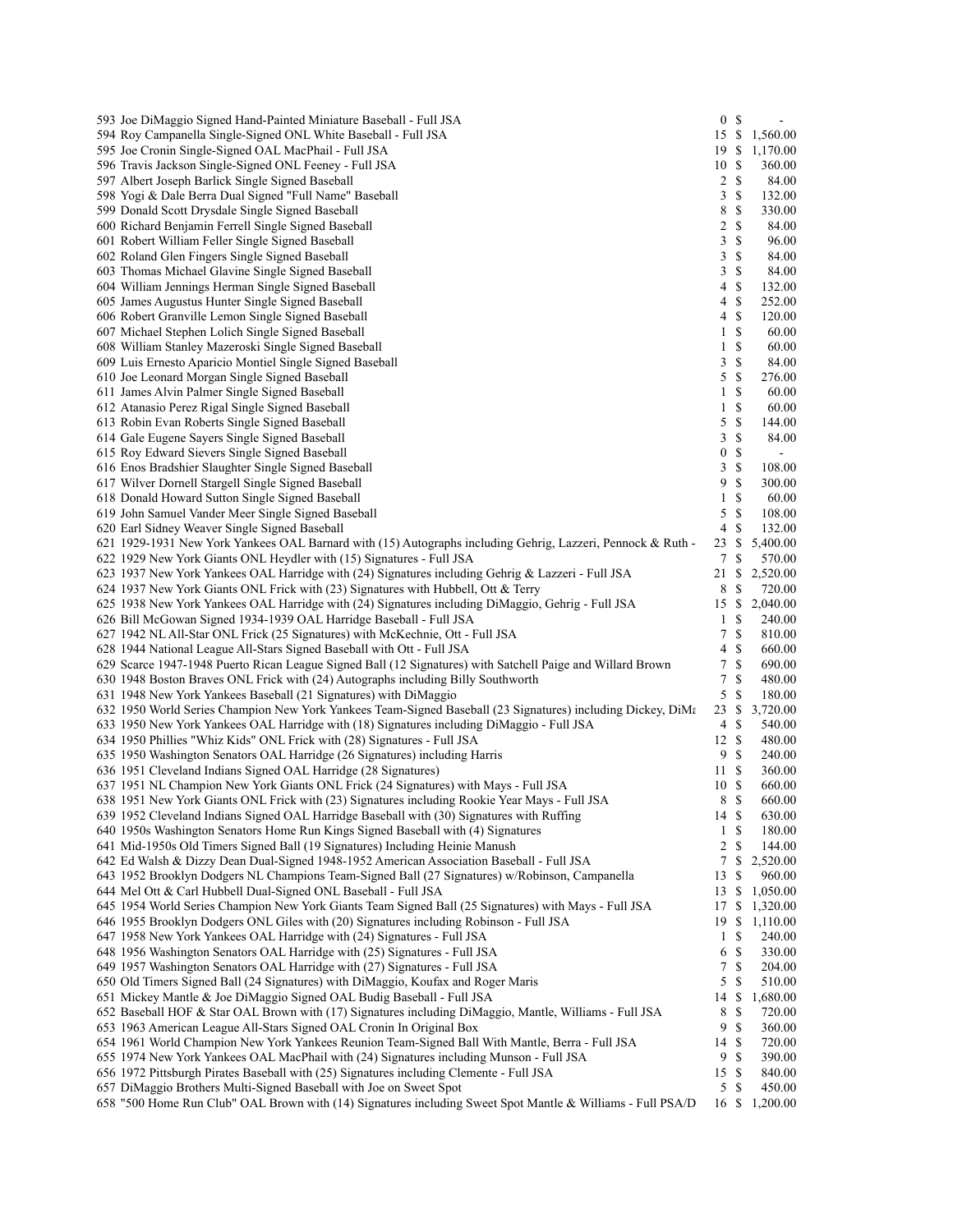| 659 1993 N.L. All-Star Team Signed Ball (30 Signatures) with Larkin, Gwynn, Sandberg and Bob Gibson                                                                   | $2 \sqrt{s}$     |               | 252.00                   |
|-----------------------------------------------------------------------------------------------------------------------------------------------------------------------|------------------|---------------|--------------------------|
| 660 2004 Boston Red Sox World Series Baseball (27 Signatures) - Steiner                                                                                               | 3S               |               | 660.00                   |
| 661 2016 World Series Champion Chicago Cubs Team-Signed World Series Baseball with (22) Signatures - MLB Ho                                                           | 0 <sup>5</sup>   |               | $\overline{\phantom{a}}$ |
| 662 1986 N.Y. Mets World Champions Team Signed Ball (26 Signatures)                                                                                                   | 7S               |               | 228.00                   |
| 663 1993 N.L. All-Star Team Signed Ball (32 Signatures) with 7 HOFers                                                                                                 | 3                | -S            | 264.00                   |
| 664 500 Home Run Club OAL Brown with (11) Signatures including Mantle & Williams on Sweet Spot - Full JSA                                                             | 15S              |               | 870.00                   |
| 665 Perfect Game Pitchers Multi-Signed Baseball with (11) Signatures including Hunter, Koufax - Full JSA                                                              | 6                | - \$          | 450.00                   |
| 666 3000 Hit Club ONL Giamatti Baseball with (13) Signatures including Aaron, Mays - Full JSA                                                                         | 8                | $\mathbb{S}$  | 480.00                   |
| 667 1998 World Series Champion Yankees Signed OAL Budig with (29) Signatures including Jeter & Rivera - Full J                                                        | 13 \$            |               | 1,050.00                 |
| 668 2000 World Series Champion New York Yankees Baseball with (29) Signatures including Jeter, Rivera - Full JS/                                                      | 17S              |               | 1,170.00                 |
| 669 2008 A.L. All-Star Team Signed Ball (25 Signatures) with Ichiro<br>670 New York Yankee Captains Signed LE (#/100) Baseball with Jeter                             | 4<br>7S          | <sup>\$</sup> | 168.00<br>480.00         |
| 671 1949, 1955 New York Giants Team Signed Balls Pair                                                                                                                 | 4                | <sup>\$</sup> | 390.00                   |
| 672 1964 San Francisco Giants Signed ONL Giles Baseball Pair                                                                                                          | 5S               |               | 228.00                   |
| 673 1972 Team-Signed Baseball Pair with Dodgers & NL Champion Reds                                                                                                    | 2 S              |               | 192.00                   |
| 674 1972 & 1985 Chicago Cubs Team-Signed Baseball Pair                                                                                                                | $1 \sqrt{s}$     |               | 180.00                   |
| 675 Willie Mays & Hank Aaron Single-Signed Baseball Pair - Both Full JSA                                                                                              | 9                | -S            | 420.00                   |
| 676 Themed Autographed Baseball Lot of (2) with Perfect Games & Record Kings - Both Full JSA                                                                          | 8                | - S           | 510.00                   |
| 677 Hall of Fame Pitcher Multi-Signed Baseball Pair with Strikeout Kings & 300 Win - Both Full JSA                                                                    | 11S              |               | 450.00                   |
| 678 Baltimore Orioles Multi-Signed Baseball Pair with Ripken Family & World Series Managers                                                                           | 5S               |               | 192.00                   |
| 679 Miguel Cabrera Signed Baseball Pair                                                                                                                               | 1S               |               | 240.00                   |
| 680 1953-1965 Team Signed Baseball Trio with 1958 Yankees                                                                                                             | 13S              |               | 540.00                   |
| 681 1942 World Series Lot of (5) with Program & Dickey, DiMaggio and Gomez Single-Signed Baseballs                                                                    | 14S              |               | 510.00                   |
| 682 Gio Gonzales, Max Scherzer & Stephen Strasburg Single-Signed Baseball Trio                                                                                        | $2 \sqrt{s}$     |               | 252.00                   |
| 683 1962-1970 Umpire Crew Multi-Signed Balls (4) w/Emmett Ashford World Series Example                                                                                | $\mathfrak{Z}$   | -S            | 264.00                   |
| 684 Tougher Single-Signed Baseball Quartet - All with Inscriptions                                                                                                    | 22 \$            |               | 1,110.00                 |
| 685 Multi-Signed Baseball Quartet - All with Joe DiMaggio on Sweet Spot                                                                                               | 10S              |               | 570.00                   |
| 686 Sandy Koufax No-Hitter Collection with (4) Sporting News & (4) Signed Baseballs--All Full JSA                                                                     | 11S              |               | 750.00                   |
| 687 1930s-1970s Giants Team Signed Baseball Lot of (5)                                                                                                                | 5S               |               | 288.00                   |
| 688 Single-Signed Baseball Lot of (5) with Ichiro, Puckett & Rivera                                                                                                   | 14S              |               | 600.00                   |
| 689 Single-Signed Baseball Lot of (8) with DiMaggio, Mays, T. Williams                                                                                                | 19S              |               | 960.00                   |
| 690 Single-Signed "Tougher" Hall of Fame Baseball Lot of (9) with Williams                                                                                            |                  |               | 15 \$ 1,560.00           |
| 691 Hall of Famer Signed Baseball Lot of (10) with Aaron, (3) Griffey Jr & Mays<br>692 Joe DiMaggio Single Signed Baseball Lot of (11)                                | 19S              |               | 690.00<br>17 \$ 2,400.00 |
| 693 Willie Mays Single-Signed Dozen Baseballs                                                                                                                         | 14S              |               | 870.00                   |
| 694 Tougher Hall of Famer Single-Signed Dozen Baseballs with Bell, Koufax                                                                                             |                  |               | 23 \$ 1,170.00           |
| 695 Yogi Berra Signed Dozen "Yankees 100th Anniversary" Baseballs                                                                                                     | 23S              |               | 1,170.00                 |
| 696 Single-Signed Baseball Lot of (15) with Aaron, Ripken Jr.                                                                                                         | 13S              |               | 570.00                   |
| 697 Single-Signed Baseball Lot of (16) - All Inscribed                                                                                                                | 15S              |               | 780.00                   |
| 698 Single-Signed Hall of Famer & Stars Baseball Lot of (18) with (2) Hunter, Kershaw, Koufax & Ortiz                                                                 | 14S              |               | 960.00                   |
| 699 Autographed Baseball Collection of (19) with Harper, Ripken Jr. & Strasburg                                                                                       | 19S              |               | 780.00                   |
| 700 New York Yankees Single-Signed Baseball Lot of (21) with (6) Berra, (9) Ford & (6) Gossage                                                                        | 16 \$            |               | 1,080.00                 |
| 701 1964 Philadelphia Phillies Single-Signed Baseball Lot of (29)                                                                                                     | 6 \$             |               | 450.00                   |
| 702 Single-Signed ONL Feeney Lot of (30) with (25) Hall of Famers including Drysdale, Mays                                                                            | 14S              |               | 720.00                   |
| 703 Autographed Baseball Collection of (32) with DiMaggio, Williams Single-Signed Baseballs                                                                           |                  |               | 18 \$ 1,320.00           |
| 704 Single-Signed Hall of Famer & Star Baseball Lot of (32) with Griffey Jr. & Hunter                                                                                 |                  |               | 16 \$ 1,440.00           |
| 705 Single-Signed Baseball Lot of (35) - All with Hall of Fame Inscriptions                                                                                           |                  |               | 31 \$ 3,240.00           |
| 706 Orlando Cepeda, Monte Irvin & Frank Thomas Single Signed Baseball Lot of (36) - One Dozen of Each                                                                 | 18 \$            |               | 870.00                   |
| 707 Single-Signed Hall of Famer & One Future HOFer Baseball Lot of (37) with Piazza & Ripken Jr.                                                                      | 20 \$            |               | 1,440.00                 |
| 708 Single-Signed Baseball Lot of (48) with Drysdale, Mays, (2) Ryan, Stargell                                                                                        | 18 \$            |               | 870.00                   |
| 709 Baseball Hall of Fame Pitchers Signed One Dozen Baseballs (48 Total) with Feller, Fingers, Jenkins & Perry                                                        | 16 \$            |               | 960.00                   |
| 710 Single-Signed Baseball Lot of (49) with Griffey Jr., Jeter, Puckett, Ripken, (2) Rivera<br>711 Single-Signed Baseball Lot of (59) with Gwynn, Mays, Ripken & Ryan | 29S<br>18        | \$            | 1,440.00<br>2,760.00     |
| 712 Single-Signed Baseball Lot of (84) with DiMaggio, Hunter, Mantle, Mays & Williams                                                                                 | 23               | \$            | 2,760.00                 |
| 713 1933 Goudey #127 Mel Ott Boldly Signed Card - Full JSA LOA                                                                                                        | 24 \$            |               | 6,000.00                 |
| 714 1909-11 T206 White Border Rube Marquard "Follow Through" Signed Card - Full JSA LOA                                                                               | 21               |               | \$1,440.00               |
| 715 1933 Goudey Baseball #23 KiKi Cuyler Signed Card - PSA/DNA Authentic                                                                                              | 16 \$            |               | 1,800.00                 |
| 716 1940 Play Ball #168 Honus Wagner Signed Card - Beckett Authentic 10 Autograph                                                                                     |                  |               | 35 \$ 5,280.00           |
| 717 1928 George H. Ruth Candy Co. Card #5 Signed "Dorothy" by the Babe's Daughter                                                                                     | 9                | \$            | 300.00                   |
| 718 1934-1936 Diamond Stars Boldly Signed Cards (4) Including 3 HOFers                                                                                                | 8 \$             |               | 630.00                   |
| 719 1936 R313 National Chicle "Fine Pens" Premium Jimmie Foxx Signed Card - JSA Full LOA                                                                              | $12 \text{ }$ \$ |               | 1,320.00                 |
| 720 1936 Goudey Wide Pen Deceased Hall of Famer Signed Lot of (5) - All PSA/DNA Authentic                                                                             | $7\phantom{.0}$  | \$            | 510.00                   |
| 721 1952 Topps Baseball Autographed Card Lot of (21)                                                                                                                  | 5                | <sup>\$</sup> | 168.00                   |
| 722 1955-1961 Baseball Hall of Fame Signed Rookie Card Trio - All PSA/DNA Authentic                                                                                   | 11 \$            |               | 900.00                   |
| 723 Willie Mays Signed 1956 Topps Baseball #130 (Grey Back) - PSA/DNA Authentic                                                                                       | 12S              |               | 360.00                   |
| 724 1956 Topps #79 Sandy Koufax Signed Card                                                                                                                           | 6S               |               | 252.00                   |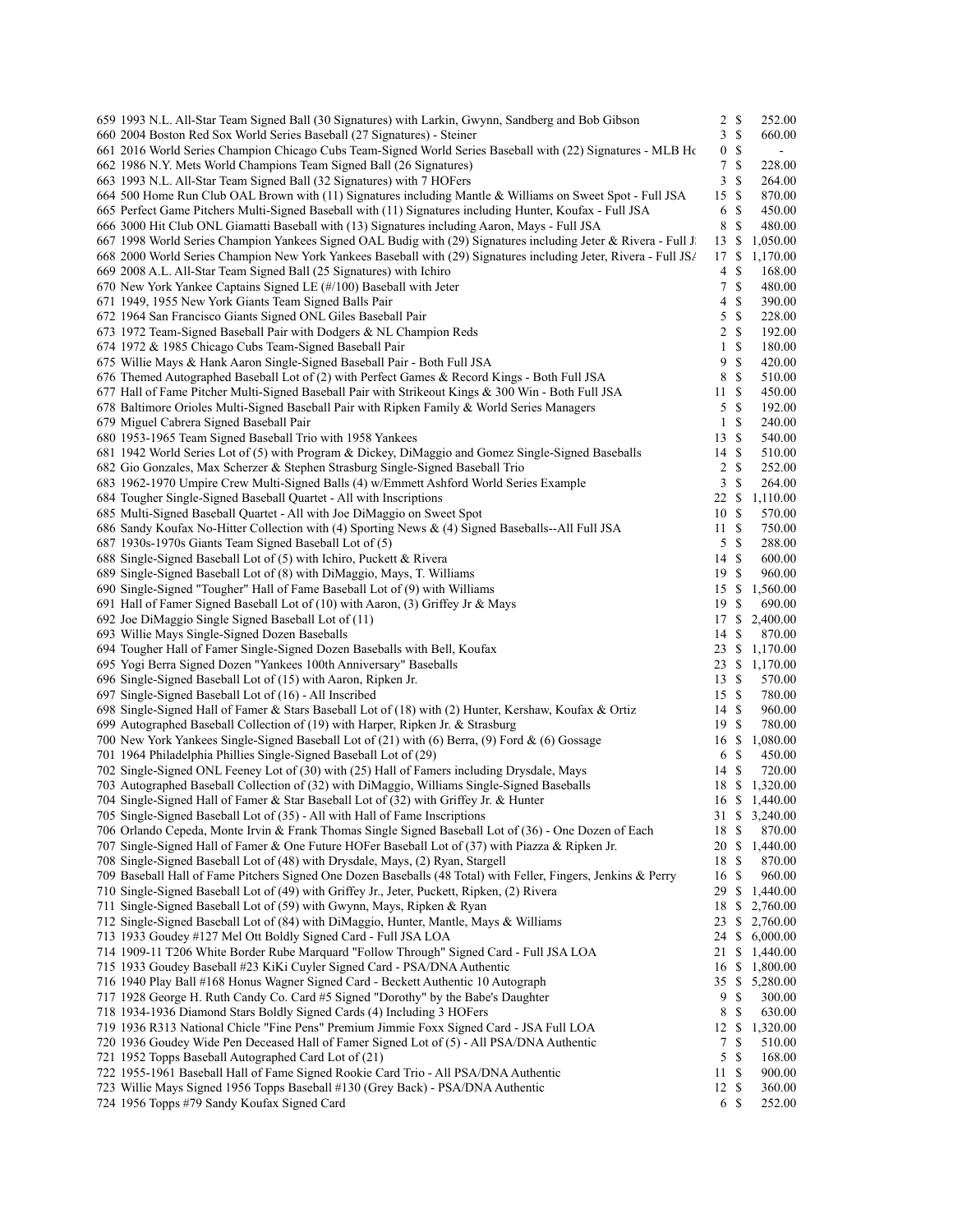| 725 Signed 1957 Topps Baseball #328 Brooks Robinson Rookie - PSA/DNA Authentic (Auto 9, Card EX-MT 6)            | $\overline{4}$   | -S            | 390.00         |
|------------------------------------------------------------------------------------------------------------------|------------------|---------------|----------------|
| 726 1960 Topps Baseball Signed Card Lot of (380) with Aaron, Koufax, McCovey RC & Yaz RC                         | 25               | - S           | 2,520.00       |
| 727 1960 Fleer Boldly Signed Cards (18) Including 16 HOFers                                                      | 6 \$             |               | 450.00         |
| 728 1961 Fleer #28 Jimmie Foxx Boldly Signed Card - Full JSA LOA                                                 | 12S              |               | 930.00         |
| 729 1961 Fleer Signed Cards (19) Including 16 HOFers                                                             | 4                | S             | 420.00         |
| 730 1961 Golden Press #22 Jimmy Foxx Signed Card - PSA/DNA Authentic                                             | 9                | \$            | 1,050.00       |
| 731 Circa 1961-1964 Frank Howard Signed Wilson Meats Premium Lot of (2)                                          | $\bf{0}$         | \$            |                |
| 732 1964 Topps Stand-Up Norm Cash Signed Card - SGC Authentic                                                    | 3                | $\mathbb{S}$  | 144.00         |
| 733 1969 Topps Baseball Signed Card Lot of (75) with (10) Hall of Famers including Hunter                        | 13S              |               | 720.00         |
| 734 1974 Topps Baseball Signed Partial Set of (375) Different with (57) Deceased & Hall of Famers                | 15S              |               | 780.00         |
| 735 1970s-1980s Signed Reprint Cards (55) Including Mantle (3) and Paige                                         | 14S              |               | 780.00         |
| 736 1980 TCMA "Whiz Kids" Partially Signed Set (31 Cards, 18 Signatures) w/Ashburn, Roberts                      | 8                | S             | 204.00         |
| 737 2011 Topps Update #175 Mike Trout Diamond Anniversary Signed Rookie Card - PSA/DNA Authentic                 | 13S              |               | 840.00         |
| 738 2011 Bowman Draft & Topps Finest Mike Trout Autographed Rookie Pair - Both PSA/DNA Authentic                 | 11               | S             | 600.00         |
| 739 All-American Girls Professional Baseball League Signed Card Lot of (274)                                     | 20 \$            |               | 630.00         |
|                                                                                                                  | 8                |               |                |
| 740 1970 World Series Champion Orioles Signed Boog Powell Professional Model Bat (19 Signatures) - Full PSA/D    |                  | \$            | 570.00         |
| 741 Washington Senators LE (#/150) Reunion Bat with (25) Signatures - Full JSA                                   | $\mathbf{1}$     | $\mathbb{S}$  | 240.00         |
| 742 THIS LOT HAS BEEN WITHDRAWN                                                                                  | $\boldsymbol{0}$ | \$            | $\blacksquare$ |
| 743 1997 A.L. All-Star Team Signed Bat (24 Signatures) with Ripken, Griffey, A-Rod and McGwire                   | 5                | $\mathbb{S}$  | 420.00         |
| 744 Cooperstown Stadium Series Autographed Bat Lot of (5)                                                        | 19               | <sup>\$</sup> | 750.00         |
| 745 Signed Baseball Bat Lot of (5) with Aaron, Gwynn & Ripken                                                    | 16 \$            |               | 510.00         |
| 746 Baseball Hall of Famer Single-Signed Cooperstown Bat Lot of (8) - All with Inscriptions                      | 15S              |               | 870.00         |
| 747 Chicago Cubs Legends Single-Signed Baseball Bat Lot of (8)                                                   | 22               | - \$          | 990.00         |
| 748 500 Home Run Club Members Single-Signed Bat Lot of (10)                                                      | 17               | \$            | 1,050.00       |
| 749 Lou Gehrig & Joe DiMaggio Signed Cut - PSA/DNA Authentic & Full JSA                                          | 9                |               | \$2,880.00     |
| 750 Rogers Hornsby Signed Black and White Hall of Fame Plaque Postcard - Full JSA LOA                            |                  |               | 27 \$ 2,520.00 |
| 751 Jimmie Foxx Boldly Signed Black and White HOF Plaque Postcard - Full JSA LOA                                 | 17               |               | \$1,800.00     |
| 752 Paul Waner Boldly Signed Black and White HOF Plaque Postcard - Full JSA LOA                                  |                  |               | 16 \$ 1,440.00 |
| 753 HOFers Signed Black and White Plaque Postcards (12) Including Frisch, Wheat and DiMaggio                     | 15S              |               | 930.00         |
| 754 1960s-1970s George Brace Signed HOFer Real Photo Postcards (47) w/Hartnett, Greenberg, Dean, Wheat and P     | 3S               |               | 960.00         |
| 755 Ty Cobb Signature Cut with Full JSA                                                                          |                  |               | 10 \$ 1,140.00 |
| 756 Jimmie Foxx Signed Album Page with Full JSA                                                                  | 4                | -S            | 390.00         |
| 757 Rabbit Maranville Signed GPC Display - Full JSA                                                              | 3                | $\mathbb{S}$  | 420.00         |
| 758 1950s Mostly Baseball Signed Postcards & GPC Lot of (63)                                                     | 7                | \$            | 300.00         |
| 759 Hall of Famers & Stars Signed 3x5 Index Cards (52) with Tougher HOFers                                       | 14               | \$            | 840.00         |
| 760 Baseball Signed 3x5, Cuts, PC Lot of (64) with Bender, Cochrane, Hartnett, Hornsby & Mantle                  | 11               | \$            | 1,440.00       |
| 761 Mickey Mantle Signed GPC Dated 1951 (Rookie Year; Early Signature) - Full JSA                                | 39               |               | \$1,800.00     |
| 762 Jackie Robinson Signed GPC with 1955-1957 Team Issue Photo - Full JSA                                        |                  |               | 10 \$ 1,170.00 |
| 763 Roy Campanella Signed GPC with 1955-1957 Team Issue Photo - Full JSA                                         | 10S              |               | 780.00         |
| 764 Brooklyn Dodgers Vintage Signed GPC & Cut Lot of (9) with Drysdale, Koufax                                   | 10S              |               | 600.00         |
| 765 Brooklyn Dodgers Lot of (18) Items including (7) Signed GPCs                                                 | 3                | \$            | 360.00         |
| 766 Baseball Hall of Famer Cut Signature Lot of (14) with (13) Hall of Famers including Koufax                   | 8                | $\mathbb{S}$  | 420.00         |
| 767 Roberto Clemente Cut Signature - Full JSA                                                                    | 13               |               | \$1,440.00     |
| 768 Roger Maris Cut Signature - Full JSA                                                                         | 7                | \$            | 330.00         |
| 769 Autographed Smaller Flats Lot of (57) with Fox, Hooper, Martin                                               | 4                | \$            | 390.00         |
| 770 Tremendous Baseball Cachet Lot of (234) with (181) Signed Including Many HOFers with Williams & DiMaggi      |                  |               | 22 \$ 1,920.00 |
| 771 1969 Mets 25th Anniversary Ron Lewis Complete 1994 Postcard Set (32/32) with (28) Signed including Berra, I  | 12               | S             | 252.00         |
| 772 Baseball Hall of Fame Star Postcard Lot of (25) with (9) Signed including DiMaggio, Koufax, Mantle & Willian | 12               | \$            | 510.00         |
| 773 Perez Steele Hall of Fame Postcard Series 1-15 Complete Set with (98) Signed including DiMaggio, Koufax, Ma  | 28               | \$            | 4,560.00       |
| 774 Tougher Signed Perez-Steele Postcard Lot of (4) with Alston, Ashburn, Campanella & Cronin                    | 21               | \$            | 2,040.00       |
| 775 Hank Greenberg Signed 1980 Perez-Steele HOF Postcard - PSA/DNA                                               | 5                | $\mathbb{S}$  | 330.00         |
| 776 Baseball Hall of Famer Signed Yellow Plaque & Perez-Steele PC Lot of (80) with Aaron, DiMaggio, Hunter, Ko   | 16               | -S            | 1,320.00       |
| 777 HOFers Signed Yellow Plaque Postcards (53) Including Mantle, DiMaggio and Paige                              | 13               | \$            | 990.00         |
| 778 Duke Snider Signed Yellow HOF Plaque Postcards Lot (50)                                                      | 6S               |               | 390.00         |
| 779 Tremendous Honus Wagner 1940 Signed Type I Original Photo by George Burke - Full JSA LOA                     | 18               | \$            | 4,560.00       |
| 780 1938 New York Giants Team Photo (22 Autographs) with Ott - Full JSA                                          | 4                | \$            | 570.00         |
| 781 New York Yankee Legends 8x10 with (5) Autos including DiMaggio, Mantle & Maris - Full JSA                    | 7                | \$            | 2,520.00       |
| 782 Mickey Mantle Signed 24x28 Display - Full JSA                                                                | 3                | \$            | 660.00         |
| 783 HOFers Signed George Burke Photos (4) Including Joe DiMaggio                                                 | 4                | S             | 450.00         |
| 784 Goose Goslin Boldly Signed Photo Postcard—Full PSA/DNA                                                       | 6                | \$            | 252.00         |
| 785 Harry Hooper Signed Boston Red Sox Photo Cards (10)                                                          | 7                | \$            | 264.00         |
| 786 Satchel Paige Signed 8x10 Photo - Full JSA LOA                                                               | 5                | \$            | 240.00         |
| 787 Mickey Mantle Signed LE (#65/500) Neil Leifer Photo - UDA                                                    | 11S              |               | 660.00         |
| 788 Hank Aaron Signed LE (#/715) Commemorative "715th HR" Photograph Display                                     | $\mathbf{1}$     | \$            | 180.00         |
| 789 Tougher Single-Signed Baseball 8x10 Lot of (12)                                                              | 8                | \$            | 420.00         |
| 790 New York Yankees Autographed Lot of (15) with DiMaggio, Jeter 16x20 and Mantle                               | 15S              |               | 870.00         |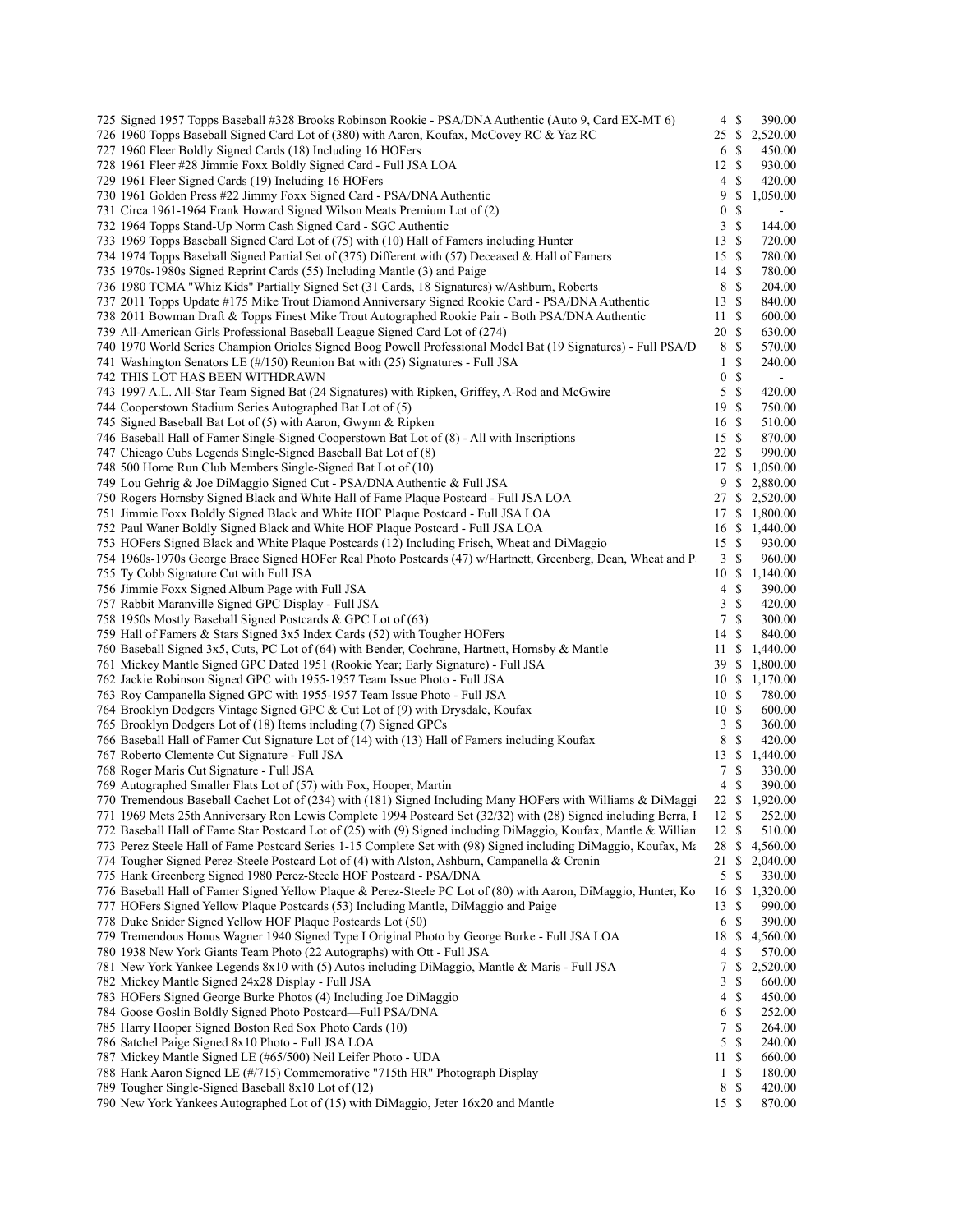| 791 Baseball Signed 8x10 Lot of (33) with Bell, Frick, Mantle & Ryan                                          | 10S            |               | 660.00   |
|---------------------------------------------------------------------------------------------------------------|----------------|---------------|----------|
| 792 Single-Signed 8x10 Lot of (60) with Many Hall of Famers & Inscriptions                                    | 13             | $\mathbb{S}$  | 540.00   |
| 793 Extremely Rare 1936 Satchel Paige Signed Check w/Related Barnstorming Ephemera                            | 15             | \$            | 2,040.00 |
| 794 "3000 Hit Club" Collage with (24) Signatures including Clemente, Cobb, Collins, Lajoie, Wagner & P. Waner | 19             | \$            | 3,240.00 |
| 795 Baseball Hall of Famer George Wright Multi-Signed 1932 Document - Full JSA                                | 8              | \$.           | 1,320.00 |
| 796 2016 World Series Champion Chicago Cubs Team-Signed Jersey with (26) Signatures - MLB Hologram [reserve   | $\overline{4}$ | \$            |          |
| 797 Chick Fulmer Handwritten 1878 Letter                                                                      | 9              | <sup>\$</sup> | 630.00   |
| 798 Bill Dahlen Handwritten ALS with Cobb, Wagner Content - Full JSA                                          | 13             | \$            | 1,320.00 |
| 799 Billy Southworth Handwritten ALS on Milwaukee Braves Letterhead                                           | 5              | S             | 228.00   |
| 800 Ed Walsh Signed & Framed "Baseball Lessons" Letter - Full JSA                                             | 5              | <sup>\$</sup> | 300.00   |
| 801 Zach Wheat 1962 Handwritten ALS                                                                           | $\mathbf{1}$   | <sup>\$</sup> | 180.00   |
| 802 Bill Klem Handwritten ALS to NL President John Heydler                                                    | 11             | $\mathbb{S}$  | 510.00   |
| 803 Harry Hooper Handwritten ALS Addressed to Mrs. Eddie Collins                                              | 2              | <sup>\$</sup> | 192.00   |
| 804 Negro League Autograph Collection with Photos, Cards & Letters                                            | $\mathbf{1}$   | <sup>\$</sup> | 240.00   |
| 805 Walter Johnson Signed 1937 50th Birthday Dinner Program - Full JSA                                        | 11             | <sup>\$</sup> | 990.00   |
|                                                                                                               |                |               |          |
| 806 Eddie Collins Boldly Signed Illustrated Book Page - Full JSA LOA                                          | 1              | S             | 360.00   |
| 807 1937 N.Y. Yankees Signed Partial Team Sheet (9 Signatures) Featuring Tony Lazzeri                         | 7              | S             | 510.00   |
| 808 1937 New York Giants Team Album Page with (25) Signatures with Hubbell, Ott                               | 5              | $\mathbb{S}$  | 264.00   |
| 809 Baseball Multi-Signed Vintage Autograph Album with (98) Signatures Including Foxx & Ott--Full JSA         | 10             | <sup>\$</sup> | 870.00   |
| 810 1961 Roger Maris Fully Scored 61st HR Program at Yankee Stadium - Signed by 5 Teammates on Cover          | $\mathbf{1}$   | $\mathbb{S}$  | 480.00   |
| 811 1951 Connecticut Sportswriters Signed Dinner Program (16 Signatures) Including Neal Ball                  | $\mathbf{1}$   | S             | 120.00   |
| 812 1953 Satchel Paige Signed Barnstorming Program                                                            | 5              | $\mathbb{S}$  | 288.00   |
| 813 St. Louis Cardinals Team-Signed Publication Pair (40 Signatures Total) with 1954 Booklet                  | 2              | <sup>\$</sup> | 192.00   |
| 814 Eddie Mathews Signed August 16, 1954 First Sports Illustrated Issue - Full JSA                            | 24             | \$            | 3,240.00 |
| 815 Roger Maris Signed April 24, 1967 Sports Illustrated Page - Full JSA                                      | $\mathbf{1}$   | $\mathbb{S}$  | 180.00   |
| 816 1961 Roger Maris 61st Home Run Lot of (4) with Multi-Signed Yearbook including Mantle                     | 8              | $\mathbb{S}$  | 450.00   |
| 817 Hank Aaron Signed April 15, 1974 "715" Sports Illustrated - CGC 7.5 (None Higher)                         | 4              | <sup>\$</sup> | 570.00   |
| 818 Autographed Baseball Book Lot of (37) with Aaron, Puckett & Ripken                                        | 6              | <sup>\$</sup> | 570.00   |
| 819 1940s-1960s Signed Cards and Photos Grab-Bag Lot (24) Including Stengel, Crawford, DiMaggio and Greenber  | 18             | $\mathbb{S}$  | 660.00   |
| 820 Baseball Hall of Famer Signed Postcard & Card Lot of (38) with Grove, Greenberg, Marquard & McCarthy      |                | 5S            | 510.00   |
| 821 Autographed Card & Baseball Lot of (15) with Drysdale, Hunter, Koufax                                     | 11             | $\mathbb{S}$  | 570.00   |
| 822 Baseball Autographed Lot of (234) Mostly Cards with Hall of Famers                                        | 14S            |               | 630.00   |
| 823 Baseball Autographed Flats & Program Lot of (14) with (2) Mantle                                          | 12 \$          |               | 510.00   |
|                                                                                                               |                |               |          |
| 824 Baseball Autographed Ball, Photo & PC Lot of (23) with Mantle, Williams Signed Baseballs                  | 18             | -S            | 960.00   |
| 825 Autographed Baseball Collection of (60) with Ted Williams Baseball                                        | 16             | \$            | 1,020.00 |
| 826 Baseball Autographed Lot of (38) with Hunter, Mays, Maddux, (2) Ryan                                      | $\tau$         | $\mathbb{S}$  | 276.00   |
| 827 Tyrus R. Cobb Signed & Dated 1957 Check - Full JSA                                                        | 11             | \$            | 930.00   |
| 828 Lloyd Waner 1950s-1970s Signed Checks (22)                                                                | $\tau$         | $\mathbb{S}$  | 660.00   |
| 829 Waite Hoyt 1980s Triple-Signed Checks (8)                                                                 | 12             | <sup>\$</sup> | 288.00   |
| 830 Al Barlick Signed Checks (50)                                                                             | 16 \$          |               | 540.00   |
| 831 Edd Roush Signed Checks (30)                                                                              | 11S            |               | 420.00   |
| 832 Lloyd Waner Signed Checks (25)                                                                            | 6              | $\mathbb{S}$  | 360.00   |
| 833 Mel Allen 1958 Signed Checks (10)                                                                         |                | 2S            | 252.00   |
| 834 Al Barlick 1980s Signed Checks (50)                                                                       | 1              | $\mathbb{S}$  | 120.00   |
| 835 1958 Mickey Mantle Signed Hartland Statue                                                                 | 6              | $\mathbb{S}$  | 450.00   |
| 836 Mickey Mantle Signed New Era Vintage Pro Model Yankee Cap                                                 | 4              | <sup>\$</sup> | 420.00   |
| 837 Mickey Mantle Signed Pair with Glove & Record - Both Full JSA                                             | 18 S           |               | 690.00   |
| 838 Mickey Mantle Signed Framed Pair                                                                          | 17             | -S            | 510.00   |
| 839 Mickey Mantle & Ted Williams Signed Display Pair                                                          | 6              | - \$          | 390.00   |
| 840 New York Yankees Multi-Signed Lot of (4) Items including Mantle                                           | 10 \$          |               | 450.00   |
| 841 Baseball Hall of Famer Signed Flats Lot of (10) with DiMaggio, (2) Mantle & Paige                         | 17             | $\mathbb{S}$  | 660.00   |
| 842 New York Yankee Autograph Lot of (15) with Hunter, Mantle                                                 | 27             | $\mathbb{S}$  | 960.00   |
| 843 Satchel Paige Signed Cowboy Hat w/Related Negro Leaguer Multi-Signed Photo                                | 10             | -S            | 510.00   |
| 844 Joe DiMaggio Signed Memorabilia Lot (20 Items) Including a Glove and 2 Caps                               | 16             | \$            | 2,160.00 |
| 845 1988 "An Evening with Ted Williams" Signed Program with (16) Signatures including DiMaggio, Williams      | 7              | S             | 510.00   |
|                                                                                                               | 10             | <sup>\$</sup> |          |
| 846 Baseball Hall of Fame Induction Day Lot of (11) with Aaron, DiMaggio, Mays & T. Williams                  |                |               | 510.00   |
| 847 Autographed Baseball Hall of Fame Jersey Lot of (8)                                                       | 10S            |               | 630.00   |
| 848 Cubs HOFers/Stars Reunion Signed Jersey (22 Signatures) w/Banks, Santo and Kiner                          | 26 \$          |               | 900.00   |
| 849 Multi-Signed Chicago Cubs Pair with Cuyler, Hartnett, Wilson                                              | 7              | <sup>\$</sup> | 720.00   |
| 850 Greg Maddux Signed Milestone Game Ticket Lot of (4)                                                       | 6              | S             | 276.00   |
| 851 Baseball Signed Milestone Ticket Lot of (5) with Biggio 3000th Hit                                        | 5              | $\mathbb{S}$  | 288.00   |
| 852 Pete Rose 4,192nd Hit Signed Pair - Full Ticket and RARE Cigarette Pack                                   | 1              | S             | 360.00   |
| 853 Cal Ripken Jr. Autographed Lot of (6) with Bats, Milestone Tickets                                        | 13             | $\mathbb{S}$  | 690.00   |
| 854 Cal Ripken Jr. Pro Model Glove & Memorabilia Lot of (20) with Signed Glove                                | 16 \$          |               | 600.00   |
| 855 New York Mets Multi-Signed 1986 Book Pair with (379) Signatures including Mays, Ryan                      | 14 \$          |               | 870.00   |
| 856 Carl Yastrzemski Signed Pair with 16x20 and Hat                                                           | 2 <sub>s</sub> |               | 204.00   |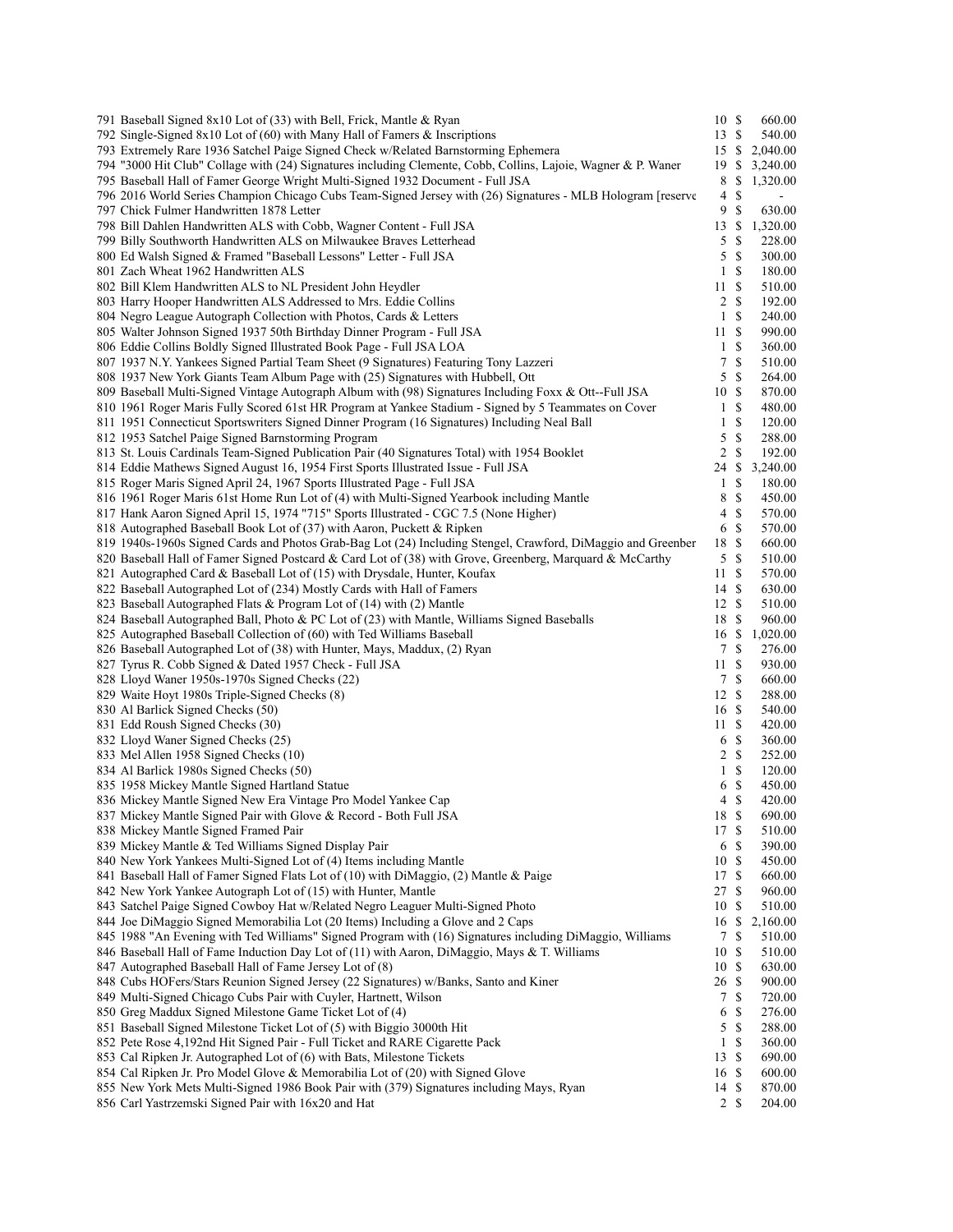| 857 Mothers Cookies Lot of (22) with 1988 Oakland Athletics Signed Uncut Sheet                                 | $5 \text{ }$ \$  |                           | 192.00         |
|----------------------------------------------------------------------------------------------------------------|------------------|---------------------------|----------------|
| 858 Baltimore Area Memorabilia Lot of (44) with (3) Signed Gloves                                              | 4                | <sup>\$</sup>             | 276.00         |
| 859 Unusually Large DiMaggio/Mantle/Williams Signed Photo w/Full JSA                                           | 18               | - \$                      | 840.00         |
| 860 "Willie, Mickey and The Duke" Autographed LE (#662/1603) Lithograph - Full JSA                             | 8                | $\mathbb{S}$              | 264.00         |
| 861 Derek Jeter Signed Large Original Painting by Bernard Solco                                                | $\boldsymbol{0}$ | $\mathbb{S}$              | $\blacksquare$ |
| 862 1952 Bowman Large Football Complete PSA Graded Set (144/144) - #11 on Registry                             |                  |                           | 21 \$11,160.00 |
| 863 1939-1952 Washington Redskins Matchbooks Collection (44) with (2) Sets                                     | 3S               |                           | 264.00         |
| 864 1950 Bowman Football Complete Set of (144/144) Cards with (2) PSA Graded                                   |                  |                           | 17 \$ 1,440.00 |
| 865 1950 Bowman Football Near Set (139/144)                                                                    | 11               | $\mathbb{S}$              | 780.00         |
| 866 1954 Bowman Football Complete Set (128/128)                                                                | 18               | \$                        | 1,020.00       |
| 867 1955 Topps All-American Football Complete Set of (100) Cards                                               | 17               | \$                        | 1,050.00       |
| 868 1956 Topps Football Near Set (117/120)                                                                     | 7S               |                           | 360.00         |
| 869 1957 Topps Football Complete Set of (154) Cards                                                            |                  |                           | 10 \$ 1,320.00 |
| 870 1957 Topps Football Near Set (149/154) Including All Major Stars Plus Checklist                            |                  |                           | 14 \$ 1,800.00 |
| 871 1958 Topps Football Complete Set of (132) Cards                                                            | 14               | $\mathbb{S}$              | 660.00         |
|                                                                                                                | 13S              |                           |                |
| 872 1958 Topps Football Near Set (127/132)                                                                     |                  |                           | 540.00         |
| 873 1958 & 1959 Topps Football Near Set Pair with Brown Rookie                                                 | 21S              |                           | 960.00         |
| 874 1959 & 1960 Topps Football Complete Set Pair                                                               | 17S              |                           | 720.00         |
| 875 1960 Topps Football Complete Set of (132/132) Cards                                                        | 4                | <sup>\$</sup>             | 390.00         |
| 876 1960 Fleer & Topps Football Complete Set Pair                                                              | 19S              |                           | 900.00         |
| 877 1961 Topps Football Complete Set (198/198) - Sharp!                                                        |                  |                           | 36 \$ 3,120.00 |
| 878 1962 Topps Football Complete Set (176/176)                                                                 |                  |                           | 18 \$ 1,020.00 |
| 879 1962 Topps Football Complete Set of (176) Cards                                                            |                  |                           | 29 \$ 2,400.00 |
| 880 1963 Topps Football Complete Set of (170) Cards                                                            | 8 \$             |                           | 660.00         |
| 881 1960-1963 Fleer Football Complete/Near Set Run                                                             |                  |                           | 29 \$ 2,520.00 |
| 882 1958-1964 Topps CFL Complete/Partial Set Run                                                               |                  |                           | 21 \$ 1,920.00 |
| 883 1964 Topps Football Complete Set of (176/176) Cards                                                        |                  |                           | 17 \$ 1,800.00 |
| 884 1965 Topps Football Complete Set of (176) Cards                                                            |                  |                           | 15 \$ 2,640.00 |
| 885 1965 Topps Football Near Set (175/176) in M.J. Roop Album                                                  |                  |                           | 6 $$1,140.00$  |
| 886 1965 Topps Football Complete Set of (176) Cards with PSA VG-EX 4 (mc) Namath RC                            |                  |                           | 18 \$ 1,560.00 |
| 887 1966 Topps Football Complete Set of (132/132) Cards                                                        | 13               | \$                        | 600.00         |
| 888 1967 Topps Football Complete Set of (132) Cards                                                            | 11               | <sup>\$</sup>             | 630.00         |
| 889 1964-1967 Philadelphia Gum Football Complete Set Run                                                       |                  |                           | 28 \$ 6,120.00 |
| 890 1966 & 1967 Topps Football Near Set Pair                                                                   |                  |                           | 29 \$ 3,480.00 |
| 891 1968 Topps Football Complete Set of (219) Cards                                                            | 12S              |                           | 450.00         |
| 892 1968 & 1969 Topps Football Complete Set Pair                                                               | 3                | $\mathbb{S}$              | 390.00         |
| 893 (5) 1966-1969 Topps & Philadelphia Gum Football Near, Partial & Starter Sets                               | 11               | <sup>\$</sup>             | 510.00         |
| 894 1970-1972 Topps Football Set Run with 1972 Low Numbers                                                     | 6                | $\boldsymbol{\mathsf{S}}$ | 420.00         |
| 895 1971 & 1972 Topps Football Partial Set Pair                                                                | 3                | $\mathbb{S}$              | 228.00         |
| 896 1972 Topps Football Complete Set of (351) Cards                                                            | 10               |                           | \$2,040.00     |
| 897 1974-1976 Topps Football Complete Set Trio                                                                 | 3S               |                           | 360.00         |
| 898 1973-1979 Topps Football Complete Set Run                                                                  | 18 \$            |                           | 870.00         |
|                                                                                                                | 11S              |                           |                |
| 899 1971-1978 Topps Football Collection of (7) Complete/Near Sets                                              |                  |                           | 690.00         |
| 900 (7) 1974-1983 Football Complete/Near Sets                                                                  | 12               | $\boldsymbol{\mathsf{S}}$ | 540.00         |
| 901 1978-1986 Topps Football Complete/Near Sets (11) with Both USFL                                            |                  |                           | 22 \$ 1,320.00 |
| 902 1963-1987 Football Odd Issue Card Set/Near-Set Lot of (75) with Rarities                                   |                  |                           | 27 \$ 1,110.00 |
| 903 1955-1989 Washington Redskins Team Set Collection with (567) Cards                                         | 7                | -S                        | 480.00         |
| 904 1970-1986 Football Oddball Complete Sets (6) with 1970 & 1971 Kellogg's Sets                               | 20               | <sup>\$</sup>             | 840.00         |
| 905 1974-1991 Football Collection of (18) Complete Sets                                                        | 17               | \$                        | 1,020.00       |
| 906 1993-2016 Football Collection of (13) Complete Sets                                                        | 9                | S                         | 204.00         |
| 907 1935 National Chicle Football #27 Bull Tosi High Number SGC 92 NM-MT+ 8.5 - Highest Graded by Any Serv     | 34               | \$                        | 9,000.00       |
| 908 1935 National Chicle Football #11 Turk Edwards SGC 84 NM 7                                                 | 9                | S                         | 600.00         |
| 909 1935 National Chicle Football #6 Pug Rentner SGC 84 NM 7                                                   | 8                | <sup>\$</sup>             | 264.00         |
| 910 1935 National Chicle Football #10 Cliff Battles SGC 80 EX/NM 6                                             | 3                | S                         | 264.00         |
| 911 1935-1949 National Chicle & Leaf Football Redskins Group (9) with (2) Baugh                                | 26               | S                         | 1,800.00       |
| 912 1933-1949 Vintage Football Card Grab Bag of (42) Cards with Several Hall of Famers Including Baugh, Grange | 7                | <sup>\$</sup>             | 750.00         |
| 913 (10) 1934-1941 Football Hall of Fame Matchbook Covers with Baugh & Nagurski                                | 2                | $\mathbb{S}$              | 252.00         |
| 914 1950 Bread for Health Football Sammy Baugh Bread Label                                                     | 11               | \$                        | 1,110.00       |
| 915 1950 Bowman Football Collection (142) with Most Hall of Famers & Stars Including (3) Tittle RC             | 19               | $\mathbb{S}$              | 1,020.00       |
| 916 1950 Topps Felt Back Group of (30) Cards                                                                   | 11               | S                         | 420.00         |
| 917 1948-1955 Bowman Football Card Collection (203) – Loaded with Hall of Famers & Stars Including (3) PSA Gr  | 14               | $\mathbb{S}$              | 990.00         |
| 918 1948-1955 Bowman Football Washington Redskins Collection of (97) Cards with Team Sets                      | 6                | $\mathbb{S}$              | 570.00         |
| 919 1951 & 1952 Bowman Football Grab Bag (92) with Many Hall of Famers & Stars Including Landry RC             | 9                | $\mathbb{S}$              | 450.00         |
| 920 (15) 1954 Blue Ribbon Tea CFL PSA Graded Cards                                                             | $\boldsymbol{0}$ | $\mathbb{S}$              |                |
| 921 1955 Topps All-American Football Partial Set (75/100) with Major Stars                                     | 9                | $\mathbb{S}$              | 630.00         |
| 922 1955 Topps All-American Football Starter Set of $(42/100)$ with Four Horsemen & Thorpe                     | 10S              |                           | 390.00         |
|                                                                                                                |                  |                           |                |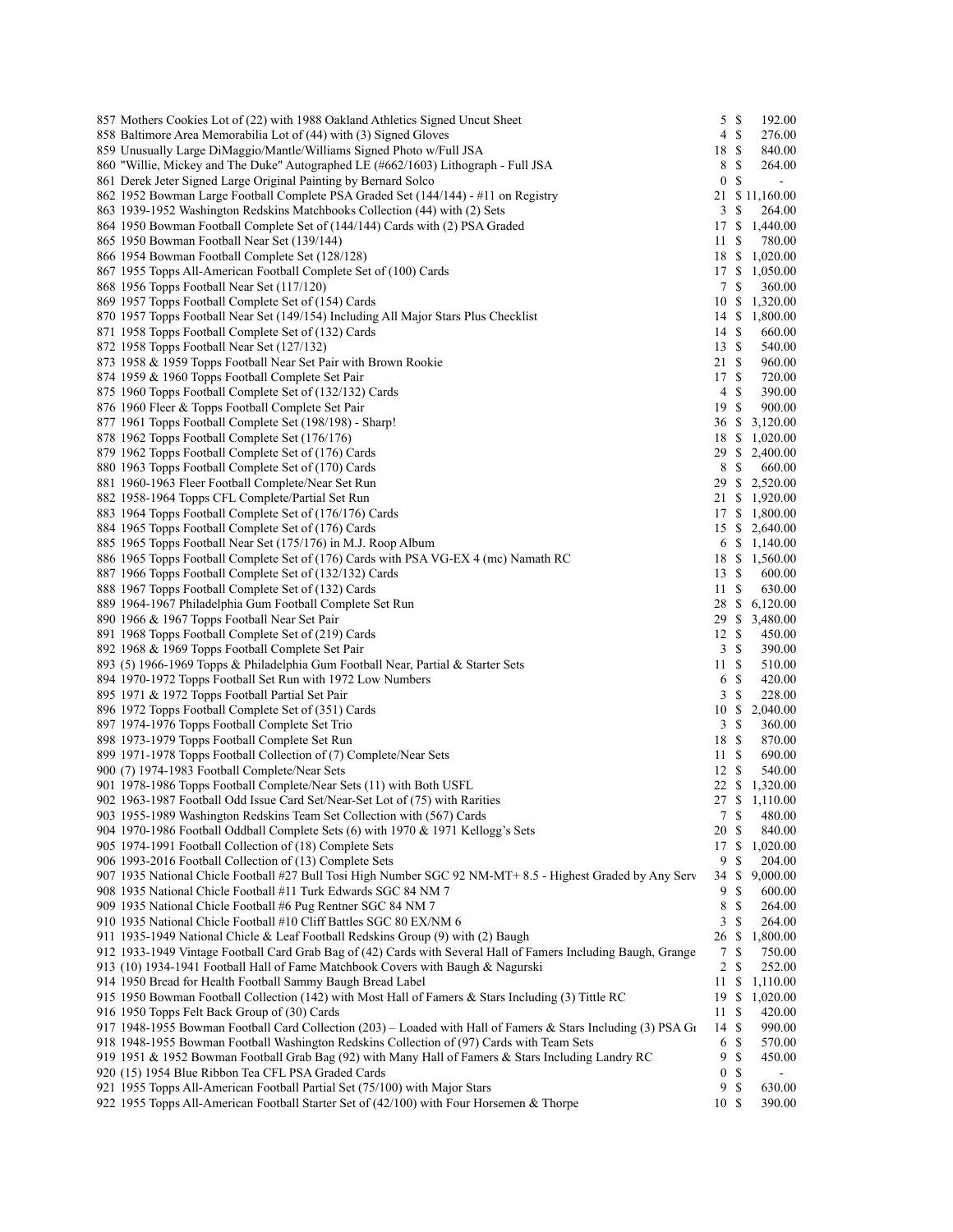| 923 (4) 1955 Bowman & Topps All-American Football Hall of Fame PSA 7-8 Graded Rookie Cards                        | 6 \$                 |                           | 660.00           |
|-------------------------------------------------------------------------------------------------------------------|----------------------|---------------------------|------------------|
| 924 1952 & 1956 Parkhurst CFL PSA Graded Cards (16) Plus 1968 O-Pee-Chee CFL Poster Insert                        | $\mathbf{1}$         | $\mathbb{S}$              | 960.00           |
| 925 1948-1962 Football Shoebox Collection (1,005) – Loaded with Hall of Famers & Stars Including 1955 Bowman      | 18                   | -S                        | 1,170.00         |
| 926 1960-1962 Fleer Football Hall of Fame Rookie Cards (5) - All PSA 8-9                                          | 10                   | <sup>\$</sup>             | 960.00           |
| 927 1962 Topps Football #90 Fran Tarkenton Rookie Shortprint PSA NM 7                                             | 6                    | -S                        | 390.00           |
| 928 1959-1964 Topps Football Hall of Fame Rookies (12) – All PSA 7-8                                              | 11                   | \$                        | 1,320.00         |
| 929 1964 & 1965 Philadelphia Gum Football Hall of Fame Rookie Cards (3) - All PSA Mint 9                          | 7                    | S                         | 510.00           |
| 930 1966 Philadelphia Gum Football #31 Dick Butkus & #38 Gale Sayers Rookie Cards - Both PSA NM 7                 | 7                    | \$                        | 690.00           |
| 931 1964-1967 Philadelphia Gum Football Hall of Fame Rookie Collection (17) – All PSA 7-8                         | 9                    | \$                        | 1,560.00         |
| 932 1965 Topps Football #122 Joe Namath Rookie SP - PSA EX 5                                                      | 11                   | \$                        | 1,560.00         |
| 933 1965 Topps Football #133 Fred Biletnikoff Rookie SP - PSA NM 7                                                | 10                   | S                         | 360.00           |
| 934 1959-1965 Topps CFL Collection (219) with 1960 Near Set (87/88)                                               | 4                    | S                         | 300.00           |
| 935 1955 Bowman & 1967 Philadelphia Football Grab Bag (187) Plus 1932 Ohio State vs. Illinois Ticket Stub         | 6                    | <sup>\$</sup>             | 180.00           |
| 936 1968-1969 Topps Football Hall of Fame Rookie Cards (3) - All PSA NM-MT 8                                      | 8                    | <sup>\$</sup>             | 390.00           |
| 937 1952-1970 Football Shoebox Collection (206) with Numerous Hall of Famers & Stars                              | 12                   | <sup>\$</sup>             | 630.00           |
| 938 1949-1971 Football Shoebox Collection (546) – Loaded with Hall of Famers & Stars                              | 17                   | -S                        | 990.00           |
| 939 Sonny Jurgensen Collection of (51) with Cards, Programs                                                       | 5                    | $\mathbb{S}$              | 108.00           |
| 940 1970 Topps Football Hall of Fame Rookies (7) - All PSA 8-9                                                    | 10                   | <sup>\$</sup>             | 810.00           |
| 941 1971 Topps Football #156 Terry Bradshaw & 1972 Topps Football #200 Roger Staubach Rookie Pair - Both PSA      | 8                    | <sup>\$</sup>             | 630.00           |
| 942 1971 Topps Football #245 Joe Greene Rookie PSA NM-MT 8                                                        | 9                    | <sup>\$</sup>             | 510.00           |
| 943 1972 Topps Football Hall of Fame Rookie Cards (5) - All PSA Mint 9                                            | 7                    | $\mathbb{S}$              | 750.00           |
| 944 1972 Topps Football #316 Rayfield Wright Rookie PSA Mint 9                                                    | 5                    | <sup>\$</sup>             | 330.00           |
| 945 1973 Topps Football #167 Curley Culp Rookie PSA Mint 9                                                        |                      | <sup>\$</sup>             | 330.00           |
| 946 1973 Topps Football Hall of Fame Rookie PSA Mint 9 Graded Trio                                                | 6<br>4               | <sup>\$</sup>             | 300.00           |
|                                                                                                                   |                      | $\mathbb{S}$              |                  |
| 947 1971-1974 Topps Football Hall of Fame Rookie Cards (12) – All PSA NM-MT 8                                     | 7                    |                           | 570.00           |
| 948 1974 Topps Football #219 Ray Guy Rookie PSA Mint 9                                                            | 4                    | $\boldsymbol{\mathsf{S}}$ | 276.00           |
| 949 1975 Topps Football Hall of Fame Rookie PSA Mint 9 Graded Trio with Swann                                     | 8                    | \$                        | 540.00           |
| 950 1976 Topps Football #148 Walter Payton Rookie PSA NM-MT 8                                                     | 7                    | <sup>\$</sup>             | 360.00           |
| 951 1976-1979 Topps Football Hall of Fame Rookie Cards (14) – All PSA Mint 9                                      | 13                   | \$                        | 1,800.00         |
| 952 1956-1976 Football Shoebox Collection (428) with Several Hall of Famers & Stars                               | 8                    | $\boldsymbol{\mathsf{S}}$ | 720.00           |
| 953 1954-1978 Football Card Collection $(6,250+)$ with Many Hall of Famers & Stars                                | 27                   | <sup>\$</sup>             | 1,050.00         |
| 954 1981 Topps Football #216 Joe Montana Rookie PSA Mint 9                                                        | 8                    | \$                        | 630.00           |
| 955 1981-1984 Topps Football Hall of Fame Rookie Cards (20) – All PSA 9-10                                        | 16                   | \$                        | 1,050.00         |
| 956 1984 Topps USFL PSA Mint 9 Hall of Fame Rookie Cards: Kelly, White & Young                                    | 10                   | <sup>\$</sup>             | 600.00           |
| 957 1985 Topps Football Hall of Fame Rookie PSA 9-10 Graded Trio with Gem Mint 10 Moon                            | 6                    | $\mathbb{S}$              | 420.00           |
| 958 1984 Topps Football Uncut Sheet with Elway and Marino Rookies                                                 | 18                   | \$                        | 600.00           |
| 959 1984 Topps Football #228 Walter Payton Hoard of (394) Cards                                                   | 45                   | <sup>\$</sup>             | 5,160.00         |
| 960 1986 Topps Football #161 Jerry Rice Rookie PSA Mint 9                                                         | 2 <sub>s</sub>       |                           | 276.00           |
| 961 Massive 1927-1994 Football Card Treasure Chest (5,000+) with Sets, Singles & Wax                              | 14                   | -S                        | 900.00           |
| 962 1989 Score Football #257 Barry Sanders Rookie Card SGC Graded Lot of (4)                                      | 3                    | <sup>\$</sup>             | 204.00           |
| 963 1990 Score Supplemental #101T Emmitt Smith Rookie PSA Gem Mint 10                                             | 3                    | S                         | 252.00           |
| 964 1993-1996 SP Football Hall of Fame Rookie Cards (9) - All PSA 9-10                                            | 9                    | <sup>\$</sup>             | 570.00           |
| 965 1997 SP Authentic Football Hall of Fame Rookies (3) - All PSA 9-10                                            | 6                    | $\mathbb{S}$              | 420.00           |
| 966 (28) 1986-1999 Football Hall of Fame PSA 9-10 Rookie Cards                                                    | 15                   | $\boldsymbol{\mathsf{S}}$ | 990.00           |
| 967 Massive 2000 Tom Brady Rookie Card Collection of (154) Cards                                                  | 13                   | \$                        | 4,320.00         |
| 968 2001 Topps Chrome Football #221 LaDainian Tomlinson Rookie Refractor #/999 - PSA Mint 9                       | 7S                   |                           | 480.00           |
| 969 1983-2011 Future Football Hall of Famer Rookie Cards (32) - Each PSA 10 or BGS 9.5                            | 17 \$                |                           | 1,110.00         |
| 970 1991-1993 Pro Line Portraits Football Certified Autograph Collection (417) with (42) Hall of Famers & Key Sho | 19S                  |                           | 1,440.00         |
| 971 1955-1985 Mostly Football Unopened Wax/Rack Pack & Wrapper Collection of (81) Items                           | 15                   | \$                        | 600.00           |
| 972 1977 & 1981 Topps Football Rack Packs with Montana RC (Front) - Both GAI Authentic - Unopened                 | 8                    | <sup>\$</sup>             | 450.00           |
| 973 1984 Topps Football Unopened Rack Box - Baseball Card Exchange Wrapped                                        | 21                   | \$                        | 1,800.00         |
| 974 1950s Notre Dame "Iron Cross" Game-Worn Leather Helmet                                                        | 2                    | S                         | 390.00           |
| 975 Rare 1975 Charlotte Hornets WFL Game-Used Road Jersey for QB Chris Kupec - From Upton Bell Collection         | 10                   | S                         | 810.00           |
|                                                                                                                   |                      | -S                        |                  |
| 976 1916 Detroit Heralds Football Club Play Sheet Lot of (3) - All on Official Team Letterhead                    | 13<br>$\overline{4}$ | <sup>\$</sup>             | 330.00<br>276.00 |
| 977 Circa 1910s-1920s Carlisle Indian College Graphic Oversized Pennant Pair                                      |                      |                           |                  |
| 978 1926 Pottsville Maroons Pocket Schedule                                                                       | 13                   | <sup>\$</sup>             | 264.00           |
| 979 1927 Red Grange New York Yankees NFL Pocket Schedule                                                          | 3                    | \$                        | 264.00           |
| 980 1927 Pottsville Maroons Pocket Schedule                                                                       | 3                    | S                         | 204.00           |
| 981 1928 New York Yankees NFL Pocket Schedule                                                                     | 8                    | \$                        | 240.00           |
| 982 1928 Chicago Bears Pocket Schedule                                                                            | 2                    | \$                        | 192.00           |
| 983 1931 Portsmouth Spartans Pocket Schedule                                                                      | 4                    | \$                        | 156.00           |
| 984 November 4, 1928 Chicago Bears Weekly Broadside with Walt Achiu - 1st Chinese NFL Player                      | 9                    | \$                        | 276.00           |
| 985 1958 World Champion Baltimore Colts Sugar & Creamer Set with Charm                                            | 20                   | <sup>\$</sup>             | 930.00           |
| 986 1958 NFL Championship Baltimore Colts Pennant                                                                 | 19                   | \$                        | 1,020.00         |
| 987 1958 New York Giants NFL Championship Pennant                                                                 | 12                   | S                         | 840.00           |
| 988 1958-1959 Baltimore Colts NFL Champions Display with Passes & Program [reserve not met]                       | 1 <sup>5</sup>       |                           | $\blacksquare$   |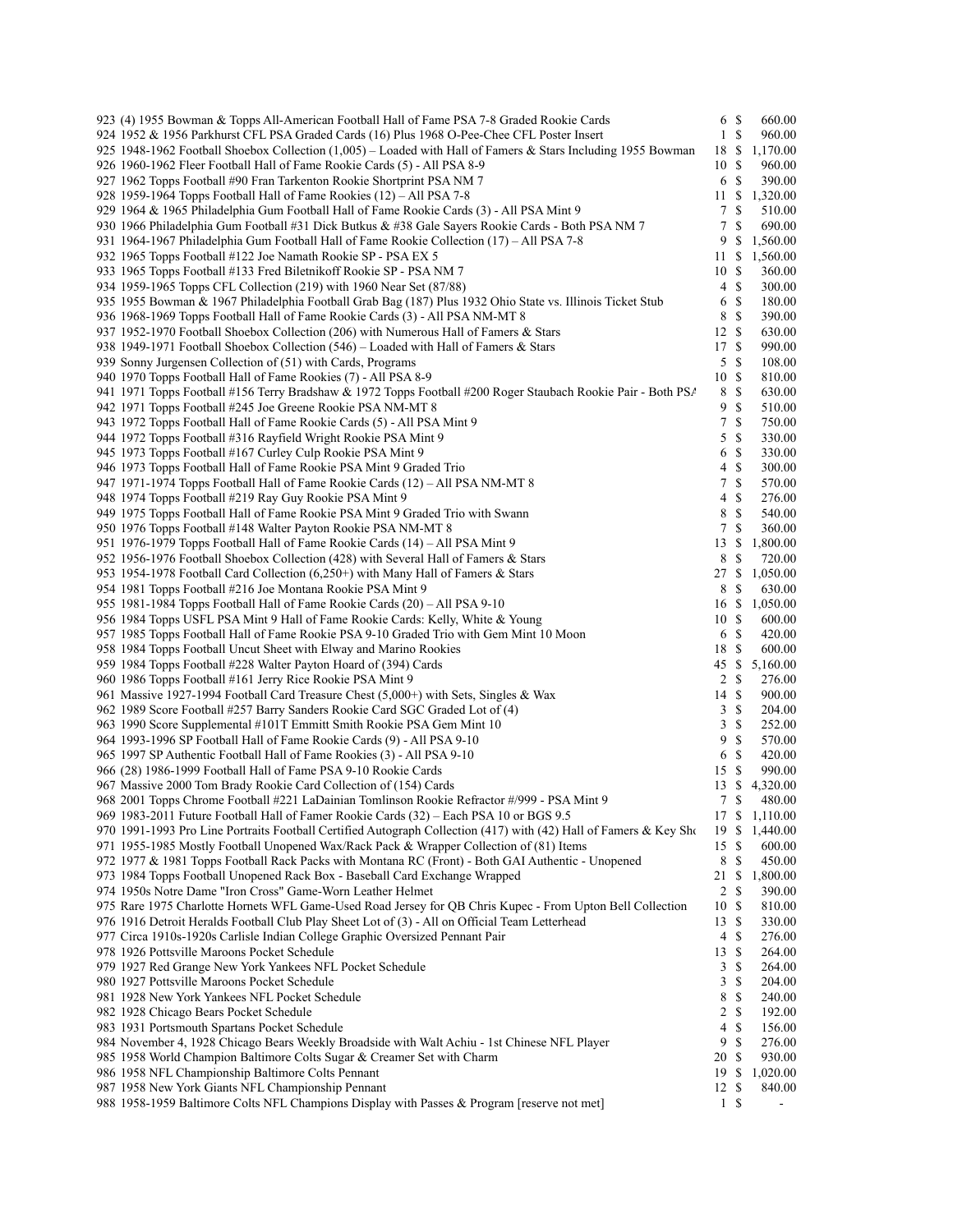| 989 Only Known 1973 Cotton Bowl Player's Rolex/Tudor Watch - Presented to Alabama Lineman Buddy Pope                                                                                     | 9               | \$                 | 1,320.00           |
|------------------------------------------------------------------------------------------------------------------------------------------------------------------------------------------|-----------------|--------------------|--------------------|
| 990 1939 Gridiron Greats Sammy Baugh TCU Ink Blotter - Very Rare!                                                                                                                        | 3               | <sup>\$</sup>      | 360.00             |
| 991 1934-1941 Football Player Matchbook Collection of (185) with 1941 Redskins Set                                                                                                       | 19 \$           |                    | 630.00             |
| 992 1944 Philadelphia Eagles Full-Size Pennant & Pin Pair                                                                                                                                | 9               | <sup>\$</sup>      | 450.00             |
| 993 John Piombo 1940 Florida vs. Georgia Game Used Presentation Football and 1960 Gator Bowl Presentation Foo                                                                            | $\overline{c}$  | <sup>\$</sup>      | 192.00             |
| 994 Circa 1962 Ford PP&K Facsimile Green Bay Packers Football with Original Box & Brochure                                                                                               | 3               | \$                 | 228.00             |
| 995 1951-1960 Washington Redskins Quarterback College Yearbook Lot of (4) with Jurgensen & Kilmer                                                                                        | $\mathbf{1}$    | $\mathbb{S}$       | 120.00             |
| 996 1940s-1960s Vintage Pro Football Pennant Lot of (12)                                                                                                                                 | 5               | $\mathbb{S}$       | 276.00             |
| 997 1900s-1960s College Pennant Lot of (12) with Over-Sized Examples                                                                                                                     | $\overline{2}$  | <sup>\$</sup>      | 252.00             |
| 998 Early 1960s NFL Weico "Hedy" Whiskey Glass Near Set (12/14)                                                                                                                          | 9               | \$                 | 390.00             |
| 999 1950s Redskins Kail Ashtray with Statue                                                                                                                                              | 10S             |                    | 870.00             |
| 1000 1961 Washington Redskins Black Face Bobbin' Head                                                                                                                                    |                 |                    | 18 \$ 1,320.00     |
| 1001 1963-1965 Washington Redskins Toes-Up Gold Round Base Bobbin Head                                                                                                                   | 2<br>22S        | \$                 | 252.00             |
| 1002 Washington Redskins Bobble-Head Lot of (13)<br>1003 LaVar Arrington Oversized Bobbin Head                                                                                           | $\overline{2}$  | $\mathbb{S}$       | 1,320.00<br>132.00 |
| 1004 1899 Army vs. Navy Football Full Ticket and Program - From Rivalry's 1st Ever Neutral Field Game                                                                                    | 16              | $\mathbb{S}$       | 1,320.00           |
| 1005 1900 Army Vs. Navy Football Program and Ticket Stub                                                                                                                                 | 18 \$           |                    | 990.00             |
| 1006 November 23, 1924 Wilkes Barre Panthers vs. Staten Island Stapletons Football Game Program                                                                                          | $\overline{c}$  | <sup>\$</sup>      | 192.00             |
| 1007 December 7, 1924 Pere Marquette vs. Providence Steam Roller Football Game Scorecard                                                                                                 | 6               | -S                 | 240.00             |
| 1008 November 6, 1927 Providence Steam Roller vs. Chicago Bears Football Game Program                                                                                                    | 12 \$           |                    | 840.00             |
| 1009 November 12, 1927 Cleveland Bulldogs vs. Frankford Yellow Jackets Football Game Program                                                                                             | 6               | $\mathbb{S}$       | 480.00             |
| 1010 October 21, 1928 Frankford Yellow Jackets vs. Staten Island Stapletons Doug Wycoff Cover Football Game Pro                                                                          | 4               | <sup>\$</sup>      | 276.00             |
| 1011 November 11, 1928 New York Giants vs. Detroit Wolverines Football Game Program                                                                                                      | 10              | <sup>\$</sup>      | 420.00             |
| 1012 November 25, 1928 New York Yankees vs. Chicago Cardinals Gibby Welch Cover Football Game Program                                                                                    | $\mathfrak{Z}$  | $\mathbb{S}$       | 264.00             |
| 1013 November 28, 1928 Frankford Yellow Jackets vs. Providence Steam Roller Football Game Program                                                                                        | 4               | <sup>\$</sup>      | 570.00             |
| 1014 November 29, 1928 Dayton Triangles vs. Detroit Wolverines Benny Friedman Cover Football Game Program                                                                                | 8               | $\mathbb{S}$       | 630.00             |
| 1015 Sept. 15, 1929 Portsmouth Spartans vs. Green Bay Packers Football Game Program                                                                                                      | 6               | <sup>\$</sup>      | 480.00             |
| 1016 October 6, 1929 Green Bay Packers Bulletin with Frankford Yellow Jackets Game Preview                                                                                               | 10S             |                    | 570.00             |
| 1017 November 10, 1929 Frankford Yellow Jackets vs. Providence Steam Roller Football Game Program                                                                                        | 3               | \$                 | 360.00             |
| 1018 October 26, 1930 Providence Steam Roller vs. NY Giants Steve Owen Cover Football Game Program                                                                                       | 2               | $\mathbb{S}$       | 330.00             |
| 1019 November 8, 1931 Portsmouth Spartans vs. Chicago Bears Football Game Program                                                                                                        | 12              | <sup>\$</sup>      | 420.00             |
| 1020 October 9, 1932 Brooklyn Dodgers vs. Staten Island Stapes Benny Friedman Cover Football Game Program                                                                                | 3               | $\mathbb{S}$       | 264.00             |
| 1021 October 15, 1933 Chicago Cardinals vs. Chicago Bears Football Game Program                                                                                                          | 5               | <sup>\$</sup>      | 192.00             |
| 1022 October 21, 1934 Chicago Gophers vs. St. Louis Gunners Football Game Program                                                                                                        | 5               | $\mathbb{S}$       | 120.00             |
| 1023 1936 NFL Programs (5) Including Soldiers Field All-Star Charity Game                                                                                                                | 13              | <sup>\$</sup>      | 330.00             |
| 1024 October 18, 1935 Boston Redskins vs. Eagles Program                                                                                                                                 | 3               | \$                 | 264.00             |
| 1025 1937 NFL Championship Game Program from Wrigley Field Bears vs. Redskins [reserve met]                                                                                              | 4               | \$<br>$\mathbb{S}$ | 4,320.00<br>870.00 |
| 1026 Sept. 16, 1937 Redskins vs. Giants First Game In Washington Program<br>1027 September 24, 1937 Redskins 2nd Game in Washington vs. Cardinals Game Program - Slinging Sammy Baugh of | 11<br>8         | \$                 | 450.00             |
| 1028 1933-1942 New York Giants NFL Game Program Lot of (4)                                                                                                                               | 1               | $\mathbb{S}$       | 240.00             |
| 1029 1945 NFL Championship Game Program                                                                                                                                                  | 8               | $\mathbb{S}$       | 300.00             |
| 1030 1958 & 1959 Baltimore Colts NFL Championship Lot of (8) with Tickets, Programs                                                                                                      | 19              | -S                 | 720.00             |
| 1031 1955-1960 Redskins Program Trio with 1st Game Against Cowboys                                                                                                                       | $\overline{2}$  | <sup>\$</sup>      | 252.00             |
| 1032 1967-2007 Super Bowl Program Near Run (38/41)                                                                                                                                       | 18              | \$                 | 1,170.00           |
| 1033 1968-1988 Super Bowl Program Lot of (12)                                                                                                                                            | 7               | \$                 | 360.00             |
| 1034 1969 Super Bowl III Jets vs. Colts Game Program                                                                                                                                     | 2S              |                    | 192.00             |
| 1035 1970-2006 Super Bowl Program Lot of (23)                                                                                                                                            | 4\$             |                    | 216.00             |
| 1036 August 11, 1956 Johnny Unitas NFL Debut Program - Colts vs. Eagles                                                                                                                  | $5 \text{ }$ \$ |                    | 168.00             |
| 1037 Philadelphia Eagles Grab-Bag Lot (22 Items) Including 1960 Championship Program and Ticket                                                                                          | 11S             |                    | 450.00             |
| 1038 1949-1972 SEC/ACC College Football Lot of (12) with (11) Programs & (1) Bowl Pennant                                                                                                | 6               | \$                 | 204.00             |
| 1039 1943-1972 Football Publication & Ephemera Lot of (28)                                                                                                                               | 2               | \$                 | 192.00             |
| 1040 October 5, 1959 Johnny Unitas Sports Illustrated - CGC 6.5 (Pop 1, None Higher)                                                                                                     | 19              | \$                 | 1,320.00           |
| 1041 December 17, 1962 Frank Gifford Sports Illustrated - CGC 9.0 (Pop 1, None Higher)                                                                                                   | 4               | \$                 | 252.00             |
| 1042 October 12, 1964 Dick Butkus Sports Illustrated - CGC 7.0 (Pop 1, None Higher)                                                                                                      | 8               | \$                 | 330.00             |
| 1043 February 13, 2002 Tom Brady First Cover Special Commemorative Sports Illustrated Issue - CGC 9.8 (None Hig                                                                          | 10              | \$                 | 2,280.00           |
| 1044 February 13, 2002 Tom Brady First Cover Special Commemorative Sports Illustrated Issue - CGC 8.5                                                                                    | 4               | \$                 | 330.00             |
| 1045 November 24, 1900 Harvard Vs. Yale Football Ticket Stub                                                                                                                             | $\mathbf{1}$    | \$                 | 120.00             |
| 1046 1928 NFL Season Pass For Mrs. Chuck Corgan - PSA Authentic                                                                                                                          | 10 \$           |                    | 264.00             |
| 1047 November 27, 1932 Chicago Bears vs. Portsmouth Spartans Ticket Stub - PSA Authentic                                                                                                 | 5               | \$                 | 228.00             |
| 1048 Rare 1933 Philadelphia Eagles vs. Cincinnati Reds Ticket Stub - Eagles Inaugural NFL Season                                                                                         | 16<br>9         | $\mathbb{S}$<br>\$ | 420.00<br>330.00   |
| 1049 1945 NFL Championship Full Ticket - PSA GD 2<br>1050 1938-1963 College Football Ticket Stub Lot of (31) with (21) Army/Navy & (4) Orange Bowl                                       | 5               | \$                 | 288.00             |
| 1051 1968 Super Bowl II Ticket Stub - PSA Authentic                                                                                                                                      | $\mathbf{0}$    | \$                 |                    |
| 1052 1969 Super Bowl III Ticket Stub - PSA Authentic                                                                                                                                     | $\mathbf{3}$    | $\mathbb{S}$       | 360.00             |
| 1053 Knute Rockne Signature Cut with Full JSA                                                                                                                                            | 14              | \$                 | 930.00             |
| 1054 Hal Griffen Signed 1930 & 1931 Portsmouth Spartans NFL Letters on Team Stationary                                                                                                   | 3S              |                    | 168.00             |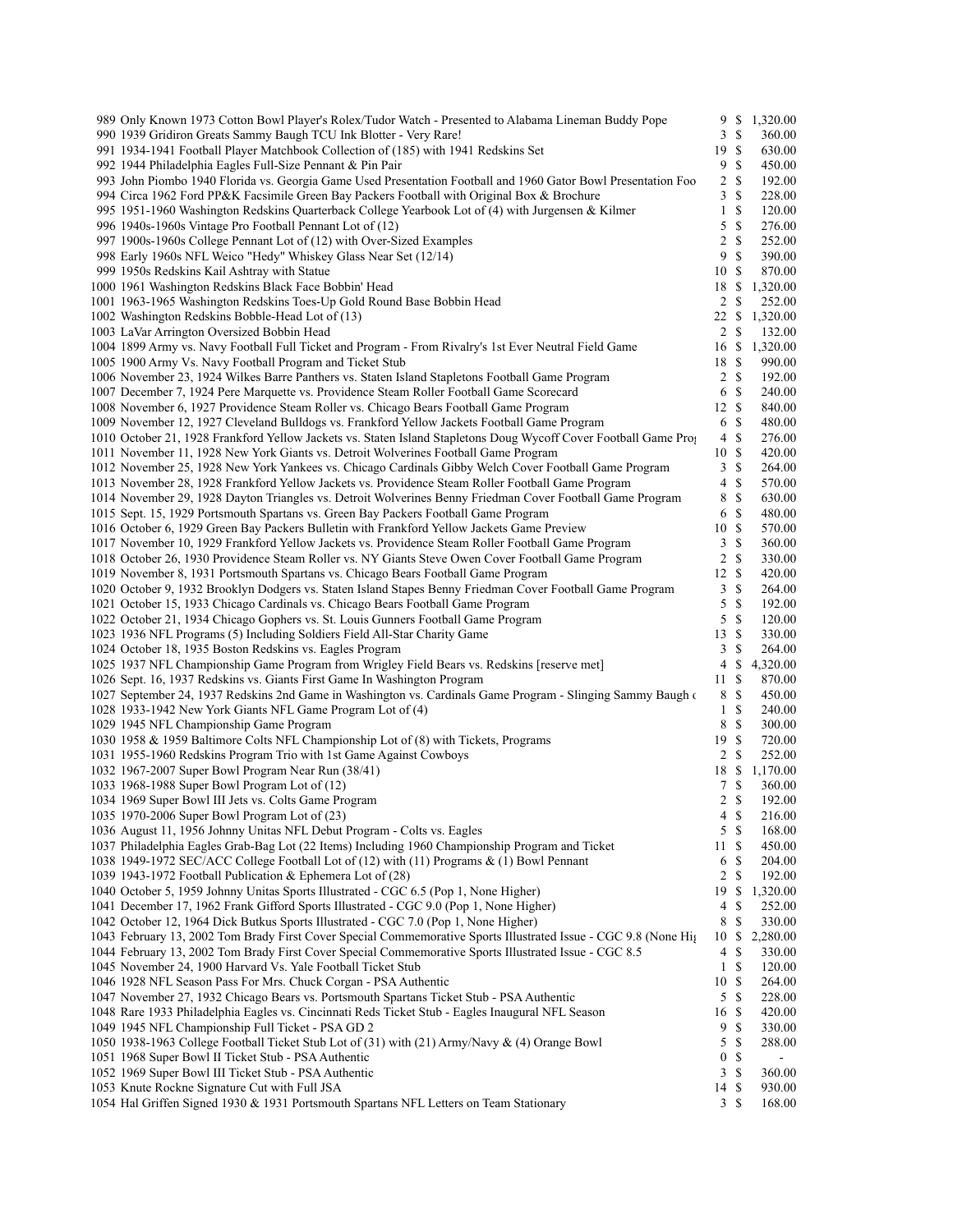| 1055 October 2, 1933 Fritz Hassler Signed St. Louis Gunners Player Contract                                         | $2 \sqrt{s}$     |               | 144.00         |
|---------------------------------------------------------------------------------------------------------------------|------------------|---------------|----------------|
| 1056 1949 Baltimore Colts AAFC 11x14 Photograph with (36) Signatures                                                | $\mathbf{0}$     | $\mathbb{S}$  |                |
| 1057 1948 Leaf Football Card Signed Trio with Dudley & Trippi                                                       | $\tau$           | $\mathbb{S}$  | 360.00         |
| 1058 1960 Topps Football Signed Card Lot of (35) with (17) Hall of Famers                                           | 12               | <sup>\$</sup> | 540.00         |
| 1059 1952 Sammy Baugh's Final NFL Player Contract with Envelope & G.P. Marshall Letter                              | 18               | $\mathbb{S}$  | 3,840.00       |
| 1060 1959 "The Four Horsemen of Notre Dame" First Edition Book Signed by (8) with Grange, Horsemen & Stagg -        | 3                | \$            | 2,760.00       |
| 1061 1966 National Football League Clinic Football with (25) Autographs including Davis, Lombardi                   | 8                | $\mathbb{S}$  | 690.00         |
| 1062 1967-1968 National Football League Check Lot of (30) with (25) Signed by Pete Rozelle                          | 8                | <sup>\$</sup> | 600.00         |
| 1063 Football Signed 3x5, GPC & Cut Lot of (222) with (90) Hall of Famers                                           | 20 \$            |               | 1,200.00       |
| 1064 Football Autographed Lot of (100+) Mostly Cards                                                                | 20               | -S            | 840.00         |
| 1065 Football Hall of Fame Signed Gum Card Lot of (20)                                                              | $\mathbf{1}$     | $\mathbb{S}$  | 180.00         |
| 1066 Super Bowl II Game Program with (8) Signatures including Starr                                                 | 7                | \$            | 330.00         |
| 1067 Signed 1972 Topps Football #200 Roger Staubach Rookie Card - PSA/DNA Gem Mint 10                               | 3                | \$            | 360.00         |
| 1068 Al Davis 1977-1978 Oakland Raiders Signed Checks Trio                                                          | $\tau$           | \$            | 510.00         |
| 1069 Autographed Football Book Lot of (29) with Halas, Starr, Staubach & Unitas                                     | 7                | \$            | 630.00         |
| 1070 1991-1993 Pro Line Portraits Football Signed Collection of (443) with (58) Hall of Famers Including Payton Plu | 22               | -S            | 1,440.00       |
| 1071 1991-1993 Signed Downtown Athletic Club Partial Set (32/58)                                                    | 12               | <sup>\$</sup> | 540.00         |
|                                                                                                                     | $\overline{c}$   | <sup>\$</sup> |                |
| 1072 Washington Redskins Display Lot of (15) with Baugh & Jurgensen Signed                                          |                  |               | 132.00         |
| 1073 Reggie White Signed Mini-Helmet - Full JSA                                                                     | 13               | <sup>\$</sup> | 570.00         |
| 1074 Johnny Unitas & Joe Namath Dual-Signed Football                                                                | 5                | $\mathbb{S}$  | 228.00         |
| 1075 Elway, Marino & Montana Signed Football - Full JSA                                                             | 9                | $\mathbb{S}$  | 330.00         |
| 1076 1999 Big 10 Coaches Multi-Signed Football (11 Signatures) including Paterno, Saban - Full JSA                  | 2                | $\mathbb{S}$  | 252.00         |
| 1077 Single-Signed Football Hall of Famer Lot of (9) with Staubach, Unitas                                          | 8                | \$            | 600.00         |
| 1078 Hall of Fame RB/WR Signed Jersey Lot of (9) with E. Smith                                                      | 9                | $\mathbb{S}$  | 600.00         |
| 1079 Football Defensive Hall of Famer Signed Jersey Lot of (8)                                                      | 5                | $\mathbb{S}$  | 420.00         |
| 1080 Quarterback Signed Jersey Lot of (7) with (6) Hall of Famers including Montana                                 | 8                | \$            | 510.00         |
| 1081 Tom Brady Signed & Framed Patriots Jersey with "Dynasty" Inscription - TriStar                                 | 13               | \$            | 1,110.00       |
| 1082 Tom Brady Signed Rookie Card Pair - Both PSA/DNA Authentic                                                     | 13               | -S            | 600.00         |
| 1083 Tom Brady "Patriot Warrior" Signed Large Original Painting by Bernard Solco                                    | 2                | \$            | 3,720.00       |
| 1084 Tom Brady "Patriot Warrior" Signed Large Archival Print on Canvas by Bernard Solco                             | $\bf{0}$         | \$            |                |
| 1085 1948 Bowman Basketball Complete Set of (72) Cards with (8) PSA Graded Keys Including PSA 4 Mikan Rooki         | 30               | <sup>\$</sup> | 4,440.00       |
| 1086 1956-57 Boston Celtics Team Issue Near Set (10/11) including Bill Russell RC & Original Envelope               | 17               | <sup>\$</sup> | 1,080.00       |
| 1087 1957-58 Topps & 1961-62 Fleer Basketball Starter Sets Plus (16) Dupes with (7) Graded Including Cousy RC       | 13               | <sup>\$</sup> | 570.00         |
| 1088 1961-62 Fleer Basketball Starter Set of (33) Different with PSA 6 West RC                                      | 29               | -S            | 3,000.00       |
| 1089 1957-1971 Topps Basketball PSA Graded Stars (5) with Alcindor, Chamberlain & Maravich RC                       | 8                | \$            | 510.00         |
| 1090 1957-1971 Topps Basketball Card Collection (481) with Cousy RC                                                 | 29               | <sup>\$</sup> | 1,440.00       |
| 1091 1969-70 Topps Basketball Complete Set (99/99) with (13) PSA Graded Including PSA 5 Alcindor Rookie             | 10               | -S            | 840.00         |
| 1092 1969-70 Topps Basketball Near Set of (97/99) Cards                                                             | 18               | \$            | 1,200.00       |
| 1093 1970-71 Topps Basketball Partial Set (142/175) Plus (89) Dupes with (7) PSA Graded                             | 15               | \$            | 1,020.00       |
| 1094 1971-72 Topps Basketball Complete Set (233/233)                                                                | 7                | \$            | 252.00         |
| 1095 1972-73 Topps Basketball Framed Full Uncut Sheet                                                               |                  |               | 14 \$ 3,600.00 |
| 1096 (21) 1968-1980 Basketball Oddball Complete, Near & Partial Sets                                                |                  |               | 19 \$ 1,800.00 |
| 1097 1977-1980 Sportscaster Larry Bird PSA Graded Trio with Finnish                                                 | 11S              |               | 390.00         |
| 1098 (5) 1976-1982 Topps Basketball Complete/Near Sets with PSA 7 Bird/Magic RC Plus Dupes                          | 14S              |               | 690.00         |
| 1099 1985 Prism/Jewel Basketball Near Set of (11/14) Stickers & (42) Dupes with (17) Graded                         | 11               | -S            | 570.00         |
| 1100 1986-87 Fleer Basketball #57 Michael Jordan Rookie - BGS 8 NM-MT                                               |                  |               | 8 \$ 1,320.00  |
|                                                                                                                     |                  |               |                |
| 1001 1963-1965 Washington Redskins Toes-Up Gold Round Base Bobbin Head                                              | 2                | -S            | 252.00         |
| 1002 Washington Redskins Bobble-Head Lot of (13)                                                                    | $22 \text{ }$ \$ | $\mathbb{S}$  | 1,320.00       |
| 1003 LaVar Arrington Oversized Bobbin Head                                                                          | 2                |               | 132.00         |
| 1004 1899 Army vs. Navy Football Full Ticket and Program - From Rivalry's 1st Ever Neutral Field Game               | 16               | \$            | 1,320.00       |
| 1005 1900 Army Vs. Navy Football Program and Ticket Stub                                                            | 18               | $\mathbb{S}$  | 990.00         |
| 1006 November 23, 1924 Wilkes Barre Panthers vs. Staten Island Stapletons Football Game Program                     | 2                | \$            | 192.00         |
| 1007 December 7, 1924 Pere Marquette vs. Providence Steam Roller Football Game Scorecard                            | 6                | $\mathbb{S}$  | 240.00         |
| 1008 November 6, 1927 Providence Steam Roller vs. Chicago Bears Football Game Program                               | 12S              |               | 840.00         |
| 1009 November 12, 1927 Cleveland Bulldogs vs. Frankford Yellow Jackets Football Game Program                        | 6                | \$            | 480.00         |
| 1010 October 21, 1928 Frankford Yellow Jackets vs. Staten Island Stapletons Doug Wycoff Cover Football Game Pro     | 4                | \$            | 276.00         |
| 1011 November 11, 1928 New York Giants vs. Detroit Wolverines Football Game Program                                 | 10               | <sup>\$</sup> | 420.00         |
| 1012 November 25, 1928 New York Yankees vs. Chicago Cardinals Gibby Welch Cover Football Game Program               | 3                | \$            | 264.00         |
| 1013 November 28, 1928 Frankford Yellow Jackets vs. Providence Steam Roller Football Game Program                   | 4                | \$            | 570.00         |
| 1014 November 29, 1928 Dayton Triangles vs. Detroit Wolverines Benny Friedman Cover Football Game Program           | 8                | \$            | 630.00         |
| 1015 Sept. 15, 1929 Portsmouth Spartans vs. Green Bay Packers Football Game Program                                 | 6                | $\mathbb{S}$  | 480.00         |
| 1016 October 6, 1929 Green Bay Packers Bulletin with Frankford Yellow Jackets Game Preview                          | 10               | <sup>\$</sup> | 570.00         |
| 1017 November 10, 1929 Frankford Yellow Jackets vs. Providence Steam Roller Football Game Program                   | 3                | \$            | 360.00         |
| 1018 October 26, 1930 Providence Steam Roller vs. NY Giants Steve Owen Cover Football Game Program                  | $\overline{c}$   | \$            | 330.00         |
| 1019 November 8, 1931 Portsmouth Spartans vs. Chicago Bears Football Game Program                                   | 12               | \$            | 420.00         |
| 1020 October 9, 1932 Brooklyn Dodgers vs. Staten Island Stapes Benny Friedman Cover Football Game Program           | 3S               |               | 264.00         |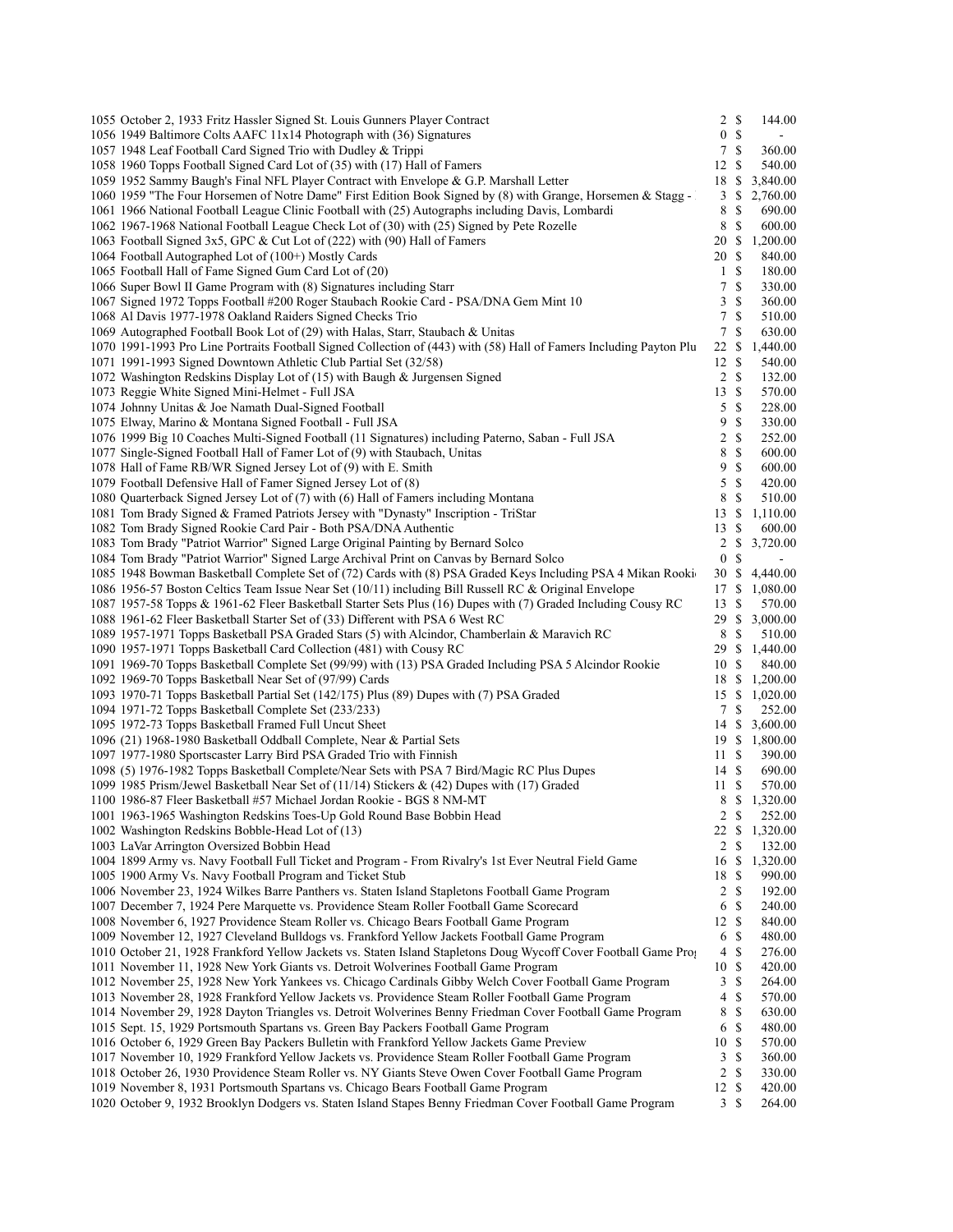| 1021 October 15, 1933 Chicago Cardinals vs. Chicago Bears Football Game Program                                                                                                                                      | 5              | <b>S</b>      | 192.00   |
|----------------------------------------------------------------------------------------------------------------------------------------------------------------------------------------------------------------------|----------------|---------------|----------|
| 1022 October 21, 1934 Chicago Gophers vs. St. Louis Gunners Football Game Program                                                                                                                                    | 5              | $\mathbb{S}$  | 120.00   |
| 1023 1936 NFL Programs (5) Including Soldiers Field All-Star Charity Game                                                                                                                                            | 13S            |               | 330.00   |
| 1024 October 18, 1935 Boston Redskins vs. Eagles Program                                                                                                                                                             | 3              | \$            | 264.00   |
| 1025 1937 NFL Championship Game Program from Wrigley Field Bears vs. Redskins [reserve met]                                                                                                                          | 4              | \$            | 4,320.00 |
| 1026 Sept. 16, 1937 Redskins vs. Giants First Game In Washington Program                                                                                                                                             | 11             | \$            | 870.00   |
| 1027 September 24, 1937 Redskins 2nd Game in Washington vs. Cardinals Game Program - Slinging Sammy Baugh of                                                                                                         | 8              | \$            | 450.00   |
| 1028 1933-1942 New York Giants NFL Game Program Lot of (4)                                                                                                                                                           | $\mathbf{1}$   | \$            | 240.00   |
| 1029 1945 NFL Championship Game Program                                                                                                                                                                              | 8              | \$            | 300.00   |
| 1030 1958 & 1959 Baltimore Colts NFL Championship Lot of (8) with Tickets, Programs                                                                                                                                  | 19S            |               | 720.00   |
| 1031 1955-1960 Redskins Program Trio with 1st Game Against Cowboys                                                                                                                                                   | $\overline{2}$ | \$            | 252.00   |
| 1032 1967-2007 Super Bowl Program Near Run (38/41)                                                                                                                                                                   | 18             | \$            | 1,170.00 |
| 1033 1968-1988 Super Bowl Program Lot of (12)                                                                                                                                                                        | 7              | \$            | 360.00   |
| 1034 1969 Super Bowl III Jets vs. Colts Game Program                                                                                                                                                                 | 2              | <sup>\$</sup> |          |
|                                                                                                                                                                                                                      |                |               | 192.00   |
| 1035 1970-2006 Super Bowl Program Lot of (23)                                                                                                                                                                        | 4              | \$            | 216.00   |
| 1036 August 11, 1956 Johnny Unitas NFL Debut Program - Colts vs. Eagles                                                                                                                                              | 5              | $\mathbb{S}$  | 168.00   |
| 1037 Philadelphia Eagles Grab-Bag Lot (22 Items) Including 1960 Championship Program and Ticket                                                                                                                      | 11             | S             | 450.00   |
| 1038 1949-1972 SEC/ACC College Football Lot of (12) with (11) Programs & (1) Bowl Pennant                                                                                                                            | 6              | \$            | 204.00   |
| 1039 1943-1972 Football Publication & Ephemera Lot of (28)                                                                                                                                                           | 2              | \$            | 192.00   |
| 1040 October 5, 1959 Johnny Unitas Sports Illustrated - CGC 6.5 (Pop 1, None Higher)                                                                                                                                 | 19             | \$            | 1,320.00 |
| 1041 December 17, 1962 Frank Gifford Sports Illustrated - CGC 9.0 (Pop 1, None Higher)                                                                                                                               | 4              | \$            | 252.00   |
| 1042 October 12, 1964 Dick Butkus Sports Illustrated - CGC 7.0 (Pop 1, None Higher)                                                                                                                                  | 8              | \$            | 330.00   |
| 1043 February 13, 2002 Tom Brady First Cover Special Commemorative Sports Illustrated Issue - CGC 9.8 (None His                                                                                                      | 10             | \$            | 2,280.00 |
| 1044 February 13, 2002 Tom Brady First Cover Special Commemorative Sports Illustrated Issue - CGC 8.5                                                                                                                | 4              | \$            | 330.00   |
| 1045 November 24, 1900 Harvard Vs. Yale Football Ticket Stub                                                                                                                                                         | $\mathbf{1}$   | \$            | 120.00   |
| 1046 1928 NFL Season Pass For Mrs. Chuck Corgan - PSA Authentic                                                                                                                                                      | 10S            |               | 264.00   |
| 1047 November 27, 1932 Chicago Bears vs. Portsmouth Spartans Ticket Stub - PSA Authentic                                                                                                                             | 5              | $\mathbb{S}$  | 228.00   |
| 1048 Rare 1933 Philadelphia Eagles vs. Cincinnati Reds Ticket Stub - Eagles Inaugural NFL Season                                                                                                                     | 16 \$          |               | 420.00   |
| 1049 1945 NFL Championship Full Ticket - PSA GD 2                                                                                                                                                                    | 9              | \$            | 330.00   |
| 1050 1938-1963 College Football Ticket Stub Lot of (31) with (21) Army/Navy & (4) Orange Bowl                                                                                                                        | 5              | \$            | 288.00   |
|                                                                                                                                                                                                                      |                | \$            |          |
| 1051 1968 Super Bowl II Ticket Stub - PSA Authentic                                                                                                                                                                  | $\bf{0}$       |               |          |
| 1052 1969 Super Bowl III Ticket Stub - PSA Authentic                                                                                                                                                                 | 3              | \$            | 360.00   |
| 1053 Knute Rockne Signature Cut with Full JSA                                                                                                                                                                        | 14             | \$            | 930.00   |
|                                                                                                                                                                                                                      | 3              | S             | 168.00   |
| 1054 Hal Griffen Signed 1930 & 1931 Portsmouth Spartans NFL Letters on Team Stationary                                                                                                                               |                |               |          |
| 1055 October 2, 1933 Fritz Hassler Signed St. Louis Gunners Player Contract                                                                                                                                          | 2              | \$            | 144.00   |
| 1056 1949 Baltimore Colts AAFC 11x14 Photograph with (36) Signatures                                                                                                                                                 | $\bf{0}$       | \$            |          |
| 1057 1948 Leaf Football Card Signed Trio with Dudley & Trippi                                                                                                                                                        | 7              | \$            | 360.00   |
| 1058 1960 Topps Football Signed Card Lot of (35) with (17) Hall of Famers                                                                                                                                            | 12             | S             | 540.00   |
| 1059 1952 Sammy Baugh's Final NFL Player Contract with Envelope & G.P. Marshall Letter                                                                                                                               | 18             | \$            | 3,840.00 |
| 1060 1959 "The Four Horsemen of Notre Dame" First Edition Book Signed by (8) with Grange, Horsemen & Stagg -                                                                                                         | 3              | \$            | 2,760.00 |
| 1061 1966 National Football League Clinic Football with (25) Autographs including Davis, Lombardi                                                                                                                    | 8              | \$            | 690.00   |
| 1062 1967-1968 National Football League Check Lot of (30) with (25) Signed by Pete Rozelle                                                                                                                           | 8              | <sup>\$</sup> | 600.00   |
| 1063 Football Signed 3x5, GPC & Cut Lot of (222) with (90) Hall of Famers                                                                                                                                            | 20 \$          |               | 1,200.00 |
| 1064 Football Autographed Lot of (100+) Mostly Cards                                                                                                                                                                 | 20 \$          |               | 840.00   |
|                                                                                                                                                                                                                      | $\mathbf{1}$   | \$            | 180.00   |
| 1065 Football Hall of Fame Signed Gum Card Lot of (20)                                                                                                                                                               | 7              |               | 330.00   |
| 1066 Super Bowl II Game Program with (8) Signatures including Starr                                                                                                                                                  |                | \$            |          |
| 1067 Signed 1972 Topps Football #200 Roger Staubach Rookie Card - PSA/DNA Gem Mint 10                                                                                                                                | 3              | $\mathbb S$   | 360.00   |
| 1068 Al Davis 1977-1978 Oakland Raiders Signed Checks Trio                                                                                                                                                           | 7              | \$            | 510.00   |
| 1069 Autographed Football Book Lot of (29) with Halas, Starr, Staubach & Unitas                                                                                                                                      | 7              | \$            | 630.00   |
| 1070 1991-1993 Pro Line Portraits Football Signed Collection of (443) with (58) Hall of Famers Including Payton Plu                                                                                                  | 22             | \$            | 1,440.00 |
| 1071 1991-1993 Signed Downtown Athletic Club Partial Set (32/58)                                                                                                                                                     | 12S            |               | 540.00   |
| 1072 Washington Redskins Display Lot of (15) with Baugh & Jurgensen Signed                                                                                                                                           | 2              | \$            | 132.00   |
| 1073 Reggie White Signed Mini-Helmet - Full JSA                                                                                                                                                                      | 13             | \$            | 570.00   |
| 1074 Johnny Unitas & Joe Namath Dual-Signed Football                                                                                                                                                                 | 5              | \$            | 228.00   |
| 1075 Elway, Marino & Montana Signed Football - Full JSA                                                                                                                                                              | 9              | \$            | 330.00   |
| 1076 1999 Big 10 Coaches Multi-Signed Football (11 Signatures) including Paterno, Saban - Full JSA                                                                                                                   | 2              | \$            | 252.00   |
| 1077 Single-Signed Football Hall of Famer Lot of (9) with Staubach, Unitas                                                                                                                                           | 8              | \$            | 600.00   |
| 1078 Hall of Fame RB/WR Signed Jersey Lot of (9) with E. Smith                                                                                                                                                       | 9              | \$            | 600.00   |
| 1079 Football Defensive Hall of Famer Signed Jersey Lot of (8)                                                                                                                                                       | 5              | \$            | 420.00   |
| 1080 Quarterback Signed Jersey Lot of (7) with (6) Hall of Famers including Montana                                                                                                                                  | 8              | \$            | 510.00   |
| 1081 Tom Brady Signed & Framed Patriots Jersey with "Dynasty" Inscription - TriStar                                                                                                                                  | 13             | \$            | 1,110.00 |
| 1082 Tom Brady Signed Rookie Card Pair - Both PSA/DNA Authentic                                                                                                                                                      | 13             | \$            | 600.00   |
| 1083 Tom Brady "Patriot Warrior" Signed Large Original Painting by Bernard Solco                                                                                                                                     | 2              | \$            | 3,720.00 |
| 1084 Tom Brady "Patriot Warrior" Signed Large Archival Print on Canvas by Bernard Solco                                                                                                                              | $\bf{0}$       | \$            |          |
| 1085 1948 Bowman Basketball Complete Set of (72) Cards with (8) PSA Graded Keys Including PSA 4 Mikan Rooki<br>1086 1956-57 Boston Celtics Team Issue Near Set (10/11) including Bill Russell RC & Original Envelope | 30             | \$            | 4,440.00 |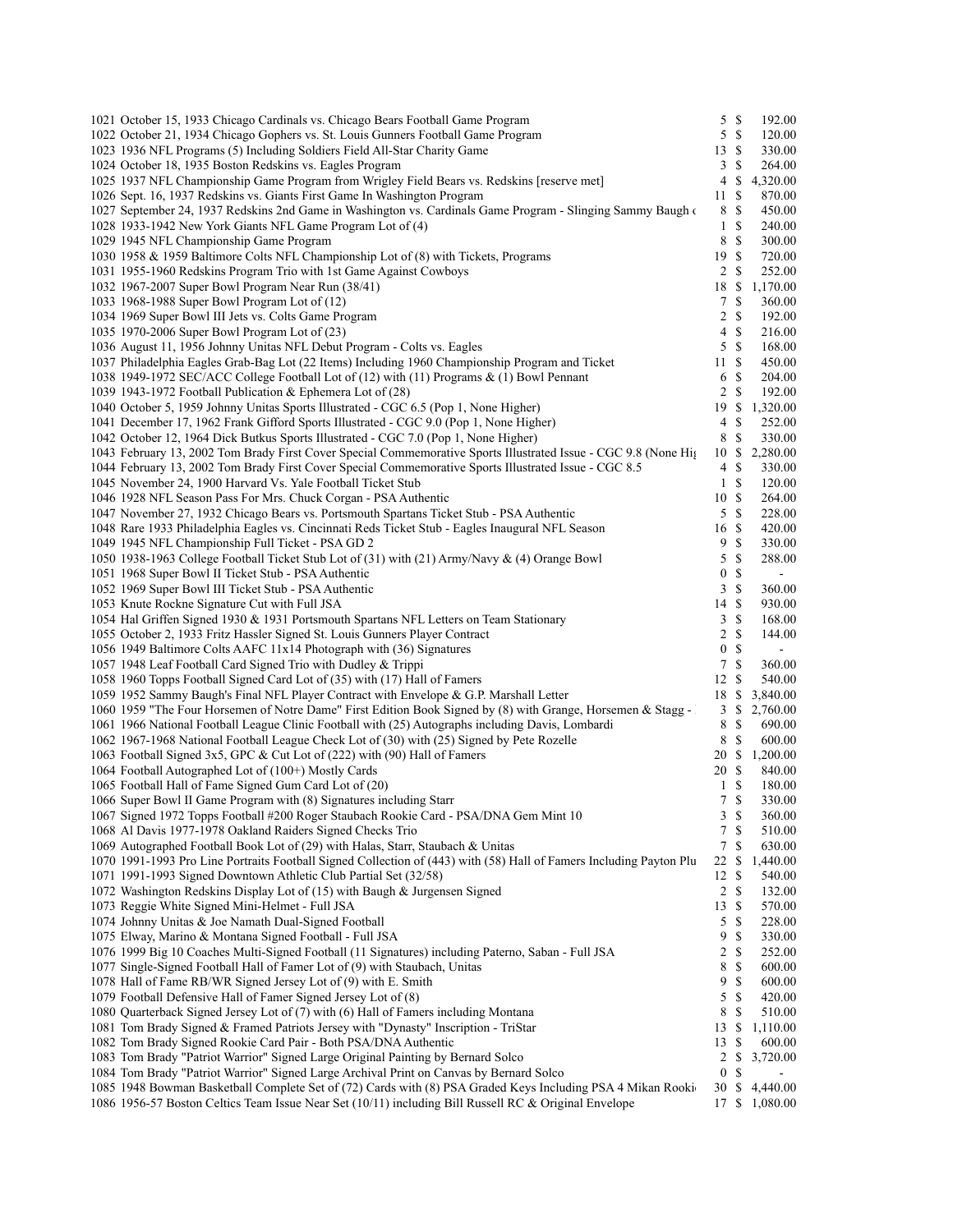| 1087 1957-58 Topps & 1961-62 Fleer Basketball Starter Sets Plus (16) Dupes with (7) Graded Including Cousy RC      | 13S          |    | 570.00              |  |
|--------------------------------------------------------------------------------------------------------------------|--------------|----|---------------------|--|
| 1088 1961-62 Fleer Basketball Starter Set of (33) Different with PSA 6 West RC                                     | 29S          |    | 3,000.00            |  |
| 1089 1957-1971 Topps Basketball PSA Graded Stars (5) with Alcindor, Chamberlain & Maravich RC                      | 8 \$         |    | 510.00              |  |
| 1090 1957-1971 Topps Basketball Card Collection (481) with Cousy RC                                                | 29S          |    | 1,440.00            |  |
| 1091 1969-70 Topps Basketball Complete Set (99/99) with (13) PSA Graded Including PSA 5 Alcindor Rookie            | 10 \$        |    | 840.00              |  |
| 1092 1969-70 Topps Basketball Near Set of (97/99) Cards                                                            | 18 \$        |    | 1,200.00            |  |
| 1093 1970-71 Topps Basketball Partial Set (142/175) Plus (89) Dupes with (7) PSA Graded                            |              |    | 15 \$ 1,020.00      |  |
| 1094 1971-72 Topps Basketball Complete Set (233/233)                                                               | $\tau$       | \$ | 252.00              |  |
| 1095 1972-73 Topps Basketball Framed Full Uncut Sheet                                                              |              |    | 14 \$ 3,600.00      |  |
| 1096 (21) 1968-1980 Basketball Oddball Complete, Near & Partial Sets                                               |              |    | 19 \$ 1,800.00      |  |
| 1097 1977-1980 Sportscaster Larry Bird PSA Graded Trio with Finnish                                                | 11S          |    | 390.00              |  |
| 1098 (5) 1976-1982 Topps Basketball Complete/Near Sets with PSA 7 Bird/Magic RC Plus Dupes                         | 14S          |    | 690.00              |  |
| 1099 1985 Prism/Jewel Basketball Near Set of (11/14) Stickers & (42) Dupes with (17) Graded                        | 11S          |    | 570.00              |  |
| 1100 1986-87 Fleer Basketball #57 Michael Jordan Rookie - BGS 8 NM-MT                                              |              |    | 8 \$ 1,320.00       |  |
| 1201 Dual & Multi-Signed Boxing Glove Lot of (5) with Frazier/Patterson                                            | 5S           |    | 180.00              |  |
| 1202 Multi-Signed Boxing Glove Lot of (5) with Numerous Hall of Famers                                             | 3            | \$ | 144.00              |  |
| 1203 Mickey Ward & Arturo Gatti Dual-Signed Glove and Ward Signed Photo                                            | 7S           |    | 510.00              |  |
| 1204 1888 N28 Allen & Ginter Wrestlers Subset of (7) PSA 5-7 Graded Cards                                          | 6 \$         |    | 600.00              |  |
| 1205 1888 N28 Allen & Ginter Oarsmen Subset of (10) PSA Graded Cards with NM-MT 8                                  | 6 \$         |    |                     |  |
|                                                                                                                    | $4 \text{ }$ |    | 570.00              |  |
| 1206 1888 N28 Allen & Ginter Billiards & Pool Subset of (9) PSA Graded Cards                                       |              |    | 450.00              |  |
| 1207 1888 N28 Allen & Ginter Rifle Shooter Subset of (4) PSA Graded Cards with Cody & Oakley                       | 6 \$         |    | 420.00              |  |
| 1208 Autographed Wrestling Magazine with (47) Signatures including Flair, Hogan, Piper, Slaughter & Snuka - Full J | 3S           |    | 360.00              |  |
| 1209 1982-1983 Wrestling All-Stars Series A & B Collection of (36) Cards                                           | 6 \$         |    | 180.00              |  |
| 1210 Pele Signed & Game Used 1972 Brazil Jersey with LOA - Full PSA/DNA                                            | $\mathbf{1}$ | \$ | 4,200.00            |  |
| 1211 Pele Game-Used Signed 1972 Santos FC Jersey with LOA & Full PSA/DNA                                           |              |    | $1 \quad $1,800.00$ |  |
| 1212 Bobby Jones 1941 Signed Typewritten Letter to Coca-Cola Executive                                             | 14S          |    | 810.00              |  |
| 1213 Ben Hogan Signed & Framed Display - Full JSA                                                                  | 11S          |    | 510.00              |  |
| 1214 Sam Snead Signed Personal Checks Lot of (25)                                                                  | $4 \text{ }$ |    | 300.00              |  |
| 1215 Arnold Palmer Signed & Framed 8x10 with Masters Inscription - Full JSA                                        | 3S           |    | 264.00              |  |
| 1216 Jack Nicklaus Signed Display - UDA                                                                            | 3            | \$ | 288.00              |  |
| 1217 Jack Nicklaus Signed Masters Flag- Full JSA                                                                   | $\mathbf{1}$ | \$ | 300.00              |  |
| 1218 William Van Zandt Framed Golf Display Signed by Nicklaus, Palmer, Player, Rodriguez, Snead & Trevino - Full   | 5S           |    | 390.00              |  |
| 1219 Phil Mickelson Signed 2004 Masters Flag In Display - Full JSA                                                 | $2 \sqrt{s}$ |    | 360.00              |  |
| 1220 Tiger Woods Signed UDA 16x20 Photo Display                                                                    | 5            | \$ | 228.00              |  |
| 1221 August 23, 1954 Sports Illustrated Issue #2 - CGC 9.0 (Only Four Higher)                                      | 5            | \$ | 870.00              |  |
| 1222 Balfour Pinehurst CC "Putter Boy" Sundial Statue                                                              | 5            | \$ | 192.00              |  |
| 1223 1930s-1960s Maryland Horse Racing Ticket/Pass Lot of (12) with Seabiscuit vs. War Admiral                     | 9            | \$ | 390.00              |  |
| 1224 Extensive Willie Shoemaker Ephemera Collection with Emphasis on Southern California Racing                    | 3S           |    | 144.00              |  |
| 1225 NHRA Race Worn & Signed Uniform Lot of (4)                                                                    | $1 \text{ }$ |    | 180.00              |  |
| 1226 1887-1888 N Type Tobacco Card Multi-Sport Lot of (44)                                                         | 14S          |    | 330.00              |  |
| 1227 1887-1888 Multi-Sport N-Card Lot of (11) with A&G N28 Kilrain                                                 | 8 \$         |    | 300.00              |  |
| 1228 1910s T218 Hassan/Mecca "Champion Athletes and Prizefighters" Lot (107)                                       | $4 \text{ }$ |    | 180.00              |  |
| 1229 Vintage British Tobacco Card Sport & Non-Sport Collection                                                     | $\mathbf{1}$ | \$ | 180.00              |  |
| 1230 1945 Leister Famous People Autographs Card Game Set in Original Box                                           | 7 \$         |    | 360.00              |  |
| 1231 1959-1967 Baseball & Football Shoebox Collection (994) with Several Hall of Famers & Stars                    | 38 S         |    | 2,520.00            |  |
| 1232 1971 Mattel Discs Multi-Sport Collection (64) with (5) Unopened Four-Pack Discs                               | 14S          |    | 300.00              |  |
| 1233 1967-1975 Multi-Sport Topps Card Collection (4,062) - Loaded with Hall of Famers & Stars                      | 25           |    | \$2,760.00          |  |
| 1234 1967-1977 Baseball & Football Singles Collection (2,377) with Many Hall of Famers & Stars                     | 28 \$        |    | 1,800.00            |  |
| 1235 (5) 1971-1978 Topps Baseball & Football Complete/Partial Sets                                                 | 3            | S  | 264.00              |  |
| 1236 1981 Topps Fun Bag Pair with Basketball & Football Wax Packs - Both BBCE Wrapped                              | 6            | \$ | 420.00              |  |
| 1237 1953-1982 Multi-Sport Singles Collection (658) with Hall of Famers & Rookies                                  | 29S          |    | 1,680.00            |  |
| 1238 1970-1980 Multi-Sport Singles Collection (9,100+) with Mostly Stars                                           | 12S          |    | 570.00              |  |
|                                                                                                                    |              |    |                     |  |
| 1239 1954-1984 Multi-Sport Card Collection (5,100+) with Hall of Famers, Stars & Near/Partial Sets                 | 33 \$        |    | 3,120.00            |  |
| 1240 1952-1989 Baseball & Basketball Grab Bag (154) with (8) Graded Including Numerous Hall of Famers & Stars      | 15S          |    | 630.00              |  |
| 1241 1950-1990 Multi-Sport Shoebox Collection (2,918) Cards with Hall of Famers & Stars                            | 21S          |    | 930.00              |  |
| 1242 1954-1991 Basketball & Hockey Card Collection (5,350+) with Sets                                              | 30S          |    | 1,680.00            |  |
| 1243 (9) 1987-1993 Multi-Sport Sealed Wax Cases                                                                    | 20 S         |    | 720.00              |  |
| 1244 1950s-Modern Dealer Sports Inventory Treasure Chest (15,000+) Items                                           | 49 \$        |    | 5,880.00            |  |
| 1245 1996-2002 Multi-Sport Collection of (41) Hobby & Retail Unopened Boxes                                        | 15S          |    | 480.00              |  |
| 1246 1964-2009 Multi-Sport Graded Cards (19) with Rookies & Second-Year                                            | $\mathbf{1}$ | S  | 480.00              |  |
| 1247 Mostly 1980s-Modern Sports Card Shoebox Collection (438) with (86) Graded Including Brady & Chamberlain       | 36           | \$ | 3,480.00            |  |
| 1248 1980s-Present Multi-Sport Balance of Collection (9,000+) with (100+) Certified Autograph/Game-Used Cards      | 13S          |    | 630.00              |  |
| 1249 Modern Multi-Sport Singles Collection (2,300+) with (141) Certified Autograph/Game-Used Cards                 | 10S          |    | 360.00              |  |
| 1250 Modern Multi-Sport Certified Autograph & Game-Used Collection (262) with Numerous Hall of Famers & Stars      | 14S          |    | 660.00              |  |
| 1251 Extensive Modern Multi-Sport Certified Autograph & Game-Used Collection (260) with Several Hall of Famers     | 15S          |    | 630.00              |  |
| 1252 Modern Multi-Sport Certified Autograph/Game-Used Collection (259) with Many Hall of Famers Including Rutl     | 23S          |    | 870.00              |  |
|                                                                                                                    |              |    |                     |  |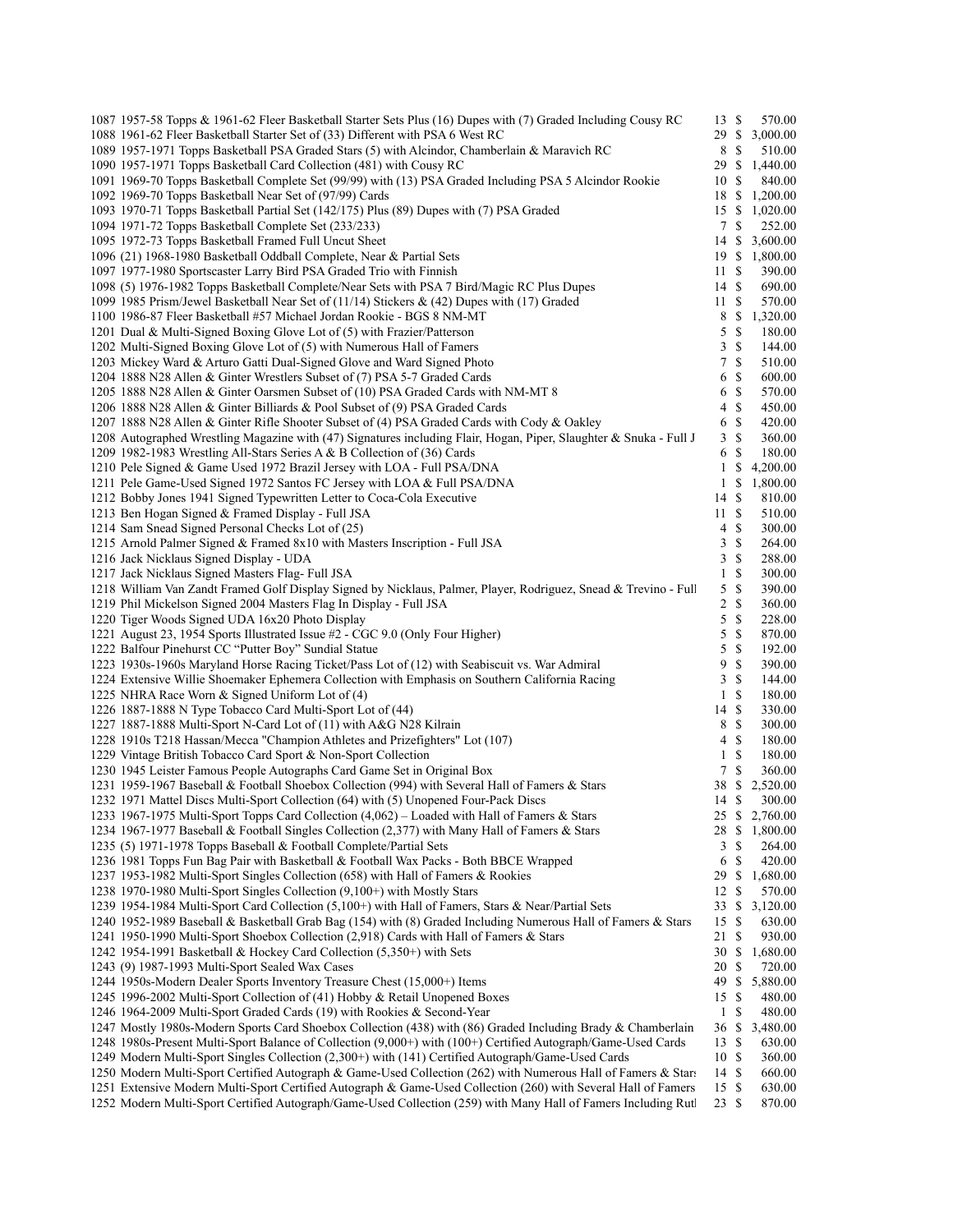| 1253 Modern Multi-Sport Certified Autograph & Game-Used Star Collection of (38) Cards                             | 14S              |                           | 570.00         |
|-------------------------------------------------------------------------------------------------------------------|------------------|---------------------------|----------------|
| 1254 2007-2008 Hollywood, Television & Entertainer Cut Autograph Cards with (2) #1/1                              | 11               | $\mathbb{S}$              | 450.00         |
| 1255 1930s Multi-Sport Autograph Album with (68) Including MLB HOFers & Olympic Athletes                          | 13S              |                           | 870.00         |
| 1256 Multi-Sport/Non-Sport Autographed 8x10 Photo Hoard of (258)                                                  | 23               | $\mathbb{S}$              | 720.00         |
| 1257 Multi-Sport Signed Trading Cards (250) with (154) HOFers                                                     | 30S              |                           | 1,800.00       |
| 1258 Mostly Baltimore Area Collection (24 Items) with Autographs                                                  | 15               | $\mathbb{S}$              | 570.00         |
| 1259 Multi-Sport Collection of (23) with Ali Gloves & Montana Mini-Helmet                                         | 25               | -S                        | 780.00         |
| 1260 Multi-Sport Signed/Unsigned Cachet Lot of (19) with Ali                                                      | 15S              |                           | 540.00         |
| 1261 Multi-Sport Autographed Lot of (10)                                                                          | 17S              |                           | 570.00         |
| 1262 Multi-Sport Autographed Lot of (9) with Marino/Manning Signed Football                                       | 13               | \$                        | 690.00         |
| 1263 Multi-Sport Personalized Autographed Lot of (7) with Favre Helmet                                            | 21               | - \$                      | 600.00         |
| 1264 Autographed Trio with Jim Brown, Lebron & Rose                                                               | 5                | - \$                      | 252.00         |
| 1265 Autographed Pair with Jesse Owens & Mrs. Babe Ruth                                                           | 18 \$            |                           | 570.00         |
| 1266 Multi-Signed Baseball Bat with Payton & Unitas - Full JSA                                                    | $\,1$            | $\mathcal{S}$             | 360.00         |
| 1267 Boston Garden Signed Original Wooden Seat Back with (46) Signatures including Auerbach & Orr                 | 11               | -S                        | 780.00         |
| 1268 "Super Heroes of Sports" 1997 Lithograph Signed by (69) with Abdul-Jabbar, J. Brown, Hull & Hunter- Full JS/ | 4                | $\mathbb{S}$              | 276.00         |
| 1269 Multi/Non-Sport Signed Book Lot of (20) with Carter, Dempsey & Tunney                                        | 13               | <sup>\$</sup>             | 390.00         |
| 1270 1940s-1980s Sport Magazine Colossal Collection of (437) Plus Bound 1955                                      | 5                | $\mathbb{S}$              | 510.00         |
| 1271 1934-2015 Multi-Sport Publication Lot of (320) with Many All-Time Greats                                     | 7                | $\boldsymbol{\mathsf{S}}$ | 420.00         |
| 1272 1910s-1950s Draper & Maynard Multi-Sport Equipment and Ephemera (24 Items)                                   | $\boldsymbol{0}$ | \$                        |                |
| 1273 Ted Williams 1960s Sears Endorsed Fishing Rods, Reels, Tackle Box and Metal Detector (13 Items)              | 1                | \$                        | 240.00         |
| 1274 1960s-1990s Multi-Sport & Non-Sport Pennant Lot of (16) with ABA Pacers                                      | $\boldsymbol{0}$ | \$                        | $\blacksquare$ |
| 1275 1888 Y96 Scrap Pictures U.S. President Large Type Near-Set of (4/5)--All PSA Graded                          | 1                | \$                        | 120.00         |
| 1276 Circa 1890 Actress Real Photo Tobacco N-Card Lot of (71)                                                     | 3                | \$                        | 144.00         |
|                                                                                                                   | 22               | $\mathcal{S}$             | 930.00         |
| 1277 1880s Actresses Non-Sport Tobacco Card Lot of (713)                                                          |                  |                           |                |
| 1278 1880s-1890s U.S. Tobacco "N" Cards and Collectibles Grab-Bag Lot (50 Items)                                  | 12               | -S                        | 264.00         |
| 1279 19th Century Trade/Tobacco/CDV Non-Sport Card Treasure Chest                                                 | $\mathbf{1}$     | <sup>\$</sup>             | 90.00          |
| 1280 1887-1911 Tobacco Non-Sort Complete/Near Set Lot of (4) with (2) Allen & Ginter                              | 20 <sup>5</sup>  |                           | 930.00         |
| 1281 1910s Large "T" Cards Rarities (2 Different)                                                                 | 11S              |                           | 264.00         |
| 1282 1880s-1940s Non-Sport Tobacco Card Collection with Large Types                                               | 4                | \$                        | 276.00         |
| 1283 1922 Strollers Cigarettes Canadian C142 Film Stars Series 1 Complete Set & Series 2 Near-Set                 | 1                | \$                        | 300.00         |
| 1284 1928-1929 Stevens-Davis Men of America Complete Boxed Set of (52)                                            | 5                | <sup>\$</sup>             | 288.00         |
| 1285 1933 Goudey R26 Boy Scouts Card Lot of (53) with Partial Set of (33/48)                                      | 6                | $\mathbb{S}$              | 420.00         |
| 1286 1930s Non-Sport Card Lot of (50) with Indian Gum & Dick Tracy                                                | 1                | \$                        | 180.00         |
| 1287 1937 R21 Ripley's Believe It or Not Partial Set of (27/48) & (18) Duplicates                                 | 11               | $\mathcal{S}$             | 630.00         |
| 1288 1939 Gumakers of America R156 True Spy Stories Complete PSA Graded Set of (24)                               | 3                | \$                        | 360.00         |
| 1289 1934 Golden Grain T84 Motion Picture Stars Complete Set of (50)                                              | 7                | \$                        | 192.00         |
| 1290 1880s-1950s Non-Sport Card Grab Bag Lot of (129) with (4) PSA                                                | 7                | \$                        | 390.00         |
| 1291 1940 Gum Inc. R83 Lone Ranger Partial Set of (27/48) with (1) PSA Graded                                     | 3                | \$                        | 264.00         |
| 1292 1950 Topps "Freedom's War" Near Set (198/203)                                                                | 9                | <sup>\$</sup>             | 390.00         |
| 1293 1952-1953 Non-Sport Complete/Near Set Lot of (3) with (30) Graded Cards                                      | 16               | - \$                      | 840.00         |
| 1294 1931-1963 Pin-Up Girl Ink Blotter Lot of (49)                                                                | 5                | -S                        | 168.00         |
| 1295 1956 Topps Davy Crockett Green Near Set (78/80) & Orange Partial Set (53/80)                                 | 16S              |                           | 690.00         |
| 1296 1950s-1960s Non-Sport Set Lot of (4) with Topps Presidents                                                   | 11               | - \$                      | 450.00         |
| 1297 1949-1962 Tremendous Non-Sport Card Treasure Chest with Davy Crockett                                        | 15               | -S                        | 780.00         |
| 1298 1901-1962 Non-Sport Grab Bag with (18) Graded Cards & Red Man Indian Chief Set                               | 8 \$             |                           | 228.00         |
| 1299 1950s-1960s Non-Sport Complete/Near/Partial Set Lot of (13)                                                  | 24               | \$                        | 2,160.00       |
| 1300 1955-1964 Marilyn Monroe Dutch Gum Card Lot of (8)--All PSA Graded                                           | 6                | S                         | 420.00         |
| 1301 1960 Fleer "Casper" Complete Set (66 Cards) plus Wrapper                                                     | 6                | <sup>\$</sup>             | 330.00         |
| 1302 1964 US & Canada Beatles Complete/Near Set Collection of (5)                                                 | 7                | \$                        | 510.00         |
| 1303 1880s-1960s Non-Sport Singles Lot of (68) with Mars Attacks                                                  | 9                | \$                        | 690.00         |
| 1304 1965 A&BC The Rolling Stones Complete Set of (40)                                                            | 16               | <sup>\$</sup>             | 870.00         |
| 1305 1960s TV Show Non-Sport Card Set Lot of (7)                                                                  | 13               | S                         | 510.00         |
| 1306 1966 Topps Batman & Superman Complete/Near Non-Sport Set Lot of (4)                                          | 34 \$            |                           | 1,680.00       |
| 1307 1967 Garrison's Gorillas Collection with Card Set, Display Box & Wrapper                                     | 12               | S                         | 360.00         |
| 1308 1968 Primrose Beatles Yellow Submarine Rare Complete Set of (66)                                             | 35               | \$                        | 3,240.00       |
|                                                                                                                   |                  |                           |                |
| 1309 1969 Topps Man on the Moon PSA Graded Lot of (57)                                                            | 4                | \$                        | 216.00         |
| 1310 1977 Topps Star Wars Complete (5) Series Set of (330) Cards & (55) Stickers                                  | 14S              |                           | 690.00         |
| 1311 1763, 1780 Colonial Virginia Tavern License Documents - One From Thomas Jefferson                            | 10               | \$                        | 630.00         |
| 1312 1798 King George III Signed Military Appointment with Full JSA                                               | 3                | \$                        | 360.00         |
| 1313 1861 Lincoln & Davis Civil Boxing Envelope Covers Set of (5)                                                 | $\mathbf{1}$     | \$                        | 300.00         |
| 1314 Abraham Lincoln Civil War Era CDV Photo Lot of (7)                                                           | 3                | \$                        | 360.00         |
| 1315 1860s-1870s Civil War President & General CDV Photo Lot of (7)                                               | $\boldsymbol{0}$ | \$                        |                |
| 1316 19th Century U.S. President CDV Photo Lot of (2) with Andrew Jackson                                         | 1                | \$                        | 60.00          |
| 1317 Civil War Union Army General CDV Photo Lot of (11)                                                           | 8                | \$                        | 246.00         |
| 1318 Civil War Soldier CDV Photo Lot of (11)                                                                      |                  | 2S                        | 72.00          |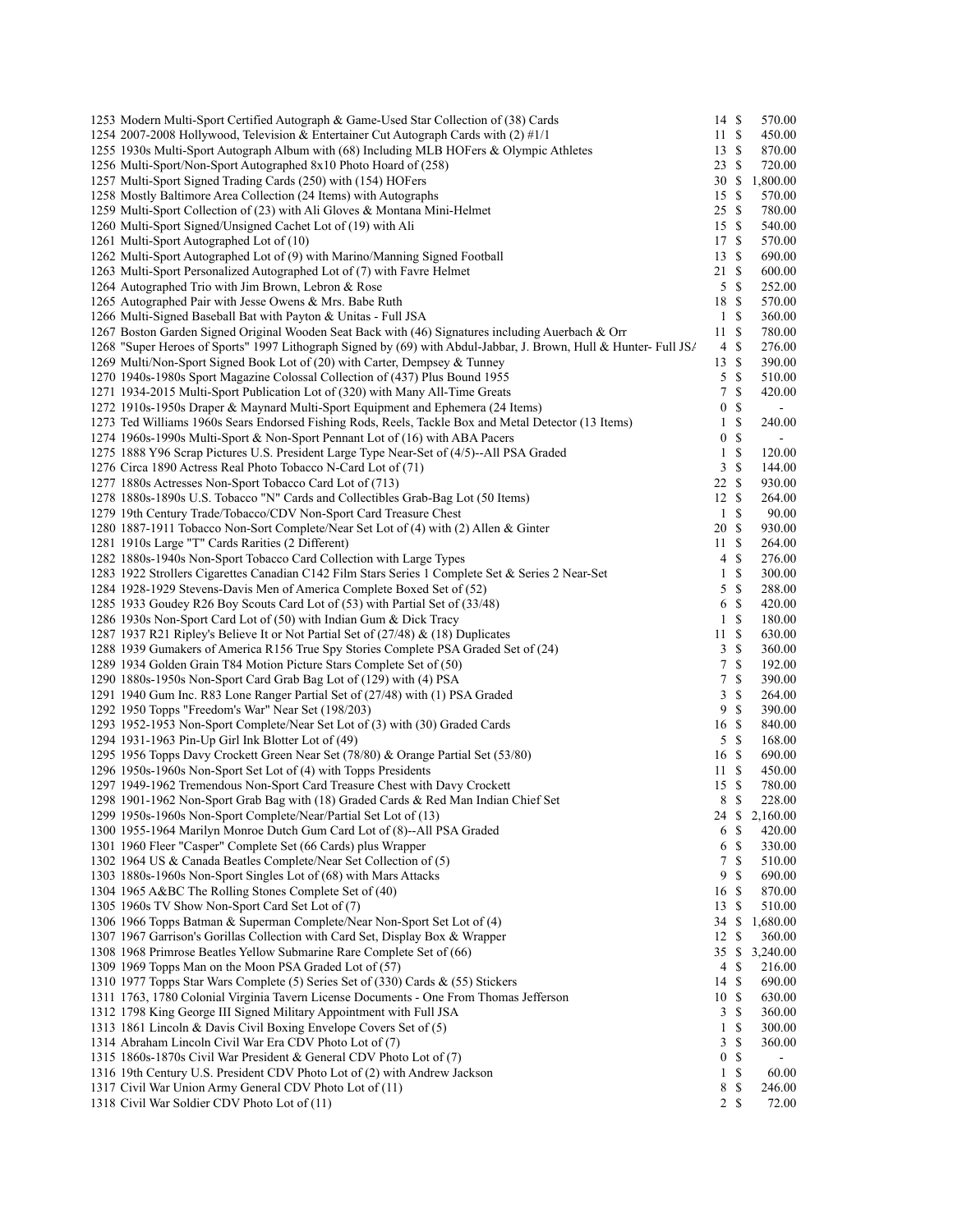| 1319 Brave John Burns Gettysburg Hero Signed CDV Photo with Full JSA                          | 11               | $\boldsymbol{\mathsf{S}}$ | 540.00                |
|-----------------------------------------------------------------------------------------------|------------------|---------------------------|-----------------------|
| 1320 Famous 19th Century American Politician/Diplomat Signed Check Lot of (6)                 | $\boldsymbol{0}$ | \$                        | $\blacksquare$        |
| 1321 Ulysses S. Grant Photo Lot of (6)                                                        | 3                | $\mathbf S$               | 144.00                |
| 1322 James A. Garfield Matted Cut Signature Display                                           | 11               | -\$                       | 390.00                |
| 1323 Calvin Coolidge Signed White House Note Card - Full JSA                                  | 8                | \$                        | 276.00                |
| 1324 Eleanor Roosevelt Signed Album Page                                                      | 6                | \$                        | 216.00                |
| 1325 1976 Norman Rockwell Signed and Numbered Lithograph of John F. Kennedy [reserve not met] | 2                | \$                        | $\blacksquare$        |
|                                                                                               |                  |                           |                       |
| 1326 Jimmy Carter Collection with (2) Signed Books                                            | $\mathbf{1}$     | $\mathbb{S}$              | 180.00                |
| 1327 Gerald Ford & George H.W. Bush Signed Baseball Pair                                      | 13               | -S                        | 750.00                |
| 1328 1940s-2000s Political Pin Treasure Chest of (650+) with Presidential Campaign Emphasis   | 9                | $\mathbb{S}$              | 690.00                |
| 1329 George H.W. Bush Signed Yale Baseball 16x20 Photo in Matted Display - Full JSA           | 13               | <sup>\$</sup>             | 420.00                |
| 1330 George H.W. Bush Signed ONL White - Full JSA                                             | 10               | <sup>\$</sup>             | 540.00                |
| 1331 George H.W. Bush Signed OMLB Selig with POTUS Seal - Full JSA                            | 11               | <sup>\$</sup>             | 450.00                |
| 1332 George H.W. Bush Signed Golf Ball - Full JSA                                             | 3                | S                         | 264.00                |
| 1333 Donald Trump Signed 8x10 in Display - Full JSA                                           | 3                | <sup>\$</sup>             | 360.00                |
| 1334 Donald Trump Signed "Crippled America" Book - Full JSA                                   | 5                | <sup>\$</sup>             | 300.00                |
|                                                                                               |                  |                           |                       |
| 1335 Thomas Edison Signed Photograph Display - Full JSA                                       | 11               | \$                        | 1,560.00              |
| 1336 Bill Bojangles Robinson Signature Cut                                                    | $\boldsymbol{0}$ | S                         | $\blacksquare$        |
| 1337 Hattie McDaniel Signature Cut                                                            | $\tau$           | $\mathbb{S}$              | 330.00                |
| 1338 Al Jolson Signed Album Page                                                              | $\boldsymbol{0}$ | \$                        |                       |
| 1339 Eliot Ness Cut Signature in Display - Full JSA                                           | $\mathbf{1}$     | $\mathbb{S}$              | 360.00                |
| 1340 Boris Karloff Signed Album Page with Full JSA                                            | 11               | <sup>\$</sup>             | 420.00                |
| 1341 Betty Grable Signed Album Page                                                           | $\mathbf{1}$     | S                         | 120.00                |
| 1342 The Wizard of Oz Autograph Lot of (3) with Garland, Bolger & Haley                       | 8                | $\mathbb{S}$              | 450.00                |
| 1343 Ritchie Valens Autographed 8x10 Publicity Photo with Full PSA/DNA                        | $\boldsymbol{0}$ | \$                        |                       |
|                                                                                               |                  |                           |                       |
| 1344 The 3 Stooges Individual Signed Album Pages with JSA Certified Curly                     | 15               | $\mathbb{S}$              | 1,050.00              |
| 1345 Incredible Vintage Entertainment & Sports Autograph Collection with The Dead End Kids    | 23               | \$                        | 1,560.00              |
| 1346 John Glenn Signed Full-Size Flight Suit - Full JSA                                       | 9                | \$                        | 660.00                |
| 1347 Jerry Lewis Single-Signed OAL Harridge Baseball with Original Box - Full JSA             | $\boldsymbol{0}$ | $\mathbb{S}$              | $\blacksquare$        |
| 1348 The Love Boat Cast Signed Photo Lot of (2)                                               | 6                | S                         | 240.00                |
| 1349 King of Queens Lot of (2) with Cast Signed Photo & Production Crew Jacket                | 8                | $\mathbb{S}$              | 420.00                |
| 1350 Crosby, Stills & Nash Signed Program - Full JSA                                          | 7                | <sup>\$</sup>             | 276.00                |
| 1351 Elton John Single Signed Baseball                                                        | 8                | $\mathbb{S}$              | 450.00                |
| 1352 1950s-1980s 45RPM Record Collection of (146) all with Original Sleeves                   | 2                | $\mathbb{S}$              | 132.00                |
|                                                                                               |                  |                           |                       |
| 1353 Cream "Disraeli Gears" Lenticular Display                                                | 4                | $\mathbb{S}$              | 252.00                |
| 1354 Circa 1930s Douglas Fairbanks Advertising Display                                        | 1                | $\mathbb{S}$              | 120.00                |
| 1355 Circa 1910s-1940s Famous Cities Pennant Lot of (9)                                       | $\boldsymbol{0}$ | $\mathbb{S}$              |                       |
| 1356 Circa 1940s Baltimore City College Limited Edition Etching by Don Swann                  | $\boldsymbol{0}$ | $\mathbb{S}$              | $\blacksquare$        |
| 1357 Vintage (5) Album U.S. Postage Stamp Collection                                          | 5                | $\mathbb{S}$              | 264.00                |
| 1358 1870 U.S. Seated Liberty Silver Half Dollar Proof Coin Graded NGC PF64                   | 3                | \$                        | 1,440.00              |
| 1359 1909-1918 Lincoln Wheat-Back Cent Better Grade Red-Brown Coin Lot of (8)                 | 1                | S                         | 480.00                |
| 1360 1910-1939 Lincoln Wheat-Back Cent Graded Collection of (6) Coins                         | $\overline{2}$   | <sup>\$</sup>             | 252.00                |
| 1361 1927 Mexico Gold 50 Peso Coin--NGC MS63                                                  | 13               | \$                        | 1,680.00              |
|                                                                                               |                  |                           |                       |
| 1362 1930 Mexico Gold 50 Peso Coin--PCGS MS63                                                 |                  | 9\$                       | 1,800.00              |
| 1363 Ancient to Modern Coin & Paper Currency Treasure Chest                                   | 10S              |                           | 990.00                |
| 1364 1908-D Saint-Gaudens \$20 Gold Double Eagle with Motto Coin--PCGS MS64                   |                  |                           | 13 \$ 2,040.00        |
| 1365 1909-S Saint-Gaudens \$20 Gold Double Eagle Coin--PCGS MS63                              |                  |                           | 10 \$ 1,440.00        |
| 1366 1911-D Saint-Gaudens \$20 Gold Double Eagle Coin--PCGS MS66                              |                  |                           | 14 \$ 2,520.00        |
| 1367 1915-S Saint-Gaudens \$20 Gold Double Eagle Coin--PCGS MS65                              | 10               |                           | \$1,800.00            |
| 1368 1925 Saint-Gaudens \$20 Gold Double Eagle Coin--PCGS MS66                                |                  |                           | $10 \t S \t 2,160.00$ |
| 1369 1928 Saint-Gaudens \$20 Gold Double Eagle Coin--PCGS MS66                                |                  |                           | $11 \quad $2,160.00$  |
| 1370 1894 Liberty Head \$20 Gold Double Eagle--ANACS AU58                                     | 5                |                           | \$1,200.00            |
|                                                                                               |                  |                           |                       |
| 1371 1902-S Liberty Head \$20 Gold Double Eagle Coin--NGC MS62                                | 5                | \$                        | 1,200.00              |
| 1372 1902-S Gold \$20 Liberty Head Double Eagle Coin--PCGS MS62                               | 7                | \$                        | 1,320.00              |
| 1373 1904 Liberty Head \$20 Gold Double Eagle Coin--NGC MS63                                  | 5                | \$                        | 1,200.00              |
| 1374 1881 \$5 Liberty Head Antique Gold Coin--PCGS MS64                                       | 9                | \$                        | 540.00                |
| 1375 1882-1886 \$5 Liberty Head Gold Half-Eagle Lot of (2)--Both NGC Graded                   | 6                | \$                        | 660.00                |
| 1376 1893-1905 \$5 Liberty Head Gold Coin Lot of (2)--Both NGC Graded                         | 7                | \$                        | 630.00                |
| 1377 Antique \$5 Gold Coin Lot of (2) with 1897-S Liberty Head & 1908 Indian Head             | 9                | \$                        | 630.00                |
| 1378 Antique Gold U.S. Coin Lot of (2) with 1862 \$1 & 1907 \$2.5--Both Graded                | 9                | \$                        | 540.00                |
| 1379 1878-1907 \$2.5 Liberty Head Gold Coin Lot of (2)--Both NGC Graded                       | 9                | \$                        | 600.00                |
| 1380 1911-1929 \$2.5 Indian Head Gold Coin Lot of (3)--All NGC MS62                           | 7                | S                         | 900.00                |
|                                                                                               |                  |                           |                       |
| 1381 Antique \$2-1/2 Gold Coin Lot of (2) with 1901 Liberty & 1913 Indian                     | 10               | S                         | 510.00                |
| 1382 U.S. \$2-1/2 Gold Indian Head Coin Lot of (3) with 1927, 1928 & 1929                     | 10               | S                         | 660.00                |
| 1383 1928 Indian Head \$2.5 Gold Coin--PCGS MS63                                              | 6                | \$                        | 420.00                |
| 1384 1929 \$2.5 Indian Head Gold Coin--NGC MS63                                               | 5                | -S                        | 390.00                |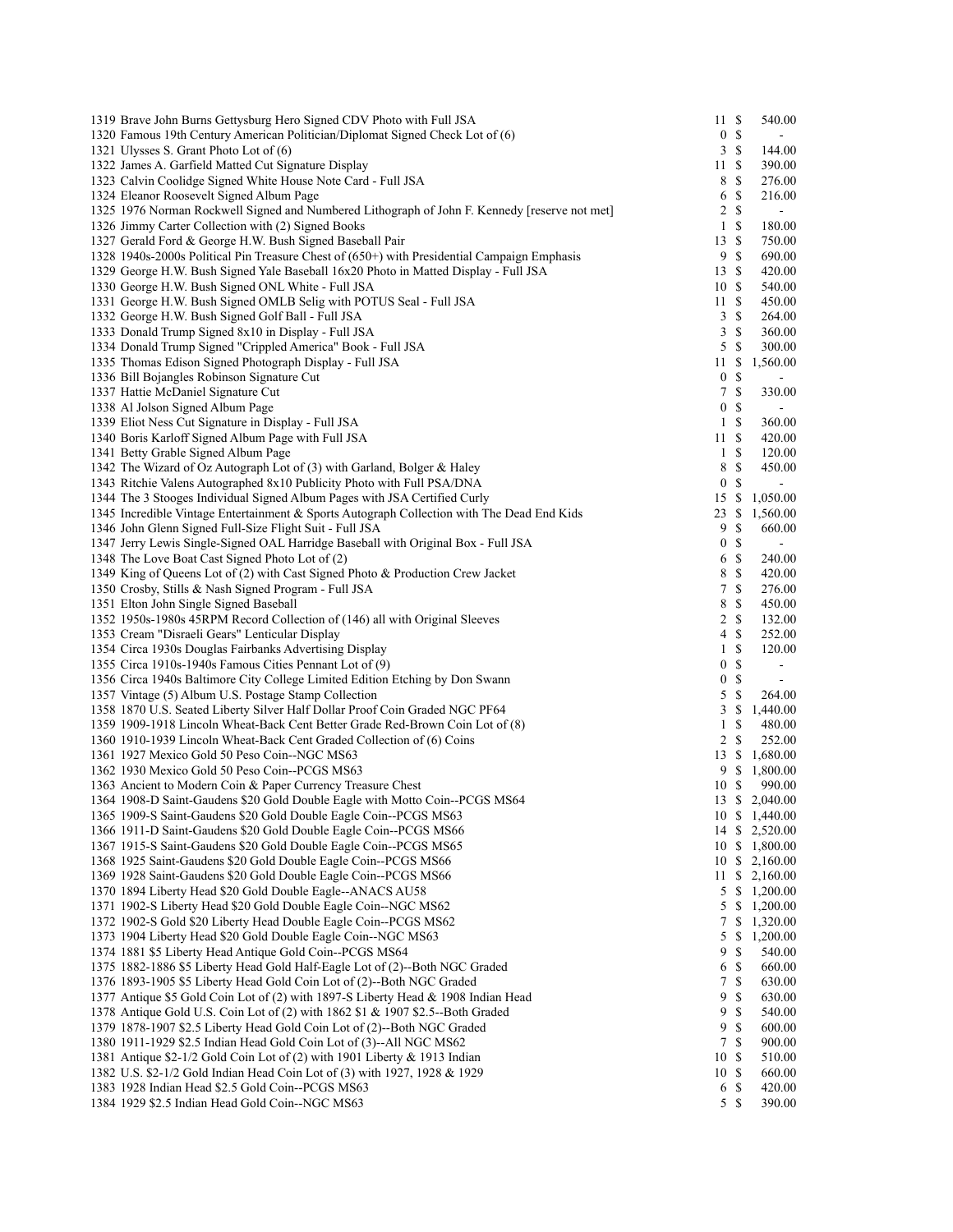| 1385 1851-1854 \$1 Liberty Head Gold Coin Lot of (2)--Both NGC Graded                                                                                                                    |                       | 8 \$                  | 510.00                   |
|------------------------------------------------------------------------------------------------------------------------------------------------------------------------------------------|-----------------------|-----------------------|--------------------------|
| 1386 1853 \$1 Liberty Head Gold Coin Lot of (3)--All NGC Graded                                                                                                                          |                       | 7S                    | 600.00                   |
| 1387 1998 U.S. \$50 Eagle Gold Coin                                                                                                                                                      | 4                     | \$                    | 1,200.00                 |
| 1388 2007 \$50 Gold Buffalo Early Release Coin--NGC MS70                                                                                                                                 |                       |                       | 7 \$ 1,440.00            |
| 1389 2008 \$50 Gold Buffalo Coin in Original U.S. Mint Case                                                                                                                              |                       |                       | 4 \$ 1,320.00            |
| 1390 2009 \$50 Gold Buffalo First Strike Coin--PCGS MS70                                                                                                                                 |                       |                       | 7 \$ 1,440.00            |
| 1391 2010 \$50 Gold Buffalo First Strike Bullion Coin--PCGS MS70                                                                                                                         |                       |                       | 11 \$ 1,440.00           |
| 1392 2011 U.S. Gold Buffalo \$50 Bullion Coin                                                                                                                                            |                       |                       | 9 \$ 1,320.00            |
| 1393 2001-W \$25 Gold Eagle Proof Coin--NGC PF70 Ultra Cameo                                                                                                                             | 5                     | -S                    | 630.00                   |
| 1394 2000-2008 \$25 Gold Eagle Bullion Coin Lot of (2)                                                                                                                                   | 6                     | \$                    | 1,320.00                 |
| 1395 2008 \$25 Gold Eagle Early Release Bullion Coin--NGC MS69                                                                                                                           | 4                     | <sup>\$</sup><br>6 \$ | 630.00                   |
| 1396 2009 Ultra High Relief \$20 Saint-Gaudens Early Release Gold Double Eagle Coin--NGC MS69<br>1397 1998-2005 Statue of Liberty \$10 Platinum Proof Coin Lot of (7)--All PCGS PR70DCAM | 13S                   |                       | 1,440.00                 |
| 1398 2003-2009 \$10 Gold Eagle Lot of (4)--All NGC MS/PF70                                                                                                                               | 11S                   |                       | 870.00<br>1,440.00       |
| 1399 2004-2009 U.S. \$10 Gold Eagle Bullion Coin Lot of (3)                                                                                                                              | 13S                   |                       | 960.00                   |
| 1400 2009 \$10 Gold Eagle Coin Lot (2)--Both PCGS MS70                                                                                                                                   |                       | 7S                    | 750.00                   |
| 1401 1999-2004 Statue of Liberty Proof Platinum Bullion Coin Lot of (3)--All PCGS PR70DCAM                                                                                               | 12S                   |                       | 1,440.00                 |
| 1402 1997-2008 \$5 U.S. Gold Eagle Bullion Coin Lot of (5)--All Graded                                                                                                                   | 11S                   |                       | 840.00                   |
| 1403 2001-2008 \$5 Gold Eagle Coin Lot of (6)--All NGC MS70                                                                                                                              | 10S                   |                       | 810.00                   |
| 1404 2014-W Hall of Fame \$5 Gold Coin--PCGS MS70                                                                                                                                        | 4                     | S                     | 450.00                   |
| 1405 1948-1963 Franklin Half Dollar Complete Set of (35) in Dansco Folder                                                                                                                | 7                     | $\mathbb{S}$          | 510.00                   |
| 1406 2014-W Kennedy Half Dollar 50th Anniversary First Strike Gold Proof--PCGS PR70DCAM                                                                                                  | 12                    | \$                    | 1,320.00                 |
| 1407 1986-2012 U.S. \$1 Silver Eagle Consecutive Run Collection of (27)                                                                                                                  | 9                     | <sup>\$</sup>         | 630.00                   |
| 1408 1986 China Gold 100 Yuan Panda Coin--NGC MS67                                                                                                                                       | 6                     | \$                    | 1,440.00                 |
| 1409 1997-2009 Canada Maple Leaf Gold Coin Lot of (3) with Graded \$5 & (2) \$10                                                                                                         | 9                     | $\mathbb{S}$          | 660.00                   |
| 1410 South African Gold Kruggerand Lot of (2)                                                                                                                                            | 15S                   |                       | 930.00                   |
| 1411 1942 Leading Comics #2 Gold Age Comic Book—CGC 6.5 Restored                                                                                                                         |                       | 2 S                   | 252.00                   |
| 1412 1940s-1970s Captain Marvel Related Comic Book Lot of (26)                                                                                                                           | 3                     | \$                    | 264.00                   |
| 1413 1940s-1970s Gold/Silver/Bronze Age Comic Book & Pulp Magazine Lot of (51)                                                                                                           | $\boldsymbol{0}$      | $\mathbb{S}$          | $\overline{\phantom{0}}$ |
| 1414 1959-1992 Sgt. Rock Comic Book Lot of (149)                                                                                                                                         | 7                     | $\mathbb{S}$          | 330.00                   |
| 1415 1960s-1990s Comic Book Treasure Chest Lot of (257) with Spider-Man, Superman & Flash #123                                                                                           | 9                     | $\mathbb{S}$          | 300.00                   |
| 1416 1960s-1990s Batman Related Comic Collection of (338)                                                                                                                                | 7                     | $\mathbb{S}$          | 264.00                   |
| 1417 1960s-1980s Marvel Classic Super-Hero Comic Book Lot of (146)                                                                                                                       | 3                     | $\mathbb S$           | 144.00                   |
| 1418 1965-1989 Daredevil Comic Book Lot of (100)                                                                                                                                         | $\mathbf{1}$          | $\mathbb{S}$          | 120.00                   |
| 1419 1965-1990 Fantastic Four Comic Book Lot of (109)                                                                                                                                    | $\mathbf{1}$          | \$                    | 120.00                   |
| 1420 1970s-1980s Avengers Comic Book Lot of (152)<br>1421 1970s-1980s Horror, Fantasy & Sci-Fi Comic Book Treasure Chest Lot of (206)                                                    | 3<br>$\boldsymbol{0}$ | \$<br>$\mathbb{S}$    | 144.00<br>÷,             |
| 1422 1970s-1980s Spider-Man Related Comic Book Lot of (127)                                                                                                                              | 6                     | $\mathbb{S}$          | 180.00                   |
| 1423 1970s-1980s Batman Related Comic Book Lot of (130)                                                                                                                                  | $\mathbf{1}$          | \$                    | 120.00                   |
| 1424 1970s-1980s Conan Magazine Format Comic Book Collection with Savage Sword Early Partial Run                                                                                         | $\mathbf{0}$          | $\mathbb{S}$          | $\overline{\phantom{0}}$ |
| 1425 1970s-1980s X-Men Related Comic Book Lot of (136)                                                                                                                                   | 6                     | \$                    | 192.00                   |
| 1426 DC Classic Super-Hero Comic Book Collection of (118) with Many Superman & Batman Related                                                                                            | $\mathbf{1}$          | \$                    | 180.00                   |
| 1427 1970s-1990s Balance of Collection Comic Book Lot of (350) with Avengers, Daredevil & Transformers                                                                                   | 2 S                   |                       | 132.00                   |
| 1428 Comic Book Balance of Collection Treasure Chest Lot of (329)                                                                                                                        | $\mathbf{1}$          | S                     | 240.00                   |
| 1429 Graded Comic Book Lot of (20) with (8) #1 Key First Issues                                                                                                                          | 4                     | $\mathbb{S}$          | 156.00                   |
| 1430 Super-Hero #1 Inaugural Issue Comic Book Graded Lot of (12)                                                                                                                         | 4S                    |                       | 96.00                    |
| 1431 Comic Book Key Issue Graded Lot of (9) with ASM #300                                                                                                                                | $\mathcal{L}$         | -S                    | 300.00                   |
| 1432 Graded Super-Hero Comic Book Lot of (12) with Batman Adventures #12 (9.8)                                                                                                           | $\mathbf{1}$          | $\mathbb{S}$          | 120.00                   |
| 1433 Key #1 Issue Comic Book Investment Lot of (57)                                                                                                                                      | 6                     | \$                    | 180.00                   |
| 1434 1973-2011 Batman Tremendous Comic Book Hoard of (582)                                                                                                                               | 5                     | $\mathbb S$           | 330.00                   |
| 1435 1978-2005 X-Men Colossal Comic Book Hoard of (506) with Original Series Partial Run                                                                                                 | 9                     | <sup>\$</sup>         | 480.00                   |
| 1436 Comic Book Odd Item Treasure Chest with Signed Items from Bob Bindig Estate                                                                                                         | 11                    | <sup>\$</sup>         | 900.00                   |
| 1437 Circa 1895 C.M. Bell Studio Washington Senators O'Rourke - SGC 50 VG-EX 4                                                                                                           | $\mathbf{1}$          | \$                    | 300.00                   |
| 1438 1909 E95 Philadelphia Caramel Fred Merkle PSA VG 3                                                                                                                                  |                       | 2 S                   | 132.00                   |
| 1439 1909-11 E254 Colgan's Chips Stars of the Diamond Honus Wagner SGC 40 VG 3                                                                                                           | 10S                   | <sup>\$</sup>         | 630.00<br>120.00         |
| 1440 1912 E270-1 Colgan's Chips Red Borders Sid Smith<br>1441 1911 T201 Mecca Double Folders Crawford/Cobb - SGC 40 VG 3                                                                 | $\mathbf{1}$<br>6     | \$                    | 288.00                   |
| 1442 1916 D381 Fleischmann Bakery Jack Coombs (with Coupon)                                                                                                                              | 20                    | $\mathbb{S}$          | 630.00                   |
| 1443 1916 M101-5 Blank Back #90 Walter Johnson - SGC Authentic                                                                                                                           | 5                     | $\mathbb{S}$          | 450.00                   |
| 1444 1917-1923 Pre-War Baseball Type Card Trio with (2) Hall of Famers - All SGC Graded                                                                                                  | 7                     | <sup>\$</sup>         | 288.00                   |
| 1445 1914 Cracker Jack #65 Tris Speaker SGC 35 Good+ 2.5                                                                                                                                 | 10                    | <sup>\$</sup>         | 780.00                   |
| 1446 1915 Cracker Jack #22 Joe Wood SGC 50 VG-EX 4                                                                                                                                       | 9                     | \$                    | 540.00                   |
| 1447 1915 Cracker Jack #39 Chick Gandil SGC 50 VG-EX 4                                                                                                                                   | 16 \$                 |                       | 660.00                   |
| 1448 1915 Cracker Jack Group of (4) SGC Graded Cards with Collins                                                                                                                        | 7                     | <sup>\$</sup>         | 360.00                   |
| 1449 1921 & 1922 Baseball Exhibits Pair with Eddie Collins & Bill Klem                                                                                                                   | 3                     | \$                    | 144.00                   |
| 1450 1933 Goudey Baseball SGC 35-50 Graded Hall of Famers with (2) Hubbell, Gehringer & Speaker                                                                                          |                       | 9S                    | 570.00                   |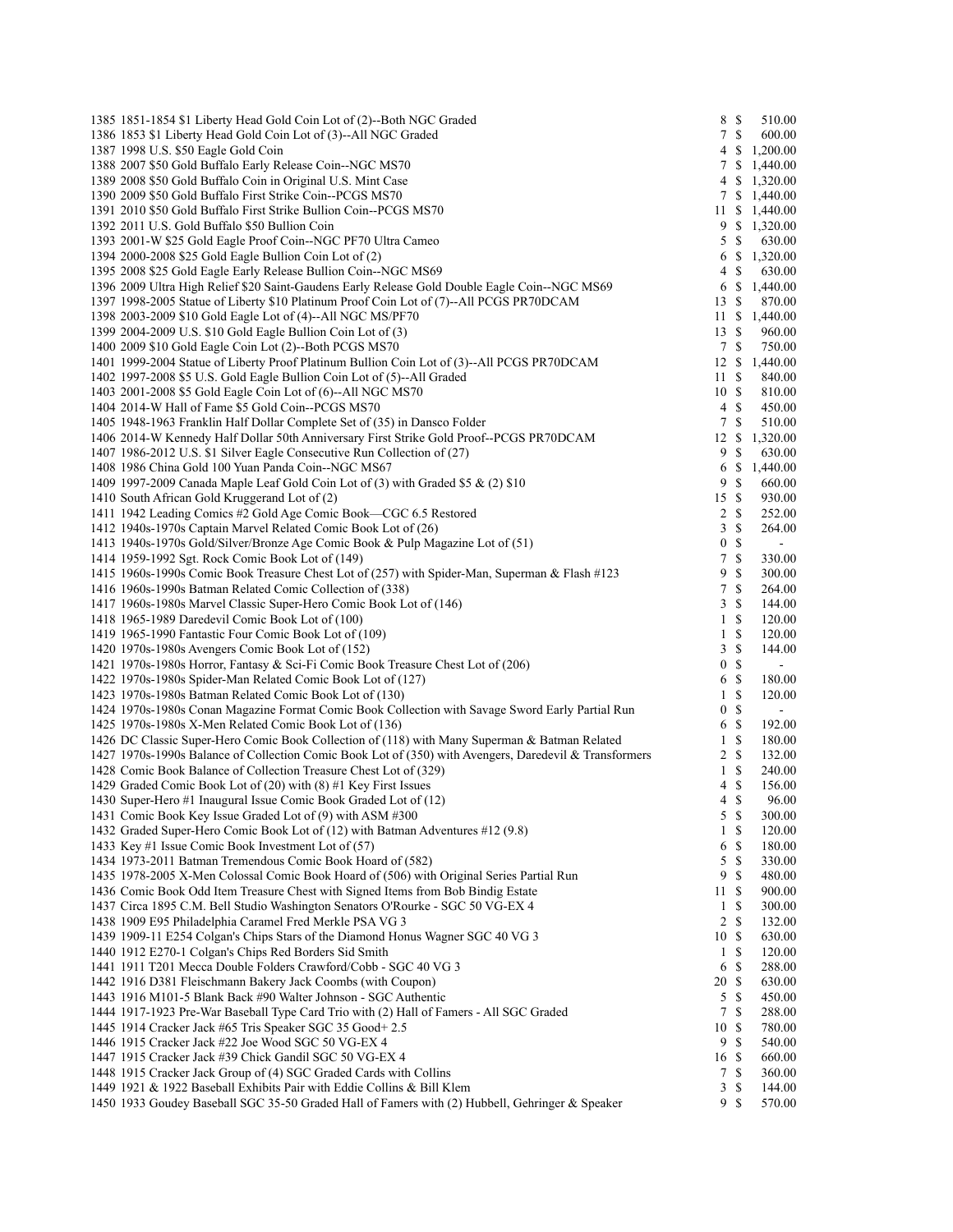| 1451 1937 & 1938 Dixie Lid Baseball Complete Set Pair with (8) Total Premiums and Scrapbook Album Covers                                 | $\mathbf{1}$ | \$            | 300.00                   |
|------------------------------------------------------------------------------------------------------------------------------------------|--------------|---------------|--------------------------|
| 1452 1938 Our National Game Pins Complete Set (30/30)                                                                                    | 5            | \$            | 420.00                   |
| 1453 1939 & 1940 Play Ball Baseball Partial/Starter Set Pair with (26) Graded                                                            | 24 \$        |               | 1,920.00                 |
| 1454 1952 Bowman Baseball #218 Willie Mays - PSA VG-EX 4                                                                                 | 6            | -S            | 390.00                   |
| 1455 1952 Berk Ross Baseball (29) Different with (13) Hall of Famers Including Jackie Robinson PSA VG-EX 4 & Jo                          | 13           | \$            | 540.00                   |
| 1456 1953 Topps Baseball Partial Set (180/274) with Stars & (34) High Numbers                                                            | 22           | <sup>\$</sup> | 930.00                   |
| 1457 1953 Topps Baseball #82 Mickey Mantle - SGC 55 VG-EX+ 4.5                                                                           | 24 \$        |               | 2,640.00                 |
| 1458 1953 Bowman Color Baseball #59 Mickey Mantle - PSA EX-MT 6                                                                          | 13           | <sup>\$</sup> | 1,110.00                 |
| 1459 1953 Bowman Baseball Black & White Near Set of (62/63) Cards                                                                        | 20           | $\mathbb{S}$  | 900.00                   |
| 1460 1953 Glendale Hot Dogs Detroit Tigers Collection of (12) Cards                                                                      | 4            | $\mathbb{S}$  | 450.00                   |
| 1461 1954 Bowman Baseball Complete Set (224/224)                                                                                         | 6            | -S            | 930.00                   |
| 1462 1954 Bowman Baseball Near Set (219/224)                                                                                             | 12S          |               | 930.00                   |
| 1463 1955 Topps Baseball Near Set (188/206) with (6) SGC Graded Hall of Famers Including Aaron, Clemente & Ma                            | 16           | \$            | 1,560.00                 |
| 1464 1955 Topps Baseball Near Set of (201/206) Cards                                                                                     | 20           | -S            | 2,280.00                 |
| 1465 1955 Topps Baseball #164 Roberto Clemente Rookie SGC 40 VG 3                                                                        | 10 \$        |               | 780.00                   |
| 1466 1955 Topps Baseball #47 Hank Aaron - PSA NM-MT 8                                                                                    | 12S          |               | 2,040.00                 |
| 1467 1955 Bowman Baseball #202 Mickey Mantle - PSA NM 7                                                                                  | 11           | \$            | 1,320.00                 |
| 1468 1952-1955 Red Man Tobacco Baseball Singles (51) with Tabs Including (13) Hall of Famers                                             | 14 S         |               | 870.00                   |
| 1469 1956 Topps Baseball #135 Mickey Mantle - PSA NM 7                                                                                   | 17 \$        |               | 10 \$ 2,280.00<br>570.00 |
| 1470 1956 Topps Baseball #30 Jackie Robinson (White Back) PSA NM 7<br>1471 1956 Topps Baseball #31 Hank Aaron White Back - SGC 86 NM+7.5 | 9            | \$            | 390.00                   |
| 1472 1956 Topps Baseball Pins Near Set of (50/60) with Hall of Famers & Stars Including Mays                                             | 13S          |               | 900.00                   |
| 1473 1957 Topps Baseball #95 Mickey Mantle - PSA NM 7                                                                                    | 12S          |               | 1,020.00                 |
| 1474 1957 Topps Baseball #302 Sandy Koufax - PSA NM-MT 8                                                                                 | 9            | \$            | 1,320.00                 |
| 1475 1957 Topps Baseball #2 Yogi Berra - PSA NM-MT 8                                                                                     | $\tau$       | $\mathbb{S}$  | 330.00                   |
| 1476 1957 Topps Baseball Series 1 & 2 Singles Group (58) with Several Hall of Famers Including Aaron, Mays & Wi                          | 6            | \$            | 360.00                   |
| 1477 1954-1958 Topps & Bowman Richie Ashburn Trio - All PSA NM-MT 8                                                                      | 8            | \$            | 252.00                   |
| 1478 1958 Topps Baseball Near Set of (485/494) Cards                                                                                     | 22           | \$            | 1,800.00                 |
| 1479 1958 Topps Baseball #310 Ernie Banks - PSA NM-MT+8.5                                                                                | 8            | -S            | 570.00                   |
| 1480 1959 Topps Baseball Near Set of (532/572) Cards                                                                                     | 32S          |               | 3,120.00                 |
| 1481 1959 Topps Baseball Partial Set of (333/572) Cards – Nice!                                                                          | 17           | -S            | 660.00                   |
| 1482 1959 Topps Baseball #10 Mickey Mantle - SGC 84 NM 7                                                                                 | 12           | - \$          | 690.00                   |
| 1483 1959 Topps Baseball #350 Ernie Banks - PSA MINT 9                                                                                   | 9            | $\mathbb{S}$  | 720.00                   |
| 1484 1959 Topps Baseball #478 Bob Clemente - PSA NM-MT 8                                                                                 | 7            | S             | 330.00                   |
| 1485 1960 Topps Baseball Complete Set (572/572) with (3) Graded & (2) Dupe Stars                                                         | 8            | \$.           | 1,050.00                 |
| 1486 1960 Topps Baseball Near Set (563/572) Cards - Sharp!                                                                               | 42           | \$            | 6,000.00                 |
| 1487 1960 Topps Baseball Partial Set (399/572) Cards – Sharp!                                                                            | 25 \$        |               | 1,080.00                 |
| 1488 1960 Topps Baseball #350 Mickey Mantle - PSA NM 7                                                                                   | 9            | <sup>\$</sup> | 870.00                   |
| 1489 1961 Topps Baseball #415 Hank Aaron - PSA NM-MT 8                                                                                   | 5            | \$            | 450.00                   |
| 1490 1961 Topps Baseball #475 Mickey Mantle MVP - PSA NM+7.5                                                                             | 15           | -S            | 480.00                   |
| 1491 1961-1963 Post/Jell-O Baseball Complete, Near & Starter Set Run                                                                     | 15S          |               | 720.00                   |
| 1492 (52) 1951-1971 Topps & Bowman Baseball Hall of Famer and Star Cards                                                                 | 13           | -S            | 420.00                   |
| 1493 1965 Topps Baseball Complete Set of (598/598) Cards                                                                                 |              |               | 13 \$ 1,200.00           |
| 1494 1964 & 1966 Topps Pete Rose Graded Pair - PSA & SGC 7                                                                               | 14 \$        |               | 630.00                   |
| 1495 1966 Topps Baseball Salesman Sample Pair                                                                                            | 11           | $\mathbb{S}$  | 360.00                   |
| 1496 1959-1968 Topps Baseball Hall of Famer Lot of (5) - All PSA NM-MT 8                                                                 | 9            | \$            | 600.00                   |
| 1497 1967 Topps Baseball #400 Bob Clemente - PSA MINT 9                                                                                  | 13 S         |               | 1,920.00                 |
| 1498 1967 Topps Baseball #200 Willie Mays - PSA MINT 9<br>1499 1968 Topps Baseball #280 Mickey Mantle - PSA NM-MT 8                      | 13           | \$<br>-S      | 780.00<br>570.00         |
| 1500 1968 Topps Baseball #110 Hank Aaron - PSA NM-MT+ 8.5                                                                                | 6<br>4       | $\mathbb{S}$  | 216.00                   |
| 1501 1968 Topps Milton Bradley Baseball #177 Nolan Ryan Rookie - PSA EX-MT 6                                                             | 9            | <sup>\$</sup> | 450.00                   |
| 1502 1968 Topps Baseball #247 Johnny Bench Rookie - PSA NM-MT 8                                                                          | 10           | -S            | 420.00                   |
| 1503 1968 Topps Baseball #230 Pete Rose - PSA MINT 9                                                                                     | 13           | $\mathbb{S}$  | 810.00                   |
| 1504 1969 Topps Baseball Hall of Famer Trio with Ryan & Clemente - All PSA 8-9                                                           | 20           | -S            | 930.00                   |
| 1505 1962-1970 Topps & Fleer Baseball Roberto Clemente Trio - All PSA NM 7                                                               | 6            | \$            | 300.00                   |
| 1506 1963 & 1970 Topps Hank Aaron PSA NM-MT 8 Pair                                                                                       | 10           | -S            | 480.00                   |
| 1507 1970 Topps Baseball #712 Nolan Ryan - PSA MINT 9                                                                                    | 7            | \$            | 1,140.00                 |
| 1508 1962-1971 Topps Baseball Hank Aaron Trio - All PSA & SGC Graded 7-7.5                                                               | 7            | S             | 360.00                   |
| 1509 1964-1971 Topps & Kellogg's Baseball Group of (6) Complete Sets                                                                     | 12           | $\mathbb{S}$  | 780.00                   |
| 1510 1971 Topps Baseball #100 Pete Rose - PSA NM-MT 8                                                                                    | 12           | \$            | 630.00                   |
| 1511 1972 Topps Baseball Complete Set (787/787)                                                                                          | 11           | \$            | 570.00                   |
| 1512 1973 Topps Baseball Complete Set of (660/660) Cards                                                                                 | 5            | \$            | 330.00                   |
| 1513 1973 Topps Baseball #100 Hank Aaron - PSA MINT 9                                                                                    | 7            | \$            | 252.00                   |
| 1514 1974 Topps Baseball Mike Schmidt & Sam McDowell - Both PSA 9-10                                                                     | 5            | \$            | 204.00                   |
| 1515 1982 Topps Traded #98T Cal Ripken Jr. Rookie - PSA GEM MT 10                                                                        | 8            | \$            | 1,200.00                 |
| 1516 1978 Topps Baseball Unopened Wax Box of (36) Packs - BBCE Wrapped                                                                   | 14 \$        |               | 1,440.00                 |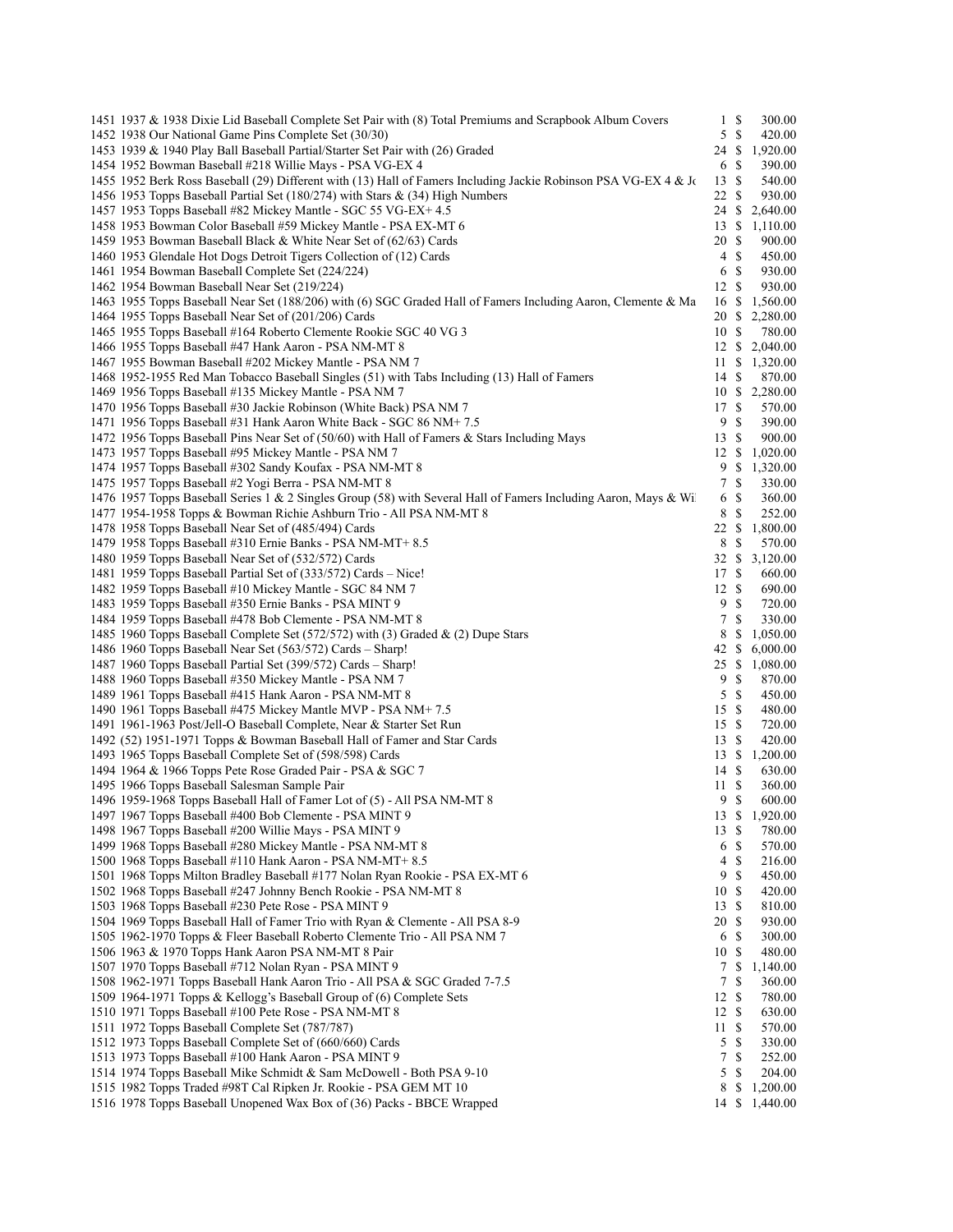| 1517 1978 Topps Baseball Unopened Cello Box of (24) Packs - BBCE Wrapped                                                                         |                  |               | 10 \$ 1,050.00           |  |
|--------------------------------------------------------------------------------------------------------------------------------------------------|------------------|---------------|--------------------------|--|
| 1518 1979 Topps Baseball Unopened Cello Box - BBCE Wrapped                                                                                       | 10S              |               | 930.00                   |  |
| 1519 1980 Topps Baseball Unopened Wax Box of (36) Packs - BBCE Wrapped                                                                           | 13S              |               | 900.00                   |  |
| 1520 1972-1979 Topps Baseball Nolan Ryan Graded Trio - PSA & SGC 8.5-9                                                                           | 7S               |               | 480.00                   |  |
| 1521 1967-1978 Topps Baseball Pete Rose Trio - All PSA 8-10                                                                                      | $7\phantom{.0}$  | $\mathbb{S}$  | 450.00                   |  |
| 1522 2002 Sweet Spot Classics Baseball Sealed Case (8 Boxes)                                                                                     | 11S              |               | 810.00                   |  |
| 1523 2002 Topps 206 Baseball Opened Case of (10) Sealed Boxes                                                                                    | 11 \$            |               | 510.00                   |  |
| 1524 2010 Bowman Baseball Opened Case of (12) Sealed Hobby Boxes                                                                                 |                  |               | 14 \$ 1,320.00           |  |
| 1525 19th Century Tower City Tin Type Baseball Photo                                                                                             | 8 \$             |               | 156.00                   |  |
| 1526 Circa 1910s Ponce Puerto Rico Athletic Field Postcard                                                                                       | 8                | ${\mathbb S}$ | 264.00                   |  |
| 1527 1930s Lou Gehrig Original Type I Photo                                                                                                      | 9                | \$            | 570.00                   |  |
| 1528 1930s Yankee Triumvirate Type I Photo with Gehrig, Ruppert & McCarthy                                                                       | 9                | \$            | 288.00                   |  |
| 1529 1950s Multi-Photo Type I Contact Proof Sheets by Jacobellis (28) w/Mantle, T. Williams, Campy and Aaron                                     | 5                | $\mathbb{S}$  | 288.00                   |  |
| 1530 Oversized 1960 World Series Mickey Mantle Type I Original Photo by Fred Roe                                                                 | 7                | \$            | 192.00                   |  |
| 1531 1920s-1960s Baseball HOFer Photos (30) w/1927 Huggins and 1930s Gehrig                                                                      | $\mathbf{1}$     | \$            | 240.00                   |  |
| 1532 1935 PCL Hollywood Stars vs San Francisco Seals Game Program with Joe & Vince DiMaggio                                                      | $\overline{c}$   | \$            | 252.00                   |  |
| 1533 1962 New York Mets Program from First Ever Home Series                                                                                      | $\overline{2}$   | \$            | 264.00                   |  |
|                                                                                                                                                  | $\boldsymbol{0}$ | \$            |                          |  |
| 1534 1930s-1970s Multi-Sport Statistical Guides and Publications (69)                                                                            |                  |               | $\blacksquare$           |  |
| 1535 1970s-1990s ALCS (24) and NLCS (18) Playoff Programs                                                                                        | 6                | \$            | 204.00                   |  |
| 1536 Mickey Mantle & Roger Maris "Safe At Home" Lobby Card Display                                                                               | 9                | \$            | 252.00                   |  |
| 1537 Player Gift Bat Pair from 1987 & 2008 Roger Maris Celebrity Golf Tournaments - Presented to Roy Sievers                                     | $\boldsymbol{0}$ | $\mathbb{S}$  | $\overline{\phantom{a}}$ |  |
| 1538 Circa 1903-1909 Harry Pulliam Signed Handwritten Letter on Official NL Letterhead and 1903 Cigar Label- Ful                                 | $\overline{3}$   | \$            | $\overline{\phantom{a}}$ |  |
| 1539 1950s Yankees/Giants/Dodgers Type I Contact Proof Original Photos by Jacobellis (27) and Related Signed Inde                                | 2 S              |               | 264.00                   |  |
| 1540 1950s Assorted Teams Type I Contact Proof Original Photos by Jacobellis (25) and Related Signed Index Cards                                 | $\mathbf{1}$     | \$            | 240.00                   |  |
| 1541 1950s Cubs/White Sox Type I Contact Proof Original Photos by Jacobellis (19) and Related Signed Index Cards                                 | 0 <sup>5</sup>   |               | $\blacksquare$           |  |
| 1542 Tyrus Cobb Signed & Dated 1954 Check - Full JSA                                                                                             | $7\overline{ }$  | $\mathbb{S}$  | 930.00                   |  |
| 1543 Nelson Fox Signed 1965 Check in Matted Display - Full JSA                                                                                   | $\mathbf{1}$     | \$            | 240.00                   |  |
| 1544 Mickey Mantle & Joe DiMaggio Dual-Signed Baseball - Full JSA                                                                                | $\tau$           | \$            | 660.00                   |  |
| 1545 1966 New York Yankees ONL Giles with (18) Signatures including Mantle, Maris & Stengel - Full JSA                                           | 14               | $\mathbb{S}$  | 510.00                   |  |
| 1546 Hall of Famers & Stars ONL Feeney with (13) Signatures including Mantle, Mays - Full JSA                                                    | 5S               |               | 330.00                   |  |
| 1547 Mickey Mantle Single-Signed OAL Brown - PSA/DNA (Graded NM-MT 8)                                                                            | 4                | \$            | 420.00                   |  |
| 1548 Baseball HOFer & Star Single-Signed Ball Lot of (8) with Mays—All Certified                                                                 | 11               | <sup>\$</sup> | 360.00                   |  |
| 1549 1990 World Champion Reds Ball (28 Signatures) - Full JSA                                                                                    | $7\phantom{.0}$  | \$            | 252.00                   |  |
| 1550 1976 & 1990 World Champion Reds Signed Baseball Pair - Both Full JSA                                                                        | 9                | \$            | 390.00                   |  |
| 1551 1972-1989 Team Signed Baseball Lot of (4) with 1976 Reds                                                                                    | $7\phantom{.0}$  | \$            | 276.00                   |  |
| 1552 1999 AL All-Star Team Baseball (35 Signatures) with Griffey, Jeter & Ripken                                                                 | $\overline{2}$   | $\mathbb{S}$  | 192.00                   |  |
| 1553 Washington Senators Signed Lot of (8) with Harris, Williams & Team-Signed Balls                                                             | 13S              |               | 450.00                   |  |
| 1554 Single-Signed Baseball Hall of Famer Lot of (33) with Chandler, Koufax                                                                      | 22S              |               | 960.00                   |  |
| 1555 Baseball Hall of Fame Single-Signed Baseball Lot of (40) with Mantle, (2) Ripken Jr. & (3) Ryan                                             |                  |               | 17 \$ 1,440.00           |  |
| 1556 Stan Musial Signed 1942 World Series Game 5 Original News Service Photograph                                                                | 3S               |               | 144.00                   |  |
| 1557 Multi-Signed Album with (75+) Signatures including Aaron, Dickey, Fox, Frisch, Paige                                                        | 11S              |               | 450.00                   |  |
| 1558 Baseball Hall of Fame Signed 8x10s/Flats Lot of (73) with Chandler, Hunter, McCarthy & Williams                                             | 15S              |               | 780.00                   |  |
| 1559 Baseball Autographed Collection with (141) Signatures including Koufax, Ryan, Stargell                                                      | 11S              |               | 390.00                   |  |
| 1560 Yellow Hall of Fame Postcard Collection of (300+) with (71) Autographed                                                                     | 7S               |               | 870.00                   |  |
| 1561 1948-1982 Baseball & Football Singles Collection (317) with Hall of Famers & Stars                                                          | 11S              |               | 390.00                   |  |
| 1562 1956 Topps Football Partial Set of (114/120) Cards Plus Checklist & Contest Cards                                                           | 3S               |               | 300.00                   |  |
| 1563 1962 Topps Football Complete Set (176/176) Plus Duplicate #28 Jim Brown                                                                     | $4 \text{ }$ \$  |               | 510.00                   |  |
| 1564 1962 Post Cereal Football Partial Set (143/200) with Hall of Famers, Stars & Shortprints                                                    | 13S              |               | 720.00                   |  |
| 1565 1968 & 1969 Topps Football Complete Set Pair                                                                                                | 14 \$            |               | 840.00                   |  |
| 1566 1970 Topps Football Complete Set (263/263)                                                                                                  | 8 \$             |               | 450.00                   |  |
|                                                                                                                                                  |                  | 1 S           | 180.00                   |  |
| 1567 1961-1984 Washington D.C. Area Sports Graded Cards (19) – All NM-MT 8 or Better                                                             |                  |               |                          |  |
| 1568 1979 Topps Football Unopened Wax Box of (36) Packs - BBCE Wrapped                                                                           | 12S              |               | 840.00                   |  |
| 1569 1980 Topps Football Unopened Wax Box of (36) Packs - BBCE Wrapped                                                                           | $\tau$           | \$            | 288.00                   |  |
| 1570 1981 Topps Football Unopened Wax Box of (36) Packs - BBCE Wrapped                                                                           | 11               | -\$           | 930.00                   |  |
| 1571 1982 Topps Football Unopened Wax Box of (36) Packs - BBCE Wrapped                                                                           | 6                | \$            | 252.00                   |  |
| 1572 1983 Topps Football Unopened Wax Box Pair - Both BBCE Sealed                                                                                | 9                | \$            | 330.00                   |  |
| 1573 1984 Topps Football Unopened Wax Box of (36) Packs - BBCE Wrapped                                                                           | 8                | \$            | 840.00                   |  |
|                                                                                                                                                  | 8                | \$            | 390.00                   |  |
| 1574 1985 Topps Football Unopened Wax Box of (36) Packs - BBCE Wrapped<br>1575 1986 Topps Football Unopened Wax Box of (36) Packs - BBCE Wrapped | 13               |               |                          |  |
| 1576 2000 Leaf Rookie & Stars #134 Tom Brady Rookie (389/1000) - PSA Gem MT 10                                                                   | 14               | \$<br>\$      | 1,140.00<br>3,240.00     |  |
| 1577 2000 Upper Deck Ionix Tom Brady Rookie (1262/2000) - PSA Gem MT 10                                                                          | 5                | \$            | 870.00                   |  |
| 1578 2001 Upper Deck Pros & Prospects Football Sealed Case of (8) Boxes                                                                          | 8                | \$            | 450.00                   |  |
| 1579 2009 Topps Chrome NFL "Cheerleaders" Lot (25 Different) - Including 10 PSA-Graded Limited Edition Refract                                   | 4                | $\mathbb{S}$  | 168.00                   |  |
| 1580 2011 Leaf Ultimate Draft Football Collection of (47) Certified Autographs                                                                   | 2 S              |               | 132.00                   |  |
| 1581 Washington Redskins Hawthorne Holiday Train & Village Set                                                                                   | 6                | \$            | 510.00                   |  |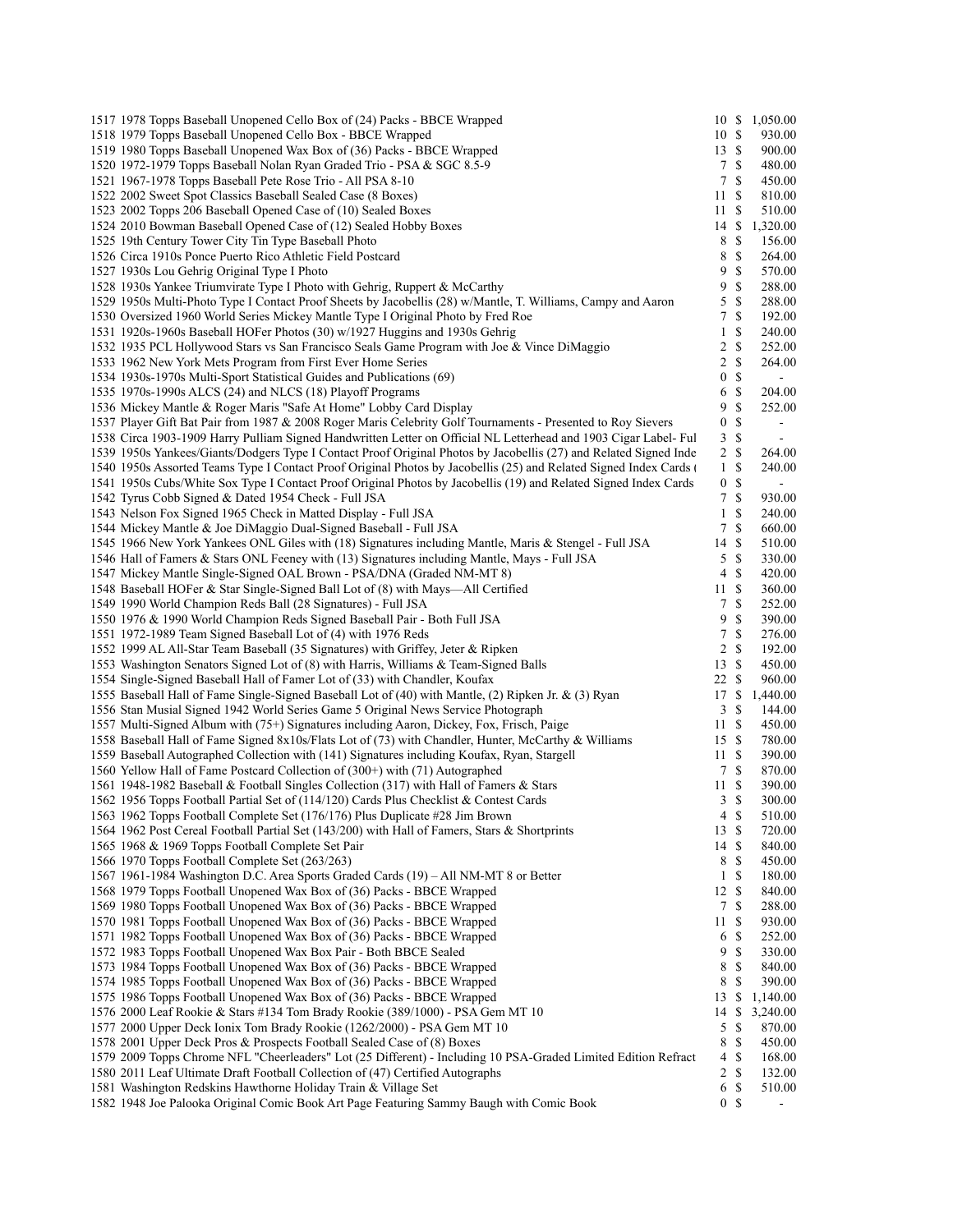| 1583 Joe Namath Signed LE (#100/100) J. Orsak Hand-Painted Baseball                                             | 5                 | \$                            | 180.00     |
|-----------------------------------------------------------------------------------------------------------------|-------------------|-------------------------------|------------|
| 1584 Baltimore Colts Multi-Signed Baseballs with Unitas - Both Full JSA                                         | 5                 | $\mathbb{S}$                  | 390.00     |
| 1585 Sonny Jurgensen Signed Lot of (8) Items with (6) Mini-Helmets                                              | 8                 | $\mathbb{S}$                  | 276.00     |
| 1586 Football Autograph Lot of (44) with Sports Illustrated Magazines, Covers, Photos & Cuts with Starr, Unitas | 11                | \$                            | 720.00     |
| 1587 Football Hall of Famer & Star Signed 8x10 Lot of (300+) with (200+) Hall of Famers                         | 22                | \$                            | 2,160.00   |
| 1588 1972-73 Topps Basketball #195 Julius Erving Rookie - PSA NM-MT 8                                           | 7                 | \$                            | 630.00     |
| 1589 1975-76 Topps Basketball #254 Moses Malone - PSA MINT 9                                                    | 3                 | \$                            | 180.00     |
| 1590 1980-81 Topps Basketball Bird/Magic Rookie - PSA NM-MT+8.5                                                 | 8                 | $\mathbb{S}$                  | 930.00     |
| 1591 1986-87 Fleer #57 Michael Jordan Rookie - PSA NM-MT 8                                                      | 9                 | \$                            | 1,680.00   |
| 1592 1986-87 Fleer Basketball #7 Charles Barkley Rookie Card- PSA GEM-MT 10                                     | 9                 | \$                            | 600.00     |
| 1593 1986-87 Fleer Basketball #26 Clyde Drexler Rookie Card - PSA GEM-MT 10                                     | 5                 | $\mathbb{S}$                  | 240.00     |
| 1594 1988-89 Fleer Basketball PSA Gem MT 10 Graded Pair with Jordan & Barkley                                   | 4                 | $\mathbb{S}$                  | 420.00     |
| 1595 1979-80 Topps Basketball Unopened Wax Box Pair - Both BBCE Wrapped                                         | 15                | -S                            | 990.00     |
| 1596 Larry Bird Autographed Lot of (7) with Baseball, Bat, LE Pewter Statue, Jersey and More                    | 14                | $\mathbb{S}$                  | 570.00     |
| 1597 Larry Bird Related Poster & Sign Lot of (100+) with (16) Signed                                            | 13                | $\mathbb{S}$                  | 690.00     |
| 1598 1961-1974 Multi-Sport Oddball/Insert Collection with (14) Complete/Near Sets                               | 13                | $\mathbb{S}$                  | 870.00     |
| 1599 1989-2000 Multi/Non-Sport Case, Box & Pack Collection                                                      | 7                 | <sup>\$</sup>                 | 276.00     |
| 1600 1959-1966 Topps & Parkhurst Hockey Cards (24) with (14) Graded                                             | 6                 | \$                            | 540.00     |
| 1601 1970-71 & 1971-72 Topps Hockey Complete Set Pair with (2) PSA Graded Keys                                  | 13                | -S                            | 870.00     |
| 1602 1978-1989 Topps Hockey Unopened Wax Box Trio - BBCE Sealed                                                 | 12 \$             |                               | 540.00     |
| 1603 1990-91 Pro Set Hockey Autographed Near Set of (314) with (33) SGC Authentic                               | $\tau$            | $\mathbb{S}$                  | 330.00     |
| 1604 1990-91 O-Pee-Chee Signed Hockey Near Set of (289) with (15) SGC Authentic including Fetisov, Hull, Modan  | 3                 | \$                            | 264.00     |
| 1605 Wayne Gretzky Signed Pro Model Easton Hockey Stick - Full JSA                                              | 10                | <sup>\$</sup>                 | 450.00     |
| 1606 Signed Hockey Puck Lot of (6) with (2) Gretzky, Lemieux                                                    | 8                 | $\mathbb{S}$                  | 360.00     |
| 1607 1980s-Early 1990s NBA/MLB/NHL Stars Type I Original Photos by Bob Olen (86) w/Jordan, Bonds and Lemie      | 11                | -S                            | 480.00     |
| 1608 1980s-Early 1990s NY Teams Multi-Sport Type I Original Photos by Bob Olen (156) w/Gooden, Ewing, L. Tayl   | 3                 | $\mathbb{S}$                  | 264.00     |
| 1609 1940s-1960s Exhibit Card Sport & Non-Sport High Grade Collection of (75)                                   | 3                 | \$                            | 330.00     |
| 1610 Multi-Sport Autographed Flats Lot of (18) with Elway, Mantle & Sanders                                     | 5                 | $\mathbb{S}$                  | 360.00     |
|                                                                                                                 | 9                 | \$                            |            |
| 1611 Multi-Sport Autographed Sports Illustrated & Flats Lot of (32)                                             | 7                 | $\mathbb{S}$                  | 540.00     |
| 1612 Muhammad Ali Autographed 1983 ASG Baseball -Full JSA                                                       |                   |                               | 330.00     |
| 1613 2003-2017 U.S. Open Golf Complete Week Long Unused Ticket Pack (8 Tickets) from 14 Opens (Missing 2009     | $\boldsymbol{0}$  | \$                            |            |
| 1614 Gary Player Signed "Black Knight" Golf Glove in Display                                                    | $\mathbf{1}$<br>9 | $\mathbb{S}$<br><sup>\$</sup> | 120.00     |
| 1615 1880s-1950s Tobacco Card U.S. & Foreign Complete/Near-Set Collection                                       |                   |                               | 300.00     |
| 1616 1956-1961 Non-Sport High Grade Near-Set Lot of (9) Plus (1) Complete Set                                   | 29                | <sup>\$</sup>                 | 2,640.00   |
| 1617 1973-1974 Topps Wacky Packages Consecutive Set Lot of (7) with Series 3 Through 9                          | 19                | <sup>\$</sup>                 | 1,320.00   |
| 1618 Amazing Spider-Man #300 Key Issue Comic Book—CBCS Graded 9.4                                               | 12S               |                               | 540.00     |
| 1619 Superman Graded Comic Book Lot of (2)—Both CBCS 9.8                                                        | 3                 | $\mathbb{S}$                  | 84.00      |
| 1620 Spider-Man Graded Comic Book Lot of (3)                                                                    | $\overline{c}$    | <sup>\$</sup>                 | 132.00     |
| 1621 1971-1979 The Incredible Hulk Bronze Age Graded Comic Book Lot of (3)                                      | 3                 | \$                            | 144.00     |
| 1622 The Punisher Graded Comic Book Lot of (4) with Vol. 2, #1                                                  | 4                 | \$                            | $108.00\,$ |
| 1623 1973-2016 Graded Comic Book Lot of (6)                                                                     | 2                 | $\mathbb{S}$                  | 72.00      |
| 1624 Harry Houdini Signed and Dated Photo with Full JSA                                                         | 12                | \$                            | 2,880.00   |
| 1625 Dwight Eisenhower Signed Photo in Framed Display Personalized to Irving Kaufman                            | 11                | $\mathbb{S}$                  | 360.00     |
| 1626 Presidential and Political Photo Lot of (8) with (4) Signed Including Reagan & Hoover                      | 8                 | $\mathbb{S}$                  | 360.00     |
| 1627 1969 Woodstock Festival 3-Day Ticket in Framed Display                                                     | 13S               |                               | 330.00     |
| 1628 Alvin Lee Signed Matted Photo Display—JSA Certified                                                        | $\mathbf{1}$      | -S                            | 120.00     |
| 1629 1998 Cal Ripken Jr. Signed Game-Used Home Jersey - Full JSA & Orioles LOA                                  | 25                | \$                            | 8,160.00   |
| 1630 1910 Eddie Collins Notebook Cover - SGC 10 POOR 1                                                          | $\mathfrak{Z}$    | \$                            | 84.00      |
| 1631 1911 T205 Gold Borders PSA 4 to 4.5 Graded Pair with Sovereign Backs                                       | $\mathfrak{Z}$    | $\mathbb S$                   | 144.00     |
| 1632 1929 Leader Novelty Pat Malone SGC 35 Good+ 2.5                                                            | $\boldsymbol{2}$  | $\mathbb{S}$                  | 72.00      |
| 1633 1929 Leader Novelty Lucerne Blue SGC 40 VG 3                                                               | $\mathfrak{Z}$    | $\mathbb{S}$                  | 84.00      |
| 1634 1929 Leader Novelty Lew Fonseca SGC 35 Good+2.5                                                            | 8                 | \$                            | 216.00     |
| 1635 1929 Leader Novelty Herb Pennock SGC 35 Good+ 2.5                                                          | 7                 | $\mathbb{S}$                  | 204.00     |
| 1636 1936 World Wide Gum Baseball Hall of Fame Pair - Both PSA Authentic (Altered)                              | $\overline{2}$    | $\mathbb{S}$                  | 72.00      |
| 1637 1936 World Wide Gum Baseball #135 Philip Weintraub - PSA Authentic                                         | 10S               |                               | 390.00     |
| 1638 1948 Leaf Baseball #3 Babe Ruth - PSA Authentic                                                            | 16 \$             |                               | 450.00     |
| 1639 1948 Leaf Baseball #104 Eddie Stewart Shortprint - PSA Authentic                                           | $2 \sqrt{s}$      |                               | 72.00      |
| 1640 1948 Leaf Baseball #68 Eddie Miller Shortprint - PSA Authentic                                             | $\overline{c}$    | $\mathbb{S}$                  | 72.00      |
| 1641 1948 Leaf Baseball #153 Floyd Baker Shortprint - PSA Authentic                                             | $\boldsymbol{2}$  | $\mathbb{S}$                  | 72.00      |
| 1642 1948 Leaf Baseball #158 Harry Brecheen Shortprint - PSA Authentic                                          | $\overline{c}$    | \$                            | 72.00      |
| 1643 1948 Leaf Baseball #66 Orval Grove Shortprint - PSA Authentic                                              | $\boldsymbol{2}$  | $\mathbb{S}$                  | 72.00      |
| 1644 1948 Leaf Baseball #62 Eddie Joost Shortprint - PSA Authentic                                              | $\sqrt{2}$        | $\mathbb{S}$                  | 72.00      |
| 1645 1948 Leaf Baseball #88 Frank Gustine Shortprint - PSA Authentic                                            | $\boldsymbol{2}$  | $\mathbb{S}$                  | 72.00      |
| 1646 1948 Leaf Baseball #19 Johnny Wyrostek Shortprint - PSA Authentic                                          | $\overline{2}$    | $\mathbb{S}$                  | 72.00      |
| 1647 1948 Leaf Baseball #143 Dick Sisler Shortprint - PSA Authentic                                             | $\overline{c}$    | \$                            | 72.00      |
| 1648 1951 Bowman Baseball Collection (150) with Stars                                                           | 15S               |                               | 360.00     |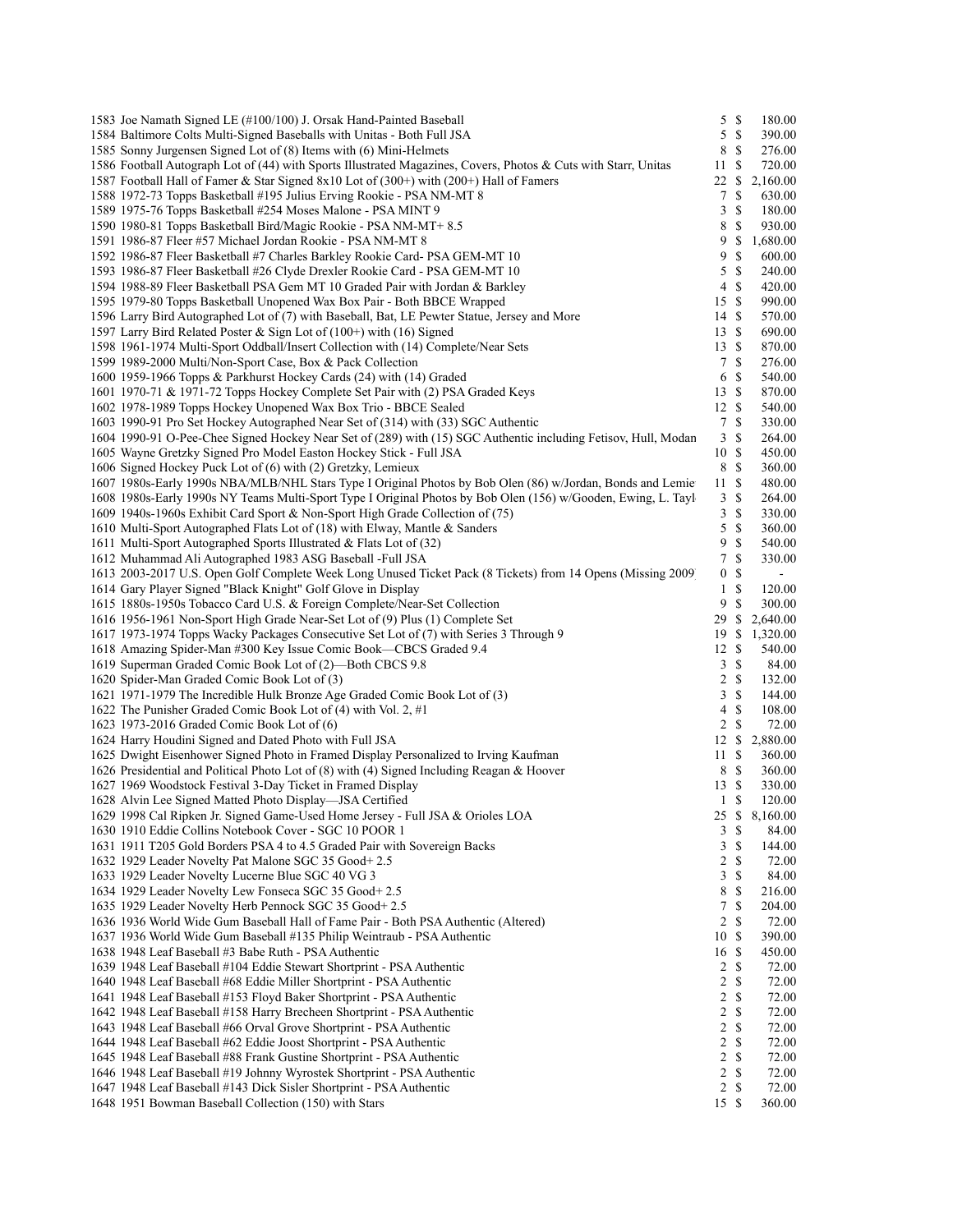| 1649 1952 Topps Baseball Collection of (165) Cards                                                                                                                     | 12S                   |                              | 690.00                           |
|------------------------------------------------------------------------------------------------------------------------------------------------------------------------|-----------------------|------------------------------|----------------------------------|
| 1650 (632) 1951 & 1955 Bowman Baseball Cards                                                                                                                           | 13S                   |                              | 750.00                           |
| 1651 (677) 1953-1956 Topps Baseball Cards                                                                                                                              | 14 \$                 |                              | 900.00                           |
| 1652 (734) 1953-1956 Topps Baseball Singles                                                                                                                            | 13S                   |                              | 660.00                           |
| 1653 1958 Topps Baseball Complete Set (494/494) Plus Team Variation                                                                                                    | 15                    | <sup>\$</sup>                | 1,440.00                         |
| 1654 1955 Topps #123 Sandy Koufax Rookie - SGC 35 Good 2.5                                                                                                             | 12                    | <sup>\$</sup>                | 330.00                           |
| 1655 (11) 1955 Topps Baseball Four-Card Uncut Panels with Banks, Robinson & Williams                                                                                   | $7\phantom{.0}$       | $\mathbb{S}$                 | 240.00                           |
| 1656 1962 Jell-O Baseball Lot of (5) with Clemente - All SGC Authentic                                                                                                 | 3                     | $\mathbb{S}$                 | 84.00                            |
| 1657 1963 Fleer Baseball Checklist Shortprint SGC 80 EX/NM 6                                                                                                           | $7\phantom{.0}$       | <sup>S</sup>                 | 252.00                           |
| 1658 1964 Topps Giants Baseball Complete Set (60/60) with (10) PSA 7-8 Graded Including Mantle                                                                         | 15                    | $\mathbb{S}$                 | 330.00                           |
| 1659 1963 Fleer Baseball Singles Lot of (17) with (6) Graded                                                                                                           | 6                     | $\mathbb{S}$                 | 192.00                           |
| 1660 1968 Topps Discs Jim Fregosi Rare Blue Tint Proof                                                                                                                 | $\mathbf{1}$          | $\mathbb{S}$                 | 60.00                            |
| 1661 1968 Topps Baseball #177 Nolan Ryan Rookie SGC 30 Good 2                                                                                                          | 3                     | $\mathbb{S}$<br>$\mathbb{S}$ | 156.00                           |
| 1662 1964 Wheaties Stamp Album with Complete Set of (50) Stamps                                                                                                        | $\overline{c}$        | $\mathbb S$                  | 144.00<br>132.00                 |
| 1663 1987-1991 Topps Archives & Conlon Collection Baseball Uncut Sheets (11)                                                                                           | 2<br>$\boldsymbol{0}$ | $\mathbb S$                  |                                  |
| 1664 2010 Topps 206 Johnny Evers Game-Used Jersey Card - Beckett Raw Card Review 9.5<br>1665 Hank Aaron "715 HR" Original Photograph & Certification in Framed Display | $\boldsymbol{0}$      | $\mathbb{S}$                 | $\blacksquare$<br>$\blacksquare$ |
| 1666 1948 & 1950 St. Louis Cardinals Payroll Check Pair                                                                                                                | $\boldsymbol{0}$      | $\mathbb{S}$                 |                                  |
| 1667 1930s-1960s Athlete Endorsement Magazine Ads (33 Diff.) w/Gehrig, Mantle and Feller                                                                               | 2                     | $\mathbb{S}$                 | $\blacksquare$<br>72.00          |
| 1668 Extremely Rare 1948 UO-9 Signal Oil P.C.L. "Slides" Lou Stringer/Los Angeles Angels                                                                               | $\boldsymbol{0}$      | \$                           | $\sim$                           |
| 1669 Pro Model Glove Lot of (28) with Erskine Signed & Vintage Models                                                                                                  | $\mathbf{1}$          | $\mathbb{S}$                 | 120.00                           |
| 1670 Pittsburgh Pirates Lot of (3) with 1960 World Series Ashtray                                                                                                      | 2                     | $\mathbb{S}$                 | 132.00                           |
| 1671 1964 MLB All-Star Game Johnny Callison HR Lot of (6)                                                                                                              | $\boldsymbol{0}$      | $\mathbb S$                  | $\blacksquare$                   |
| 1672 Circa 1960s Moe Drabowsky Game-Used Wilson Pitching Glove with "MOE" Branded On                                                                                   | 6                     | $\mathbb{S}$                 | 450.00                           |
| 1673 1938 Sammy Baugh & Dizzy Dean Baseball Wire Photo                                                                                                                 | 1                     | \$                           | 90.00                            |
| 1674 Vintage Wooden Bat Lot of (7) with Cobb & Gehrig                                                                                                                  | $\overline{c}$        | $\mathbb{S}$                 | 84.00                            |
| 1675 Gary Sanchez Display with 2011 Just Minors Certified Autograph Card                                                                                               | $\mathbf{1}$          | $\mathbb{S}$                 | 120.00                           |
| 1676 1975 World Series Reunion Signed AP (#29/75) Litho Display with (15) Signatures                                                                                   | 6                     | $\mathbb{S}$                 | 180.00                           |
| 1677 Circa Early 1950s Bucky Harris Signed Team-Issued 8x10                                                                                                            | 1                     | \$                           | 120.00                           |
| 1678 September 22, 2012 Nationals vs. Brewers Dugout Lineup Card Signed by Manager Davey Johnson                                                                       | $\boldsymbol{0}$      | $\mathbb{S}$                 | $\blacksquare$                   |
| 1679 Washington Senators Signed 8x10 Photograph Trio - All Personalized to Roy Sievers                                                                                 | 4                     | $\mathbb{S}$                 | 192.00                           |
| 1680 Multi-Signed Hall of Fame Baseball with (9) Signatures including T. Williams                                                                                      | 8                     | $\mathbb S$                  | 156.00                           |
| 1681 Opened 2004 Fleer Legacy Baseball Case with (12) Single-Signed Numbered OML Balls with (2) Thomas & Rip                                                           | 12S                   |                              | 252.00                           |
| 1682 1937 New York Yankees Display with (4) Signatures including Dickey, DiMaggio                                                                                      | 5                     | $\mathbb{S}$                 | 132.00                           |
| 1683 Joe DiMaggio Signed 1-Liter Glass Decanter - Full PSA/DNA                                                                                                         | 4                     | $\mathbb{S}$                 | 96.00                            |
| 1684 Joe DiMaggio Signed 11x14 - Full JSA                                                                                                                              | 7                     | $\mathbb{S}$                 | 192.00                           |
| 1685 Signed 1983 Topps Baseball #482 Tony Gwynn Rookie Card - PSA/DNA Authentic                                                                                        | 6                     | $\mathbb{S}$                 | 240.00                           |
| 1686 Circa 1937 Joe DiMaggio Early MLB Career Signed Album Page with Full JSA                                                                                          | $\overline{2}$        | $\mathbb S$                  | 132.00                           |
| 1687 1972 Winter League Baseball with (6) Autographs - Full JSA                                                                                                        | $\bf{0}$              | $\mathbb{S}$                 | $\blacksquare$                   |
| 1688 Bill Hoffer Signed Baseball - Threw First Pitch in AL History                                                                                                     | 9                     | $\mathbb{S}$                 | 420.00                           |
| 1689 Harvey Haddix Single-Signed Baseball                                                                                                                              | 3                     | $\mathbb{S}$                 | 144.00                           |
| 1690 Marvin Miller Single-Signed Baseball with Inscription                                                                                                             | 1                     | $\mathbb{S}$                 | 120.00                           |
| 1691 Sam Lanford Twice Signed Baseball - Same Debut as Walter Johnson                                                                                                  | 2                     | $\mathbb{S}$                 | 72.00                            |
| 1692 1947 Boston Red Sox Team Baseball (27 Signatures) - Ted Williams Sweet Spot                                                                                       | 10                    | $\mathbb{S}$                 | 216.00                           |
| 1693 Joe DiMaggio & Hank Aaron Dual-Signed Baseball Dated 10-24-73                                                                                                     | 11                    | <sup>\$</sup>                | 216.00                           |
| 1694 Multi Signed 1929-1931 OAL Barnard Baseball (16 Autographs) with Grove, Heilmann                                                                                  | 16 \$                 |                              | 330.00                           |
| 1695 Joe DiMaggio Signed Matted Magazine Photo - Full PSA/DNA<br>1696 Ted Williams Single-Signed OAL Brown - Full CAS                                                  | 5<br>$\mathfrak{Z}$   | -S<br>$\mathbb{S}$           | 132.00                           |
| 1697 March 4, 1972 Sporting News Front Page Signed by 1971 Orioles 20-Game Winners - Full JSA                                                                          | $\mathbf{1}$          | $\mathbb{S}$                 | 144.00<br>300.00                 |
| 1698 OAL Harridge with (9) Signatures including Mantle & Maris - Full JSA                                                                                              | 12                    | $\mathbb{S}$                 | 390.00                           |
| 1699 Pair of Multi-Signed Baseball Bats with "Big Red Machine"                                                                                                         | $\overline{4}$        | $\mathbb{S}$                 | 132.00                           |
| 1700 Single-Signed Bat Lot of (9) with Ryan                                                                                                                            | 19                    | $\mathbb{S}$                 | 720.00                           |
| 1701 Aaron Judge Signed Rookie Card Lot of (10) - All PSA/DNA Authentic                                                                                                | $\overline{c}$        | $\mathbb{S}$                 | 1,560.00                         |
| 1702 Single-Signed Modern Stars Baseball Lot of (8) with Bryant, Judge                                                                                                 | 8                     | $\mathbb{S}$                 | 840.00                           |
| 1703 Modern Stars Autographed Card Lot of (6) with Bryant, Jeter, Judge                                                                                                | 4                     | \$                           | 600.00                           |
| 1704 Connie Mack Cut Signature Display with Photograph & (2) 1930 World Series Game 5 Ticket Stubs                                                                     | 4                     | $\mathbb{S}$                 | 216.00                           |
| 1705 Johnny Unitas Memorabilia Pair with Signed 4x6 & Tribute Program                                                                                                  | $\mathbf{1}$          | $\mathbb{S}$                 | 120.00                           |
| 1706 1950s-1990s College Football Pin Lot of (175)                                                                                                                     | 10                    | $\mathbb{S}$                 | 192.00                           |
| 1707 1984 Topps USFL Complete Set (132 Cards)                                                                                                                          | 9                     | $\mathbb{S}$                 | 168.00                           |
| 1708 1951 Topps Magic Football Card Complete Set of (75)                                                                                                               | 5                     | $\mathbb{S}$                 | 216.00                           |
| 1709 Green Bay Packers "Lombardi Sweep" 24x18 Photo Signed by Hornung, Kramer & Thurston                                                                               | $\mathbf{1}$          | \$                           | 120.00                           |
| 1710 (4) 1982 Topps Unopened Fun Bags with Football                                                                                                                    | 3                     | \$                           | 144.00                           |
| 1711 Walter Payton Signed "A Legend Among Us" Display - Full PSA/DNA                                                                                                   | 3                     | $\mathbb{S}$                 | 114.00                           |
| 1712 Ray Nitschke Signed 8x10 Photograph                                                                                                                               | $\mathbf{1}$          | $\mathbb{S}$                 | 60.00                            |
| 1713 Walter Payton Signed Index Card - PSA/DNA Authentic                                                                                                               | 6                     | ${\mathbb S}$                | 120.00                           |
| 1714 Paul Hornung Single-Signed Authentic Notre Dame Helmet with (5) Inscriptions - Full JSA                                                                           | 5S                    |                              | 192.00                           |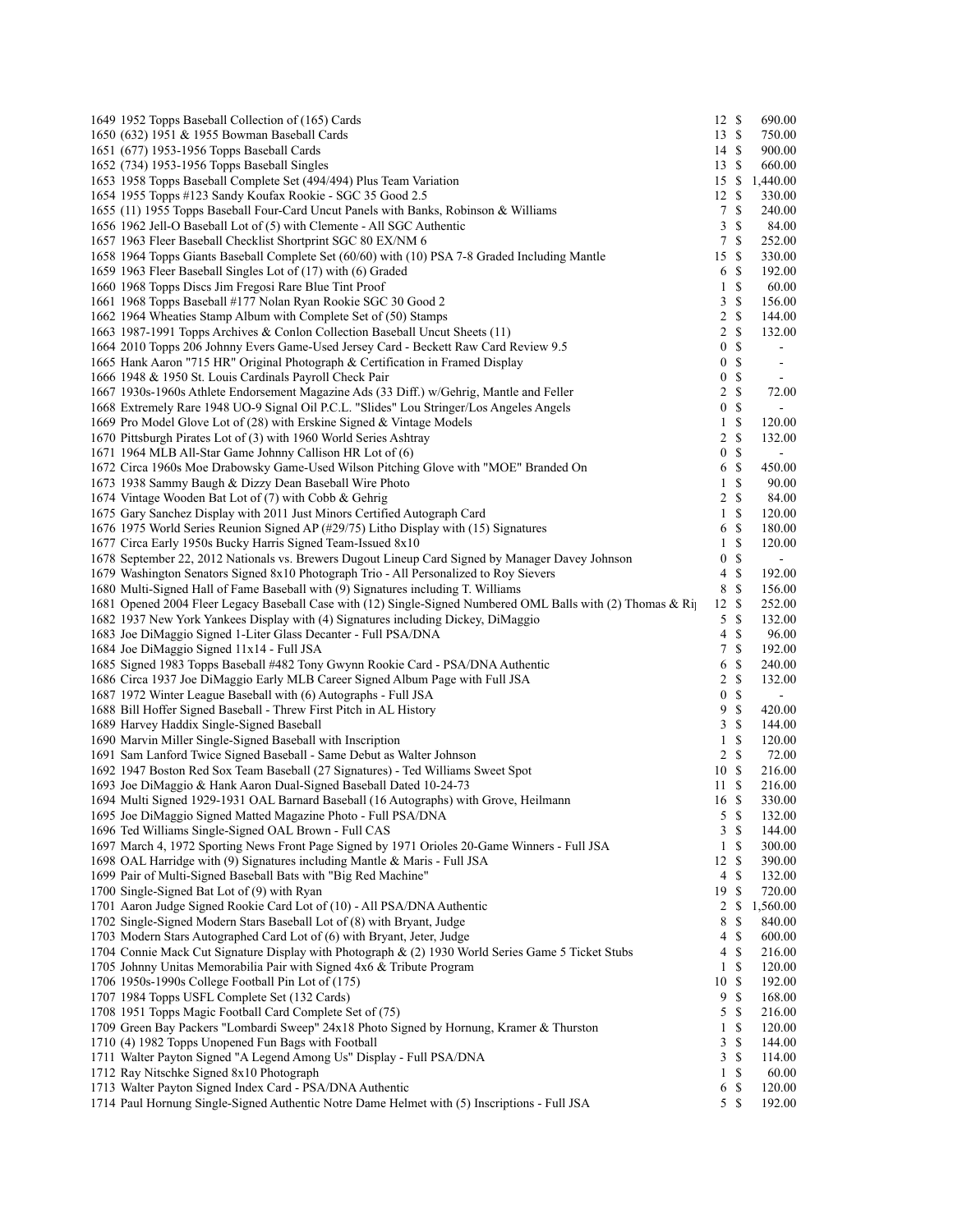| 1715 1947 Army Yearbook with '46 Football National Champions Blanchard & Davis                                     | $1 \text{ s}$    | 60.00          |
|--------------------------------------------------------------------------------------------------------------------|------------------|----------------|
| 1716 1948 Bowman Football SGC 40-50 Graded Group (11) with Hall of Famer & (3) Shortprints                         | $2 \sqrt{s}$     | 132.00         |
| 1717 Ray Nitschke Single-Signed OAL Brown Ball                                                                     | $5 \text{ }$ \$  | 120.00         |
| 1718 1994 Signature Rookies O.J. Simpson Limited Edition Card Signed From LA County Jail Before His Murder Tri     | 0S               | $\blacksquare$ |
| 1719 1988 Topps Football #5 Walter Payton Record Breaker Hoard of (1,600) Cards                                    | 4S               | 96.00          |
| 1720 1967 Johnny Pro Baltimore Colts Unpunched Album                                                               | 6 \$             | 228.00         |
| 1721 1971 Topps Football Complete Set (263/263) with (2) PSA Graded Including Unitas                               | 13S              | 360.00         |
| 1722 Hall of Fame Signed Football with (22) Signatures- Full JSA                                                   | 8 \$             | 204.00         |
| 1723 Aaron Rodgers Signed 2004 University of California Football                                                   | 6 \$             | 120.00         |
| 1724 1958-1983 Football Card Collection (6,800+) with Mostly Hall of Famers & Stars                                | 11S              | 540.00         |
| 1725 Dak Prescott Signed Cowboys Jersey                                                                            | 4S               | 216.00         |
| 1726 1948 Sammy Baugh Classic Pose 9x12 Oversized Wire Photo                                                       | $1 \text{ }$     | 90.00          |
| 1727 1980s-1990s Bob Olen NCAA Basketball Oversized Photo Lot of (42)                                              | $2 \sqrt{s}$     | 132.00         |
| 1728 1980s-1990s Bob Olen NBA Basketball Photo Lot of (32) with Jordan                                             | $13 \text{ }$ \$ | 450.00         |
| 1729 Bill Russell "Russell Rules" Signed First Edition Book                                                        | 0 <sup>5</sup>   | $\blacksquare$ |
| 1730 Basketball Signed Card Lot of (31)                                                                            | 8 \$             | 330.00         |
| 1731 1976-77 Topps Basketball Complete Set (144/144) with (11) PSA Graded                                          | $5 \text{ }$ \$  | 132.00         |
|                                                                                                                    | 16S              |                |
| 1732 Boston Celtics Autographed Lot of (13) with Basketballs, Photos                                               |                  | 510.00         |
| 1733 1972-1998 World Series Program Lot of (23) Different                                                          | $2 \sqrt{s}$     | 132.00         |
| 1734 1969-1997 NLCS & ALCS Program Lot of (25) Different                                                           | 3S               | 144.00         |
| 1735 Oct. 2, 1978 "Bucky Dent HR" Fenway Park One Game Playoff Program                                             | 0 <sup>5</sup>   | $\sim$         |
| 1736 1982 World Series Busch Stadium Full Ticket Panel (Four Tickets)                                              | $5 \text{ }$ \$  | 180.00         |
| 1737 October 30, 1961 Wilt Chamberlain Sports Illustrated First Cover - CGC 8.0                                    | 13S              | 330.00         |
| 1738 February 11, 2004 Sports Illustrated Tom Brady Cover - CGC 9.6 (None Higher) & September 3, 2012 Rob Groi     | 9S               | 240.00         |
| 1739 1950s-60s Magazines Pair Featuring Mickey Mantle (2 Diff.) w/1962 Post "Ad Back" Cards                        | 6 \$             | 144.00         |
| 1740 Super Bowl V "Blue Variation" Ticket - SGC Authentic                                                          | 8 \$             | 240.00         |
| 1741 9/2/63 Los Angeles Dodgers Ticket Stub from Koufax's 21st Win                                                 | 2S               | 72.00          |
| 1742 Time Magazine CGC Graded Lot of (2) with Joe DiMaggio & Raquel Welch                                          | $5 \text{ }$ \$  | 192.00         |
| 1743 Sports Illustrated CGC Graded Lot of (2) with LeBron & Peyton Manning                                         | 3S               | 168.00         |
| 1744 1963-1964 Muhammad Ali CGC Graded Magazine Lot of (2) with Time & SI                                          | 11S              | 450.00         |
| 1745 6/15/70 Sports Illustrated CGC Graded Magazine with Steve Prefontaine Cover                                   | 5S               | 252.00         |
| 1746 1948-1950 Joe Paterno Early Career Football Program Lot of (2)                                                | $1 \text{ }$     | 90.00          |
| 1747 10/31/25 Pennsylvania vs. Illinois Football Program--Red Grange 3 TDs & 363 YDs                               | $1 \text{ }$     | 120.00         |
| 1748 1/14/51 First NFL Pro Bowl Game Program                                                                       | 7S               | 216.00         |
| 1749 1944 Yankees/Dodgers/Giants Tri-Cornered Baseball Game for War Bonds Program                                  | 1 \$             | 120.00         |
| 1750 1960s-2000s DC Comic Book Treasure Chest Balance of Collection Comic Book Lot of (262)                        | 3S               | 156.00         |
| 1751 1963-1984 Detective Comics & World's Finest Comic Book Collection of (123)                                    | 7S               | 144.00         |
| 1752 1972-1984 Fantasy Hero Comic Book Treasure Chest with Conan                                                   | 2 S              | 72.00          |
| 1753 Bronze & Copper Age Key Early Issue Comic Lot of (65) with Black Panther Near Run                             | 5S               | 108.00         |
| 1754 1960s-1980s Marvel B.O.C. Comic Book Treasure Chest with Anthologies & Classic Heroes                         | 3S               | 84.00          |
| 1755 1954 Tip-Top Space Cards PSA-Graded Lot (5) Different)                                                        | 4S               | 120.00         |
| 1756 1972 NASA Apollo 16 Photograph Lot of (19) 8x10s with Moon Walks                                              | 3S               | 156.00         |
| 1757 1950-1951 Topps Freedom's War Starter Set of (89/203) with (3) Tanks                                          | 0S               | $\blacksquare$ |
| 1758 Boxing Set Lot of (2) with 1938 Boxing Personalities Complete Set of (50) & 1951 Ringside Near Set of (72/96) | $5 \text{ }$ \$  | 192.00         |
|                                                                                                                    | 18 \$            |                |
| 1759 1948 Leaf Boxing Card Lot of (22) with Dempsey & LaMotta                                                      | 6 \$             | 450.00         |
| 1760 New York Rangers Multi-Signed "Celebration" Black & White 20x16 with Messier - Steiner                        |                  | 180.00         |
| 1761 1863-1864 Confederate States of America Display with Bond/Coupons & \$20 Bill                                 | 1 \$             | 120.00         |
| 1762 5/7/72 New York Rangers Stanley Cup Finals Game 4 Ticket Stub                                                 | 0 S              |                |
| 1763 Sam Snead Single-Signed ONL Coleman Baseball                                                                  | 6 \$             | 204.00         |
| 1764 Jake LaMotta Single-Signed OAL Budig Baseball                                                                 | 3S               | 108.00         |
| 1765 Marilyn Monroe Book/Calendar/Magazine/Poster Lot of (16) with (2) 1st Playboy Reprints                        | 3S               | 144.00         |
| 1766 1889 Kinney N228 Novelties Lot of (163) Discs, Die-Cuts & Cards                                               | $5 \text{ }$ \$  | 204.00         |
| 1767 1950s-1970s Automobile Non-Sport Card Grab-Bag Lot of (218)                                                   | $1 \text{ }$ \$  | 120.00         |
| 1768 2003 & 2004 Fleer Corporative Archive Multi-Sport Proof Cards (89) - All PSA Authentic                        | 9S               | 216.00         |
| 1769 1960-1993 Multi-Sport Hall of Fame Cards (7) with PSA/DNA Walter Payton Signed & Rookie                       | 3S               | 204.00         |
| 1770 1864 Lincoln & Johnson Civil War Era Union Presidential Ticket                                                | $2 \sqrt{s}$     | 132.00         |
| 1771 1960 Silver Age Green Lantern Comic Book #1 Inaugural Issue                                                   | 10S              | 330.00         |
| 1772 1990s-Modern Magic the Gathering & Yu-Gi-Oh Hoard of (2,200+) Cards                                           | 11S              | 360.00         |
| 1773 1865 Three Cent Nickel Coin--NGC MS63                                                                         | 5S               | 120.00         |
| 1774 1928-D Lincoln Wheat Back Cent--MS64RB                                                                        | $1 \text{ }$     | 60.00          |
| 1775 1904-S Morgan Silver Dollar Semi-Key Date Coin                                                                | $1 \text{ }$     | 120.00         |
| 1776 1948 Leaf Gum Wrapper - Extremely Rare                                                                        | $1 \text{ }$     | 240.00         |
| 1777 Muhammad Ali Signed 8x10 Photo                                                                                | 8 \$             | 204.00         |
| 1778 1977-Modern Multi-Sport Treasure Chest (1,108) Cards with (55) Game-Used/Certified Autograph Cards            | 5S               | 108.00         |
| 1779 1981-1993 Multi/Non-Sport Treasure Chest (111) with Sets & Boxes                                              | 8 \$             | 228.00         |
| 1780 1971-1982 Topps & O-Pee-Chee Basketball and Hockey Singles (2,392) - Mostly Hall of Famers & Stars            | 13S              | 570.00         |
|                                                                                                                    |                  |                |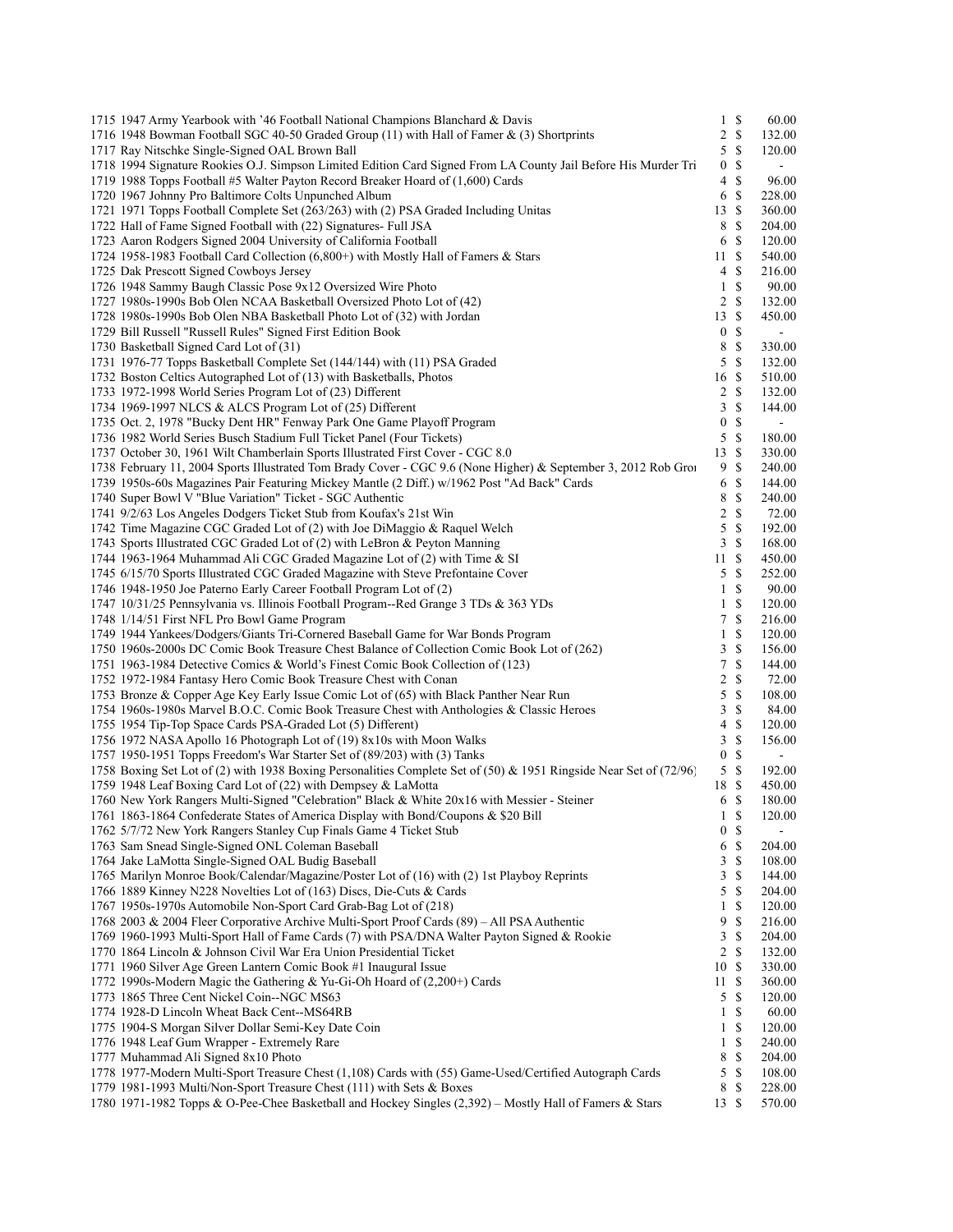| 1781 Star Wars Comic Book Lot of (2)--Both CGC Graded                                                              |                  | $1 \text{ }$              | 60.00                    |  |
|--------------------------------------------------------------------------------------------------------------------|------------------|---------------------------|--------------------------|--|
| 1782 Movie/Cartoon Magazine Format Comic Book Lot of (3)--All CGC Graded                                           | $\boldsymbol{0}$ | $\mathbb{S}$              | $\sim$                   |  |
| 1783 Muhammad Ali Signed Islam Pamphlet in Display - Full PSA/DNA                                                  |                  | $2 \sqrt{s}$              | 132.00                   |  |
| 1784 Multi-Sport Treasure Chest of (53) Collectibles with Signed Basketball Items                                  | 6                | -S                        | 120.00                   |  |
| 1785 1940s WWII Sports Photo Lot of (2) with Pee Wee Reese & Angelo Bertelli                                       | $\overline{0}$   | $\mathbb{S}$              | $\sim$                   |  |
| 1786 1950s-2000s Multi-Sport Treasure Chest (464) with Sets, Singles, Publications & More                          | 6                | <sup>\$</sup>             | 240.00                   |  |
| 1787 Multi-Sport Autographed Sports Illustrated Magazine Lot of (87)                                               | 20               | - S                       | 1,020.00                 |  |
| 1788 1921 Babe Ruth Mirror Given to Wife on Seventh Anniversary – Personal Inscription on Back                     | 8                | $\mathbf S$               | 540.00                   |  |
| 1789 Late 1960s-Early 1970s Washington Senators Items (4) with Ted Williams Signed Pennant & Last Game Ticket (    | 4                | -\$                       | 252.00                   |  |
| 1790 Multi-Sport Autographed Sports Illustrated Magazine Lot of (38) with Boxing & Olympic Emphasis                | 5                | - \$                      | 168.00                   |  |
| 1791 Golf Autographed Sports Illustrated Magazine Lot of (26)                                                      | 4                | -S                        | 180.00                   |  |
| 1792 1930s-1980s Notre Dame Postcard Lot of (31)                                                                   | $\overline{0}$   | <sup>\$</sup>             | $\blacksquare$           |  |
| 1793 1914 Boston Braves Illustrated Current News Poster Premium                                                    | 0S               |                           | $\sim$                   |  |
| 1794 1959-1961 Topps Baseball Singles (650) with Hall of Famers & Stars                                            | 23 \$            |                           | 630.00                   |  |
| 1795 Circa 1950s Warren Spahn Type I Contact Proof Original Photo by Jacobellis (BGS Authentic) – Used for Bread   | 0 <sup>5</sup>   |                           | $\sim$                   |  |
| 1796 Circa 1950s Robin Roberts Type I Contact Proof Original Photo by Jacobellis – Used for 1952 Bowman & Bread    | 5S               |                           | 264.00                   |  |
| 1797 Circa 1950s Roy Campanella Type I Contact Proof Original Photo by Jacobellis – Used for Bread Labels          | 5S               |                           | 288.00                   |  |
| 1798 Circa 1950s Eddie Joost Type I Contact Proof Original Photo by Jacobellis – Used for 1952 Bowman & 1952 Tip   | $\mathbf{0}$     | -\$                       | $\overline{\phantom{a}}$ |  |
| 1799 Circa 1950s Don Mueller Type I Contact Proof Original Photo by Jacobellis – Used for 1952 Bowman, 1952 Tip    | 0 <sup>5</sup>   |                           | $\overline{\phantom{a}}$ |  |
| 1800 Circa 1950s Whitey Lockman Type I Contact Proof Original Photo by Jacobellis – Used for 1952 Bowman & 19      | 0 <sup>5</sup>   |                           |                          |  |
|                                                                                                                    |                  | 0 S                       | $\overline{\phantom{a}}$ |  |
| 1801 Circa 1950s Mel Parnell Type I Contact Proof Original Photo by Jacobellis – Used for 1953 Bread for Energy Br |                  |                           | $\overline{\phantom{a}}$ |  |
| 1802 Circa 1950s Ferris Fain Type I Contact Proof Original Photo by Jacobellis - Used for 1952 Tip-Top Bread Label | 0 <sup>5</sup>   |                           | $\blacksquare$           |  |
| 1803 Circa 1950s Granny Hamner Type I Contact Proof Original Photo by Jacobellis - Used for 1952 Tip-Top Bread I   | 1 <sup>5</sup>   |                           | 120.00                   |  |
| 1804 Circa 1950s Bob Porterfield Type I Contact Proof Original Photo by Jacobellis - Used for 1952 Tip-Top Bread L | 0 <sup>5</sup>   |                           | ۰                        |  |
| 1805 Circa 1950s Eddie Yost Type I Contact Proof Original Photo by Jacobellis – Used for 1952 Tip-Top Bread Label  | 0 <sup>5</sup>   |                           | $\blacksquare$           |  |
| 1806 Circa 1950s Phil Cavarretta Type I Contact Proof Original Photo by Jacobellis – Used for 1952 Bowman & 1952   |                  | 0 <sup>5</sup>            | $\overline{\phantom{a}}$ |  |
| 1807 Circa 1950s Allie Reynolds Type I Contact Proof Original Photo by Jacobellis – Used for 1953 Bread for Energy | 0 <sup>5</sup>   |                           | $\blacksquare$           |  |
| 1808 Circa 1950s Red Schoendienst Type I Contact Proof Original Photo by Jacobellis – Used for 1952 Tip-Top Bread  | 3                | -S                        | 228.00                   |  |
| 1809 (16) 1909-11 E90-1 American Caramel Singles with (4) Hall of Famers – (15) SGC Authentic                      | 13S              |                           | 420.00                   |  |
| 1810 1961-1971 Washington Senators Treasure Chest of (250+) Items with (12) Signed Items                           | 6                | -\$                       | 360.00                   |  |
| 1811 1968 Sports Illustrated Poster Lot of (10) with Bradshaw, Namath                                              | 8                | <sup>\$</sup>             | 420.00                   |  |
| 1812 1955-1960 Topps & Fleer Football Card Collection (371) with Hall of Famers & Stars                            | 21               | -S                        | 1,140.00                 |  |
| 1813 Billy Cunningham Signed PSA/DNA Authentic Index CArd & 1968 Sports Illustrated Poster                         | $\boldsymbol{0}$ | <sup>\$</sup>             | $\blacksquare$           |  |
| 1814 College Basketball & Football Autographed Sports Illustrated Magazine Lot of (80)                             | 21 \$            |                           | 1,020.00                 |  |
| 1815 Washington Redskins Treasure Chest with (7) Autographs, (34) Vintage Cards                                    | $\mathbf{1}$     | <sup>\$</sup>             | 240.00                   |  |
| 1816 1947 New York Journal-American Brooklyn Dodgers Team Photo                                                    | $\mathbf{1}$     | S                         | 120.00                   |  |
| 1817 1887 Harper's Weekly Yale vs. Harvard Championship Game Supplement                                            | $\boldsymbol{0}$ | $\boldsymbol{\mathsf{S}}$ | $\blacksquare$           |  |
| 1818 1999 Pinehurst U.S. Open Display with Payne Stewart Signed FDC--Full JSA                                      | $2 \sqrt{s}$     |                           | 252.00                   |  |
| 1819 (2,363) 1957-1969 Topps Baseball Singles                                                                      | 10S              |                           | 660.00                   |  |
| 1820 Multi-Signed College Coach 2006 Final Four Basketball Pair with (71) Autographs                               | $\mathbf{1}$     | \$                        | 240.00                   |  |
| 1821 (2,025) 1957-1969 Topps Baseball Cards                                                                        | 20 \$            |                           | 1,050.00                 |  |
| 1822 (4) 1957-1967 Topps Baseball Partial/Starter Sets                                                             | 14               | - \$                      | 810.00                   |  |
| 1823 2000 Minor League League Trio with Multi-Signed International & Pacific Coast All-Star Bats                   | 0                | -S                        | $\blacksquare$           |  |
| 1824 Single-Signed Baseball Lot of (33)                                                                            | 17 \$            |                           | 540.00                   |  |
| 1825 1956-1972 Football Collection of (2,495) Cards                                                                | 9                | -S                        | 600.00                   |  |
| 1826 Autographed Baseball & Bat Lot of (22)                                                                        | 15S              |                           | 450.00                   |  |
| 1827 Negro League Autographed Lot of (6) with Multi-Signed Poster                                                  |                  | 6 <sup>8</sup>            | 192.00                   |  |
| 1828 Baseball & Football Autographed Display & Jersey Lot of (6) with Ryan                                         | $4 \text{ }$ \$  |                           | 120.00                   |  |
| 1829 (7) 1959-1968 Topps & Philadelphia Football Partial/Starter Sets with Hall of Famers & Stars                  | 10S              |                           | 690.00                   |  |
| 1830 Modern Multi-Sport Insert, Single & Small Set Collection (2,000+) with Current Superstars                     |                  | $4 \text{ }$ \$           | 168.00                   |  |
| 1831 1956 World Series Ticket Stub Complete Set of (7)                                                             | $\boldsymbol{0}$ | $\mathbb{S}$              | $\overline{\phantom{a}}$ |  |
| 1832 1940s Philadelphia Phillies Rare Blue Jay Patch                                                               | $\boldsymbol{0}$ | $\mathbb{S}$              | $\overline{\phantom{a}}$ |  |
| 1833 1930s Max Schmeling Wind-Up Boxing Doll with Key                                                              | $\boldsymbol{0}$ | $\mathbb{S}$              | $\overline{\phantom{a}}$ |  |
| 1834 Disney Lot of (2) with 1937 Snow White 1st Edition Book & 1991 Fantasia Litho                                 | 4                | \$                        | 96.00                    |  |
| 1835 1950s-1960s Non-Sport Type Lot of (300) from (16) Different Groups                                            | 12S              |                           | 630.00                   |  |
|                                                                                                                    |                  |                           |                          |  |
| 1836 1940-2012 Lincoln Cent High Grade Collection of (180) Coins                                                   | 5                | $\mathbb{S}$              | 108.00                   |  |
| 1837 Ancient to Modern Foreign Coin Lot of (37) with Ancient Armenian Types & 1900s Iranian Silvers                | 3                | $\boldsymbol{\mathsf{S}}$ | 84.00                    |  |
| 1838 1866-1979 U.S. Coin Treasure Chest Lot of (89)                                                                | 6                | $\mathbb{S}$              | 180.00                   |  |
| 1839 Connie Ryan Single-Signed Baseball                                                                            |                  | 0 S                       | $\overline{\phantom{a}}$ |  |
| 1840 Tim McNamara Single-Signed Baseball                                                                           | $\boldsymbol{0}$ | $\mathbb{S}$              | $\overline{\phantom{a}}$ |  |
| 1841 Henry Boney Single-Signed Baseball                                                                            | $\boldsymbol{0}$ | $\mathbb{S}$              | $\overline{\phantom{a}}$ |  |
| 1842 Vic Aldridge Single-Signed Baseball                                                                           | $\overline{c}$   | $\mathbb{S}$              | 72.00                    |  |
| 1843 Green Bay Packers Display Trio with (2) Favre/Starr Dual-Signed                                               |                  | 7S                        | 288.00                   |  |
| 1844 Jim Brown Signed 1958 Topps Reprint                                                                           |                  | $1 \text{ }$              | 180.00                   |  |
| 1845 June 14, 1965 Rocky Marciano Signed Banquet Program- Full PSA/DNA                                             |                  | 7S                        | 480.00                   |  |
| 1846 Adam Sandler Signed "Happy Gilmore" Style Boston Bruins Jersey - Full JSA                                     |                  | 0 S                       | $\blacksquare$           |  |